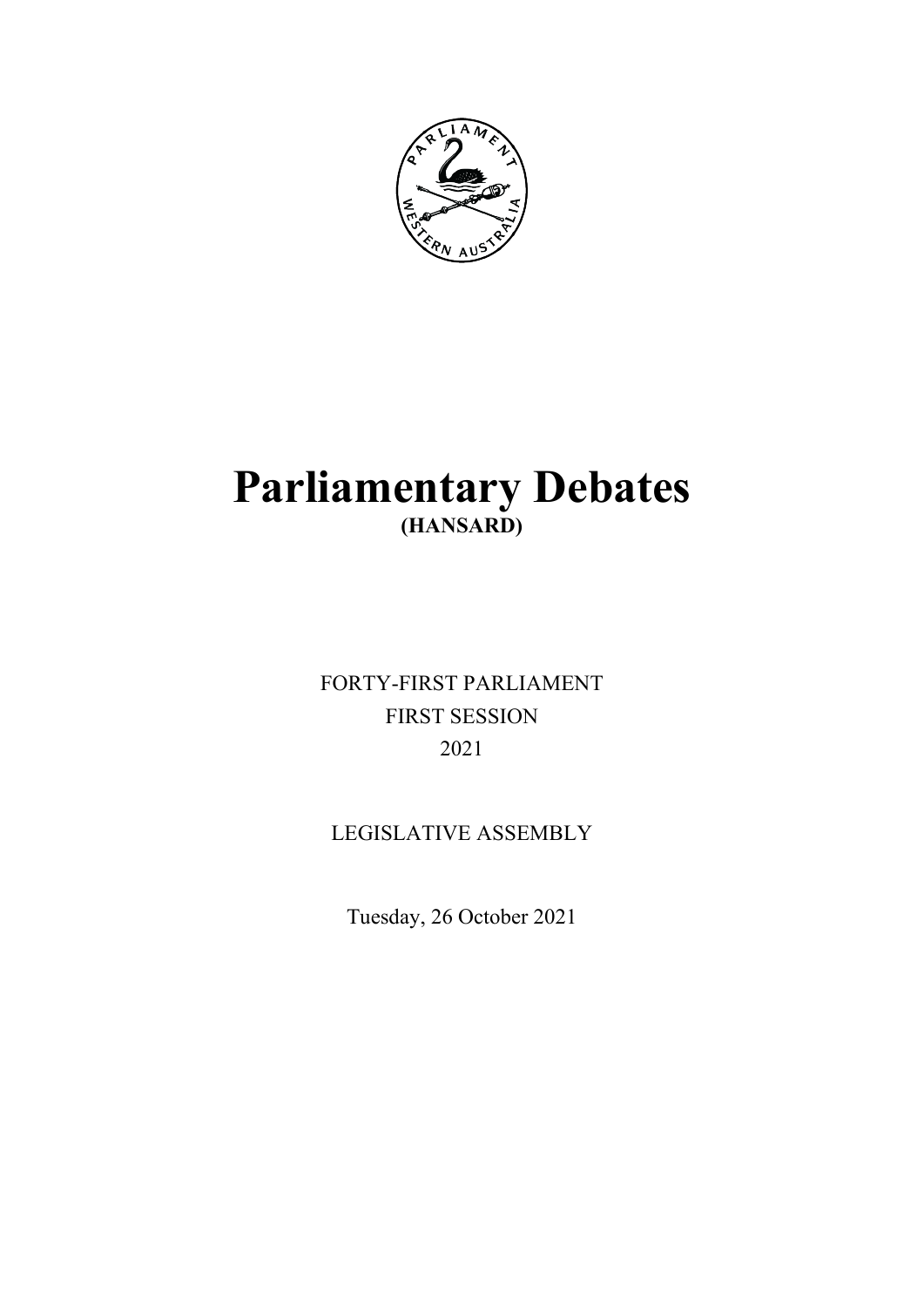## Legislative Assembly

Tuesday, 26 October 2021

l **THE SPEAKER (Mrs M.H. Roberts)** took the chair at 2.00 pm, acknowledged country and read prayers.

## **CLEO SMITH**

#### *Statement by Minister for Police*

**MR P. PAPALIA (Warnbro — Minister for Police)** [2.03 pm]: I rise regarding the disappearance of four-year-old Cleo Grace Smith and the police investigation working tirelessly to locate her and return her to her family. I know I speak for all members in saying that our thoughts are with Cleo's family at this unbelievably difficult time and in hoping for Cleo's safe return.

On Friday, 15 October, Cleo's family travelled to the Blowholes campground, on the Gascoyne coast, approximately 70 kilometres north of Carnarvon, to go camping. The family set up camp that evening. At about 1.30 am on Saturday, young Cleo woke her mother requesting a glass of water. Cleo's mother got her a drink, and went back to sleep. Later that morning, at about six, her mother realised that Cleo was not in the tent, along with her sleeping bag. After first searching the area, Cleo's mother notified police, initiating a large-scale search.

The Western Australia Police Force, supported by members of the State Emergency Service, the Army and the local community, undertook an extensive land and sea search of the area. Sadly, Cleo was not located, with police considering her disappearance to be suspicious and that she may have been abducted from the camp site. Police Taskforce Rodia, headed by Detective Superintendent Rod Wilde, has been formed and information from the public is critical to the task force's work. Every necessary police resource is being directed to find Cleo and the government has assured Western Australia police that they have full access to the resources needed to find Cleo. Police have been collecting CCTV footage and seeking to speak with everyone who was in the area on Friday or Saturday, calling for anyone with dash cam vision to hand it in. Last Thursday, I joined the Premier, Deputy Commissioner Col Blanch and Superintendent Wilde to announce that the state government is offering a \$1 million reward for information leading to the location and return of Cleo, or to the arrest and conviction of anyone involved in her disappearance. I urge anyone who may have information that could assist police to contact Crime Stoppers or police. Information can be provided anonymously. Members, this is every Western Australian parent's worst nightmare. I know we all stand with Cleo's family and our police in hoping for her safe return.

## **VISITORS — ST SIMON PETER CATHOLIC PRIMARY SCHOOL AND PRIMARY EXTENSION AND CHALLENGE STUDENTS**

#### *Statement by Speaker*

**THE SPEAKER (Mrs M.H. Roberts)** [2.05 pm]: Members, I want to welcome quite a few people to the Speaker's gallery this afternoon. It is our privilege to have you here. Particularly, can I acknowledge, on behalf of the member for Joondalup, the St Simon Peter Catholic Primary School from Ocean Reef. On behalf of the member for Wanneroo, I acknowledge the PEAC—primary extension and challenge—students; welcome to Parliament House. I also understand we have a former principal of Frederick Irwin Anglican School as a guest of the member for Scarborough. I believe that is his former principal. The member for Balcatta has some guests as well. Welcome to all those people. Thanks for your forbearance, Minister for Community Services.

## **CHILDREN'S WEEK**

## *Statement by Minister for Community Services*

**MS S.F. McGURK (Fremantle — Minister for Community Services)** [2.06 pm]: I rise to inform the house that this week is Children's Week 2021. On Sunday, I had the pleasure of attending the family fun day at Whiteman Park to officially launch Children's Week. This week is dedicated to celebrating children and recognises the rights of the child as proclaimed by the United Nations in 1954. Meerilinga has been the proud convener of Children's Week in Western Australia since 1985, the first year it was celebrated in Australia. This year's theme, "Create, play, connect", focuses on strengthening children's sense of belonging and connecting with family, community and country. Meerilinga has a long history of putting children's needs first and raising the status of children in Western Australia, and the Department of Communities is a proud sponsor of Children's Week.

This week is an important campaign that champions the right for all children to be able to enjoy a full, happy and safe childhood. The event on Sunday saw cuddly animals, nature play and lots of opportunities for parents and children to access educational resources, and it was an opportunity for me to road-test my jokes for kids. Although I may have some work to do on my children stand-up comedy skills, I commend Meerilinga and the entire team for their ongoing commitment to Western Australia's kids and parents. I would like to pay special tribute to Fairy Queen Caroline at Meerilinga who has been an MC at the event for some 15 years, and who really gives the event wings. There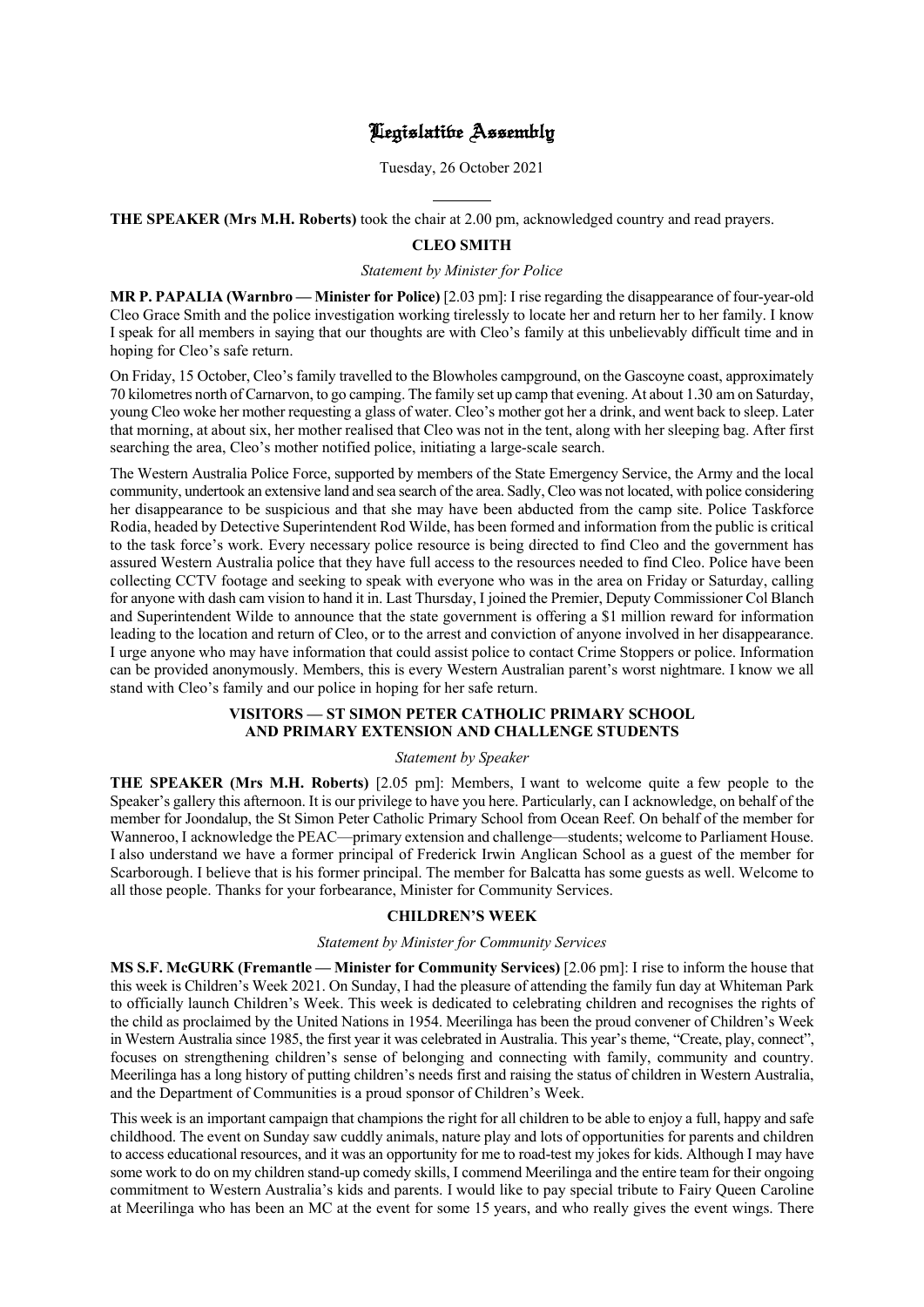are countless events running this week for Children's Week and I encourage members to get involved. When we invest in children, we invest in our future, and I am proud to be part of a government that continues to put the welfare and wellbeing of children first.

## **GUIDE DOGS WA**

## *Statement by Minister for Local Government*

**MR J.N. CAREY (Perth — Minister for Local Government)** [2.08 pm]: In the lead-up to the state government election, the McGowan government committed to provide \$5 million in funding to Guide Dogs WA to set up a world-class guide and assistance dog breeding program. I was pleased to attend VisAbility Western Australia with the Premier and the member for Victoria Park to deliver this funding. As the body of evidence grows for the benefits of assistance dogs, the funding will allow Guide Dogs WA to meet growing demand. Guide Dogs WA provides not just seeing eye dogs but also specialised autism assistance dogs and therapy dogs, dementia dogs and dogs that assist people with post-traumatic stress disorder. The funding will enable Guide Dogs WA to establish a number of breeding locations across the state and will cover the fit-out of breeding centres, specialised staffing costs, an increase in the number of fit-for-purpose vehicles, and specialised whelping and puppy equipment.

One of the most important aspects that the funding will enable is the re-establishment of the Guide Dogs WA cadet program. This program will increase the number of local, highly qualified dog trainers who will be critical in training the increased number of assistance dogs from the program. We will also be able to reduce the need to source guide dogs and assistance dogs from interstate and overseas by sourcing locally, whilst also creating local jobs in the process. The \$5 million commitment will be matched by Guide Dogs WA, which will fund its contribution through bequests and donations. I urge all those who can to donate to this worthwhile program. Guide dogs and assistance dogs make life-changing differences for people with low vision, disabilities and other illnesses, and I was proud to be able to stand next to the Premier and deliver on this important election commitment.

## **QUESTIONS WITHOUT NOTICE**

## CORONAVIRUS — INTERSTATE BORDER RESTRICTIONS

## **658. Ms M.J. DAVIES to the Premier:**

Before I ask my first question, I would like to offer my condolences to family, friends and colleagues of Russell Woolf, who sadly passed away overnight. "Rusty" would have been well known to many of us in this chamber. He was a kind, generous and larger-than-life individual. He was a fantastic broadcaster and fixture in our lives for many years. I, like many others, will miss his irreverence, his music and his zest for life. He was a very special bloke and he will be missed by many.

## Members: Hear, hear!

**Ms M.J. DAVIES**: I refer to the release today of South Australia's plan out of COVID-19, in addition to the plans that have been released by the New South Wales, Victorian, Queensland and Tasmanian governments. As the only state now without a plan for its post-COVID future, when can Western Australians expect to see the government's plan?

## **Mr M. McGOWAN replied:**

Can I, firstly, indicate that our thoughts and regards go to the family of Russell Woolf. His death overnight was a shock to all of us. He was well known across Western Australia and loved by many people. He was a great raconteur; a very funny person. Also, he was very, very knowledgeable, especially about Western Australia, the resources industry and business. He wrapped that in a great sense of humour and a great sense of fun and positivity, which I think is what is needed on radio. He was just a great fellow. But, most importantly, he was a husband and father, and I know that his family will be hurting; we all feel for them. I am sure all members of Parliament and all Western Australians pass on their regards to the family of Russell Woolf.

## Members: Hear, hear!

**Mr M. McGOWAN**: I have just a couple of points to make. Firstly, South Australia, as part of its plan, is maintaining social restrictions—they will be in place over the Christmas period and Christmas holidays. What that means is that a whole range of restaurants, functions, events, cafes, family events and Christmas events will have restrictions on the number of people who can attend and whether people can stand up at the events, and that people will have to wear masks at a whole range of these events. That will impact on families and their celebration of Christmas and also impact on businesses over the Christmas period.

We have consulted the small business community extensively on these matters. What we find in the tourism and hospitality sector is that a whole range of them rely upon the Christmas period and Christmas holidays for a large part of their income throughout the year—for some of them, up to 40 per cent of their income is generated over that period. Putting in place restrictions and the possibility of lockdowns, if cases come in, over the Christmas period is not something that we want to do. I understand Tasmania, Queensland and South Australia rely very heavily upon the tourism trade out of Sydney and Melbourne; therefore, we can understand why, in their situation, they are doing what they are doing. But in the Western Australian context, the idea that we damage our tourism industry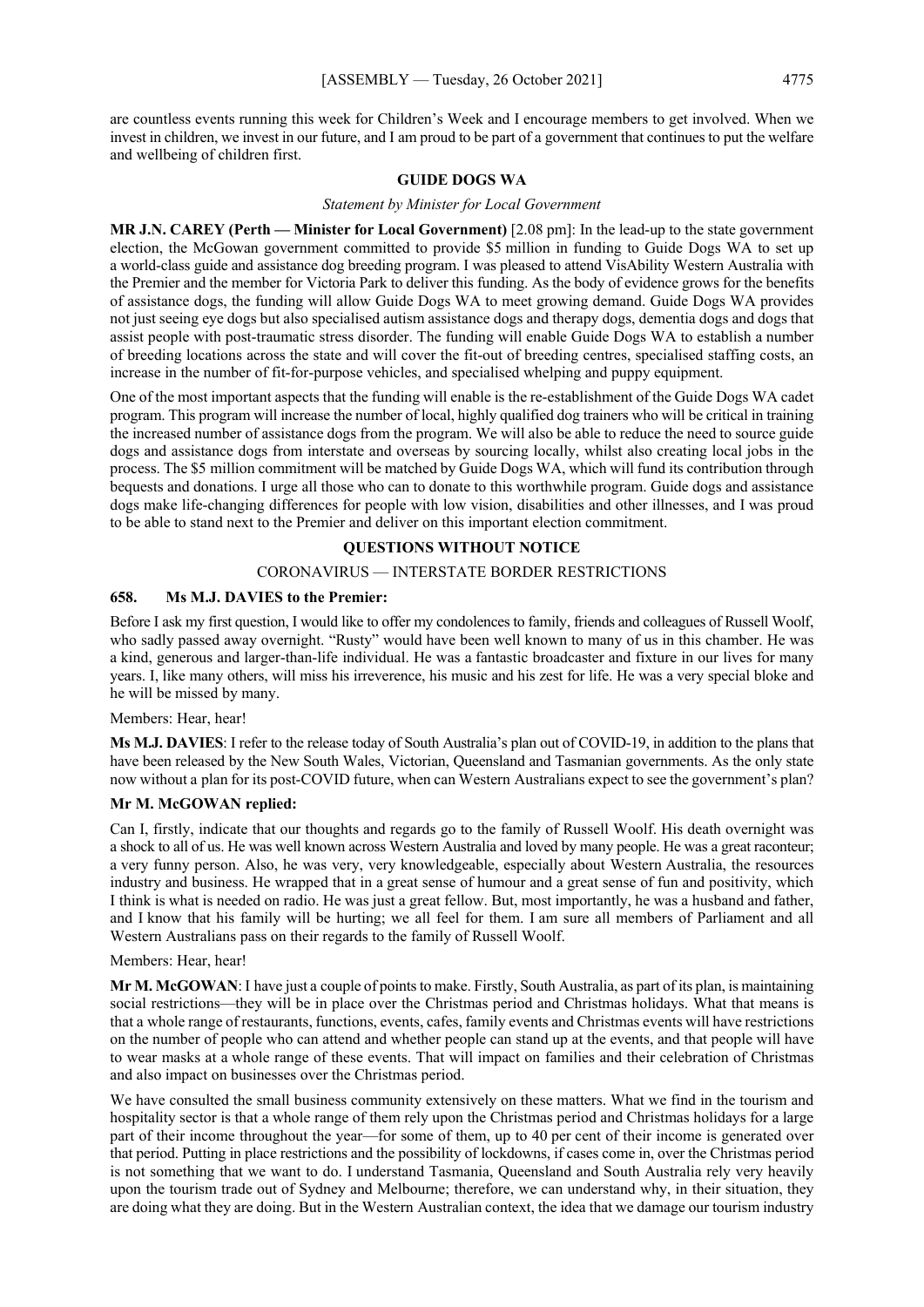and damage our hospitality industry and, basically, spoil Christmas for families across the state, is not something that we want to do at that point in time whilst we are getting our vaccination levels up. As I have said, when we get between 80 and 90 per cent vaccination rates, we will be able to detail exactly when we will open to New South Wales and Victoria. We are climbing in our vaccination rate each and every day. The main thing we should all be doing—all members of Parliament should be doing—is encouraging people to get vaccinated. That is the biggest contribution that can be made. We should not have members of mainstream political parties trying to stop people getting vaccinated, as we are seeing in Western Australia today. I urge the Liberal and National Parties to get their members on board to make sure they help to get Western Australians vaccinated, because to do otherwise is dangerous to the health of Western Australians.

#### CORONAVIRUS — INTERSTATE BORDER RESTRICTIONS

## **659. Ms M.J. DAVIES to the Premier:**

I have a supplementary question. Thank you, Premier. With calls from the Chamber of Commerce and Industry WA, Business Council of Australia and now Master Builders Association for a clear road map for WA to rejoin the nation and to end lockdowns and travel restrictions, why can the Premier not share the details of a plan that reflects the conditions that we have here in WA, whatever that date may be for reopening?

## **Mr M. McGOWAN replied:**

I have just explained to the Leader of the Opposition everything that is happening, but I will explain it again. When we get a vaccination rate of between 80 and 90 per cent, we can provide a defined date. If we provide a date now, it might move because of the vaccination levels or because of what happens in the eastern states because of an outbreak over there. Look at what is happening in Britain today—mass outbreaks; lots of people are dying. We are trying to avoid that. I have gone through this for two years, with all these demands all the time from everyone: "Do this! Do that! Do this!" We are going to do what is right for the health and welfare of Western Australians. We are not going to be pushed and pulled in whatever direction depending upon the whim of some press secretary from the opposition who wakes up that morning and says, "Here's a good question to ask." And we are not going to be cowed by people like Nick Goiran in the Liberal Party, who are supporting the anti-vaxxers out there with their commentary. It is sick! It is irresponsible what the Liberal Party is doing; it is irresponsible to the health of Western Australians. I tell you what, the Liberal Party will not stand up to him because he runs the Liberal Party. The reason he is doing this is because it is a recruiting tool to get members into Liberal branches. That is why he is doing it. What we are saying to all members of Parliament is to be responsible, support the health advice and make sure we get people vaccinated as quickly as we can. The grossly irresponsible behaviour of Nick Goiran should be condemned by everyone, especially members of the opposition.

## CORONAVIRUS — MANDATORY VACCINATION POLICY

## **660. Ms C.M. COLLINS to the Premier:**

I refer to the state government's efforts to get as many eligible Western Australians as possible vaccinated against COVID-19.

- (1) Can the Premier update the house on the rollout of the COVID-19 vaccination program and how the government is making vaccinations more accessible for more Western Australians?
- (2) Can the Premier advise the house of any attempts to undermine this government's efforts to get all eligible Western Australians vaccinated?

#### **Mr M. McGOWAN replied:**

(1) Thank you, member for Hillarys. About 76 per cent of eligible Western Australians aged 12 years or over have now had their first dose of vaccine. Over 58 per cent of 12-year-olds and over are now fully vaccinated. That is a terrific achievement considering we are the largest state in the world and have some of the most remote communities in the entire world, and we did not get the extra doses that New South Wales and Victoria did early on, and also we have not had the major outbreaks that they have had.

On Sunday, the Commissioner of Police, Rob Scott from Wesfarmers and I were able to open the first pop-up vaccination clinic at Bunnings. We are going to be opening, we think, at least 10 of those around Western Australia. No booking will be required. People can just arrive at Bunnings, buy their hardware, buy a sausage out the front and then get vaccinated as well. That means that people can get the job done, especially if they are time-poor like many tradies are. We are confident that this new initiative will help to drive vaccination rates up around the state.

We have also opened a new clinic at Carramar Village Shopping Centre in the northern suburbs—another opportunity for people in the north to get vaccinated. That will provide 2 000 vaccinations initially, but we expect that will increase. Additional clinics will open in Mandurah, Ellenbrook and Canning Vale in early November. Community clinics are now open at Armadale Central Shopping Centre, The Square Mirrabooka, Centrepoint Midland, Claremont Showgrounds, Kwinana Supa Centre, the Perth Convention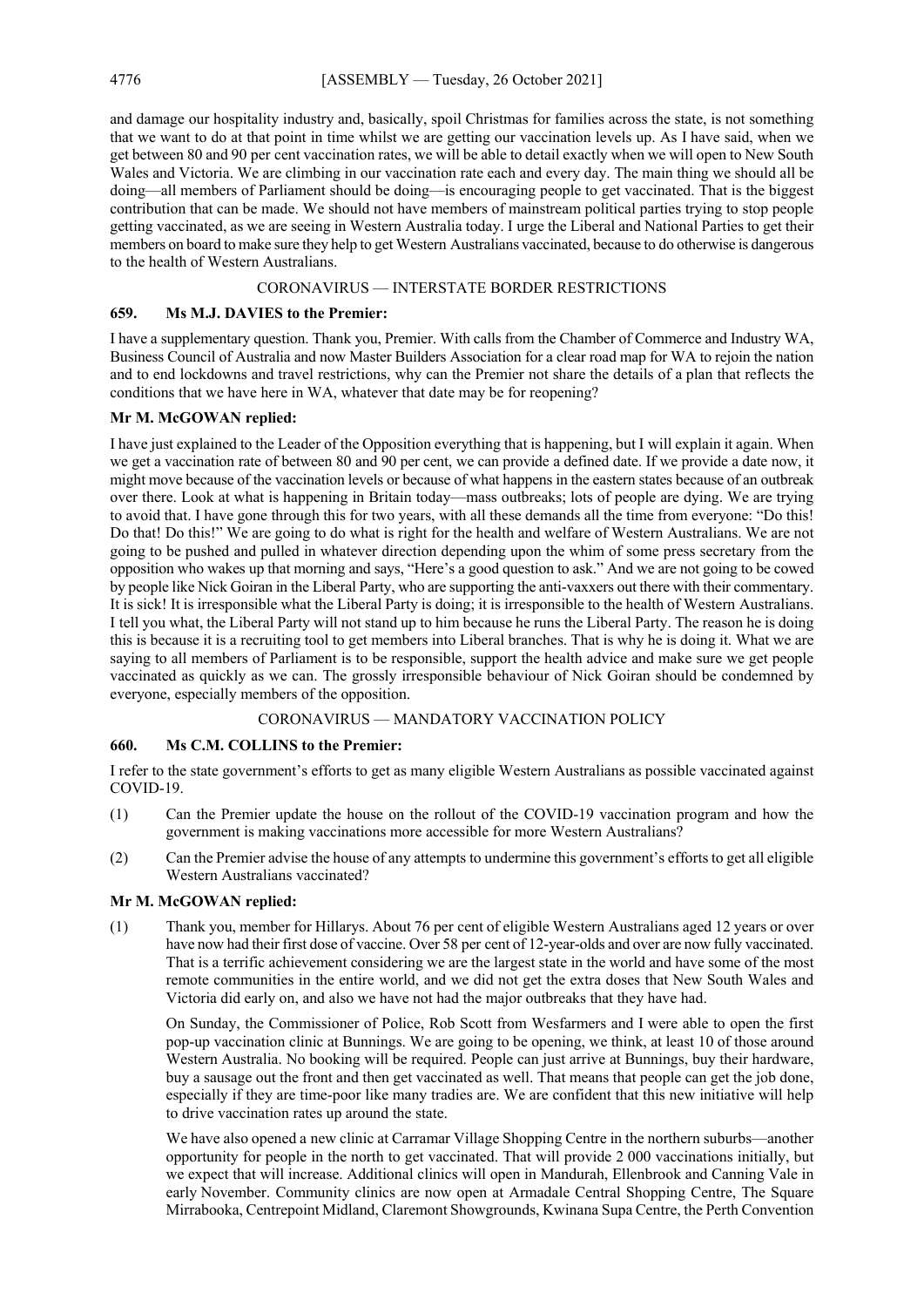and Exhibition Centre, and Lakeside Joondalup Shopping Centre. There are more than 100 locations across Western Australia and regional communities whereby people can get a vaccine, or they can go to their general practitioner, pharmacy, Aboriginal medical service and GP respiratory clinics, which are managed by the commonwealth, to get vaccinated.

(2) I have said what I had to say about Mr Goiran a moment ago. What he is doing is reckless, dangerous —

**The SPEAKER**: Premier, I need you to call him "the honourable".

**Mr M. McGOWAN**: I have said what I had to say about Hon Nick Goiran a moment ago. What he is doing is reckless, dangerous and irresponsible. When you are questioning the health advice, you are undermining the COVID vaccination rollout, and you are giving credibility to the anti-vaxxers. All I say to the Liberal Party is this person is your shadow Attorney General, and what you should be doing, Leader of the Liberal Party, if you had any guts whatsoever, is sacking him.

## **Dr D.J. Honey** interjected.

**The SPEAKER**: Member for Cottesloe, your interjections are disorderly.

## CORONAVIRUS — VACCINATIONS — TARGET

## **661. Ms M.J. DAVIES to the Minister for Health:**

I refer to the minister's comments reported over the weekend by the ABC's Kenith Png —

… "announcements" about the government's plan to open up the state will be made before Western Australia reaches the crucial milestone of having 80 per cent of its population aged 16 and over fully vaccinated.

- (1) Could the minister clarify his comments? Are we working towards 80 per cent vaccination, including those aged 12 and over, or 16 and over?
- (2) Who is your government consulting in the formulation of the aforementioned plan?

**Dr A.D. Buti**: Definitely not Nick Goiran!

## **Mr R.H. COOK replied:**

It is certainly not Hon Nick Goiran!

(1)–(2) What we were discussing on the weekend was the opening of the new vaccination clinic at the Armadale shopping centre. It was great to be there. We had Tony Galati and Alicia—I did not catch her second name—from the Wirrpanda Foundation as part of the Aboriginal family day activities. I was joined by the member for Darling Range, the member for Armadale, and the member for Jandakot, celebrating another great initiative by the McGowan government to continue to extend the opportunities for people to be vaccinated.

Obviously, what the media were curious about was: when are we going to be making further announcements? Of course, the answer to that question is: we are making announcements all the time. We are making announcements on vaccinations; we are making announcements on the health workforce; and we are making announcements on more opportunities to be vaccinated. We will continue to do that right throughout the process.

## CORONAVIRUS — VACCINATIONS — TARGET

## **662. Ms M.J. DAVIES to the Minister for Health:**

Minister, you did not actually answer the question. I have a supplementary question. Would it not be better to link all these announcements into a cohesive plan so that everyone in Western Australia understands what you are working towards and we can get people rolling up to get vaccinated, sooner rather than later?

Several members interjected.

**The SPEAKER**: Answer from the Minister for Health, please.

## **Mr R.H. COOK replied:**

We all know that the mission here is to live with COVID, and that is why we are undertaking an extensive process of making sure we work with all interests in the community, particularly our employer and employee groups, making sure we listen to the science, not to Hon Nick Goiran, and making sure that we take the opportunity to consult widely with the community on what is the best way that we step forward. What we do know is that the Western Australian community have done an outstanding job in protecting themselves and each other by observing all the things that we need to make sure that we do to get through the global pandemic. Of course, what everyone in Western Australia not everyone, but what everyone in Western Australia knows is that the mission at the moment is about getting vaccinated. Of course, we are all appalled by the behaviour of those who would seek to threaten both leaders in the community and their families who are promoting vaccination and the importance of making sure that we can all get vaccinated because we know that it is effective, safe and that it is what will keep each other safe.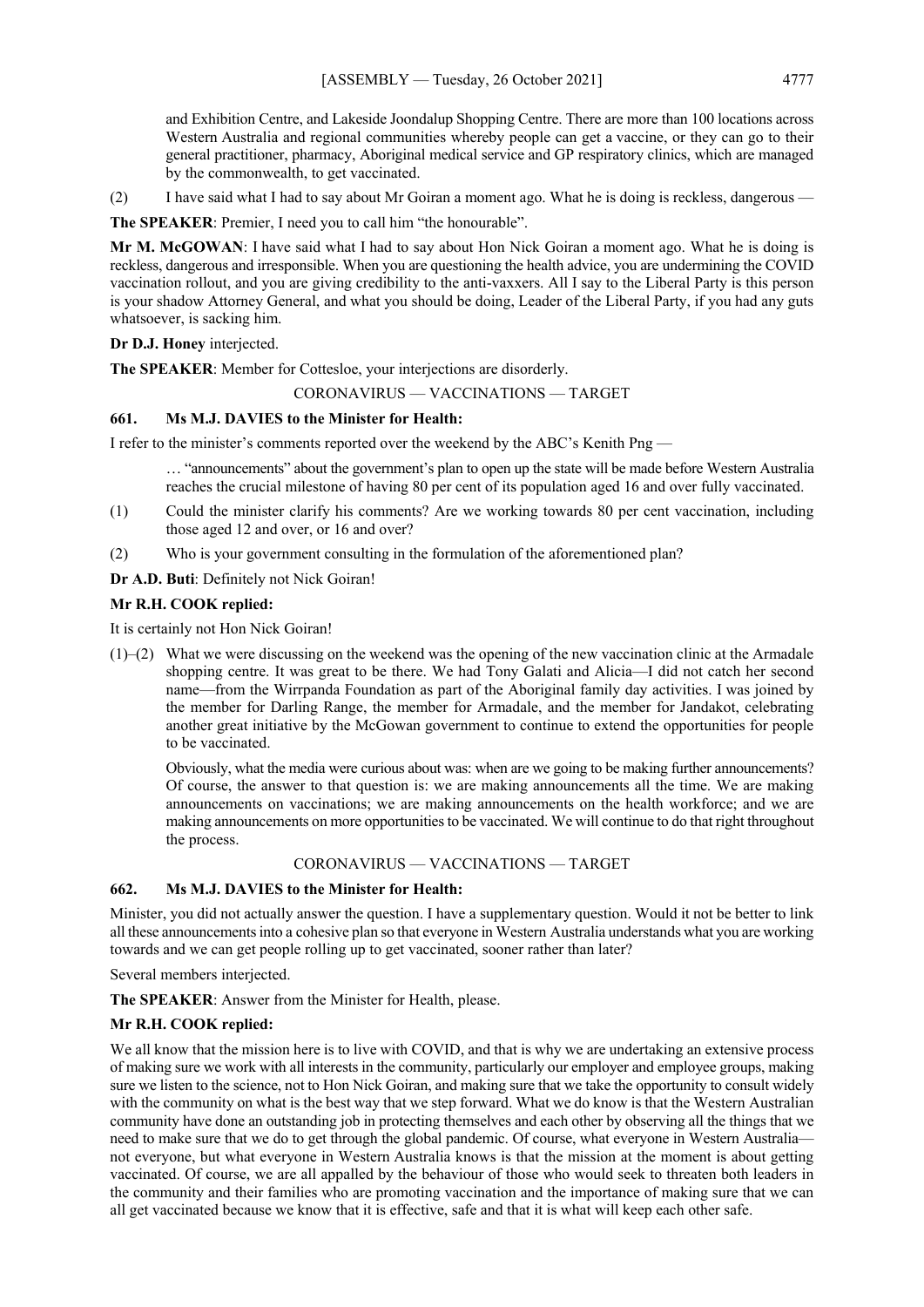You wonder about why these people continue to persist with this activity, this insidious dangerous activity. I saw it this morning—intimidating members of Parliament as they came in today. That is because, in the world of social media, there are people who are encouraging them—people who are encouraging them day to day. It is not necessarily in their words. It is often coded language like, "You don't need to tell someone if you are vaccinated or not. You don't need to listen to the science. Why should you be compelled to get yourself vaccinated.?" We know where this code is coming from. This code is coming from those opposite.

Several members interjected.

**The SPEAKER**: Order, please!

**Mr R.H. COOK**: Hon Nick Goiran is the one who is giving succour and encouragement to these people who are threatening leaders in the community, including the Premier and his family.

Several members interjected.

**Mr R.H. COOK**: He is the one—he and others who you listen to.

**Dr D.J. Honey** How disgraceful!

**Mr R.H. COOK**: We know the language, member!

**The SPEAKER**: If you pause for a moment, minister. Member for Cottesloe, your consistent and repetitive interjections are inciting everyone else to interject. Can I ask you for you to —

**Dr D.J. Honey**: It started before me!

**The SPEAKER**: Would you like to be the first person to be asked to leave? No? If you would not, you will not answer back to the Speaker, thank you; and perhaps reflect on your behaviour during question time today. Minister.

**Mr R.H. COOK**: We have people who are threatening the lives of politicians, namely, the Premier; threatening his family, threatening the schools that his family go to. Who are these people and who is encouraging them? We know who is encouraging them, and that is those who use that language. It is not the words, member for Cottesloe; it is the coded language. It is the coded language that says  $\cdot$ 

*Withdrawal of Remark*

**Dr D.J. HONEY**: I have a point of order.

Several members interjected.

**The SPEAKER**: The point of order will be heard in silence.

**Dr D.J. HONEY**: Madam Speaker, the minister —

**Mr M. McGowan**: Moron! You're a first-rate idiot.

**Dr D.J. HONEY**: Pardon!

**Mr M. McGowan**: You are.

**The SPEAKER**: Premier, I have said that the point of order will be heard in silence. I hope that it is a point of order. For the information of all members, I will rule on the point of order, not anyone else, and I require no advice from any of you.

**Dr D.J. HONEY**: The Premier audibly across the chamber just called me a moron. I ask that he withdraw it, and I have a second point of order in relation to the Minister for Health and the comments he made.

**The SPEAKER**: That was subsequent to standing to make a point of order. I would like to hear the point of order that you were going to make in the first place.

**Dr D.J. HONEY**: My point of order, Madam Speaker, is that the Minister for Health is impugning the character of a member in the other place—directly impugning the character of a member in the other place. It is malicious and false.

**The SPEAKER**: There is a clear ruling on that. There is no point of order on that. On the other point of order that you raised, I ask that the Premier withdraw that.

**Mr M. McGOWAN**: I withdraw.

## *Questions without Notice Resumed*

**Mr R.H. COOK**: It is not the words; it is the language. It is the communication. We know what is happening here. I am not impugning Hon Nick Goiran's character. I am impugning his behaviour and the signals that he is sending to these people that it is okay to prosecute these lies. It is okay to prosecute this anger. It is okay to prosecute and threaten those who encourage that people get vaccinated and stay safe.

There is a call that needs to be made, member for Cottesloe, and it is not a call to order; it is a call to you! You are the Leader of the Liberal Party. This is a test for you.

**Dr D.J. Honey** interjected.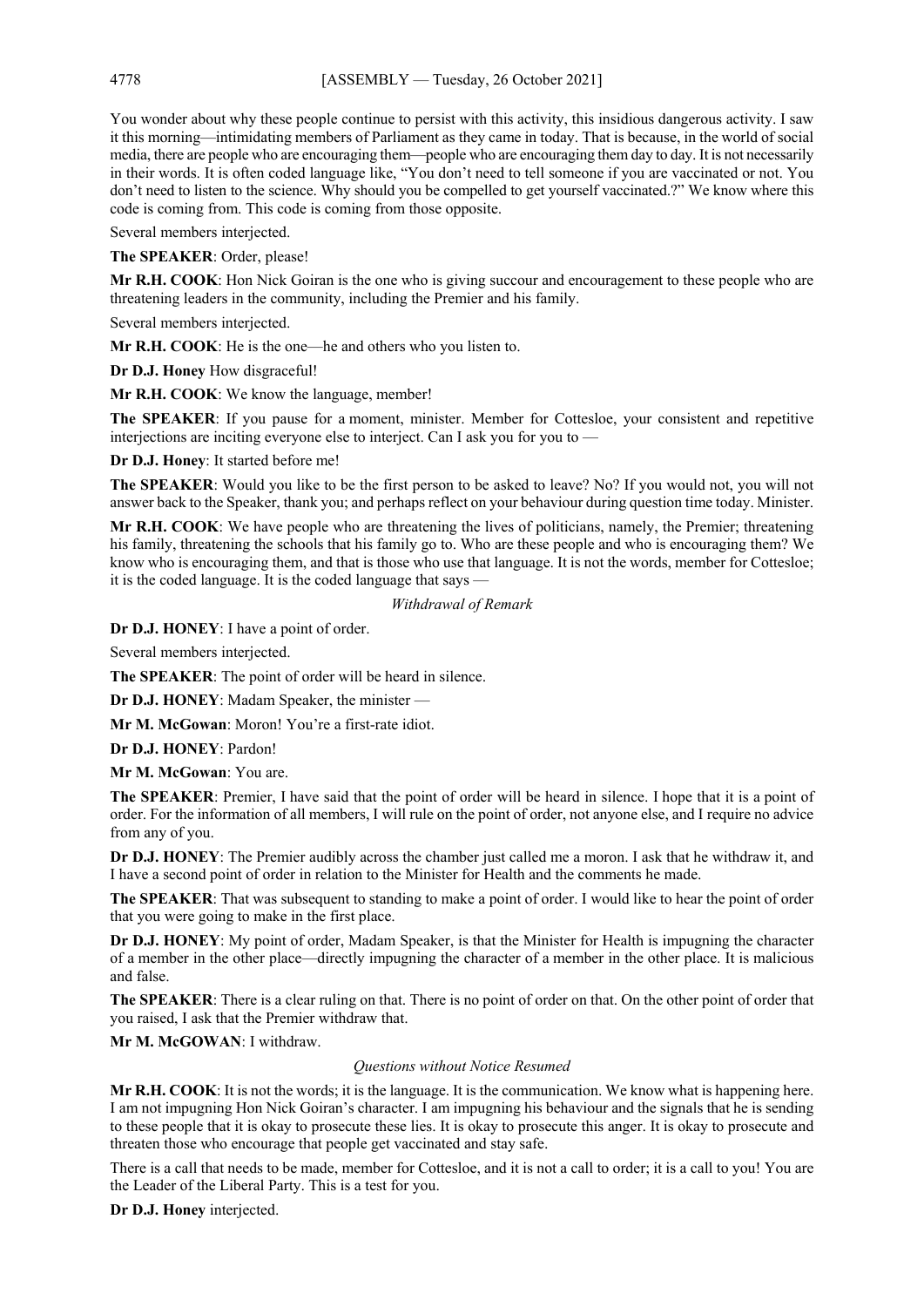**Mr R.H. COOK**: This is a test for you, member for Cottesloe. As the Leader of the Liberal Party, you have a very single and important chore—that is, pull your man in line or accept that he is actually the leader of your party and resign.

## HOSPITALS — MATERNITY BYPASSES

#### **663. Ms L. METTAM to the Minister for Health:**

I refer to the concerning revelations that there have been more than 60 maternity bypasses recorded at Perth hospitals over three months amid an ongoing chronic shortage of midwives.

- (1) Why has the minister not prioritised the recruitment of midwives and prevented the completely unacceptable level of maternity bypasses?
- (2) What urgent measures are being implemented to address capacity issues amid the expected baby boom over the next few months?

## **Mr R.H. COOK replied:**

 $(1)$ –(2) I thank the member for the question. It is important for members to realise that in the last 12 months of the Liberal–National government's time in government, the number of midwives in Western Australia in service decreased by 5.3 per cent. In the time that we have been in government, we have increased the number of midwives by over 100. The member pointed to the issue around bypasses and, yes, it is always preferable that someone who is delivering their baby in the public system will be able to deliver that baby in the hospital in which they choose and preferably with the midwife who has been caring for them throughout their pregnancy, but it is not always the case. It is not always possible, but it is preferable. We understand that.

I think it is important to understand the context here. For instance, between June and August 2016, the number of bypasses under the Liberal–National government was 38 in south metropolitan hospitals alone. This is coming from the party that in government closed down Kaleeya maternity hospital and also for a period threatened to shut the maternity services at Bentley Hospital, notwithstanding the strong campaign put on by members of the community and the Labor opposition at the time to stop that. We have seen a significant increase in the number of people having their children delivered in the public system. There has been a 12.4 per cent increase since 2015–16, so there has been a sharp increase in the number of women seeking to deliver their babies in the public hospital system. That of itself is a vote of confidence. We have also seen a significant drop in the number of women accessing private health insurance for the delivery of their babies, particularly during this COVID period. That, of course, is another vote of confidence.

The way that we respond to these sorts of demands for services is to increase supply, and we are doing that through a significant recruitment campaign. As I said, 100 extra midwives have been employed in our services since we came to government, with another 15 since January this year. What people would also be looking for from a government is for it to make long-term plans to make sure that we secure the quality and safety of maternity services in Western Australia into the future. They would probably look to indicators such as \$1.8 billion for a new women's and newborns' hospital to be developed at the Queen Elizabeth II Medical Centre campus.

I will be lectured to by a lot of people, but preferably not the Australian Medical Association, which got its line wrong this morning and, quite frankly, was just spreading mistruths, certainly not the Liberal Party under which in its last 12 months in government we saw a reduction in the number of midwives working in the hospital system, and certainly not from those opposite who closed maternity services or sought to close maternity services and under whose watch there was a much higher number of maternity bypasses in south metropolitan hospitals.

#### HOSPITALS — MATERNITY BYPASSES

#### **664. Ms L. METTAM to the Minister for Health:**

I have a supplementary question. Given that there were 40 fewer midwives at the beginning of this financial year than the last and an additional 400 babies are expected to be born at King Edward Memorial Hospital for Women alone in 2021–22, what reassurance can these expectant mothers have that they will not be bypassed from hospital to hospital as a new standard measure of care?

## **Mr R.H. COOK replied:**

As I said, they would look to the record and they would see that in a lot of circumstances, the number of bypasses for maternity services has reduced, not increased, under the Labor government. They would also look to the recruitment of nurses that is going on. There are almost 1 000 new nurses in our hospital system as a result of our recruitment campaign from January to September this year. We have seen an extra 15 midwives as part of that cohort and an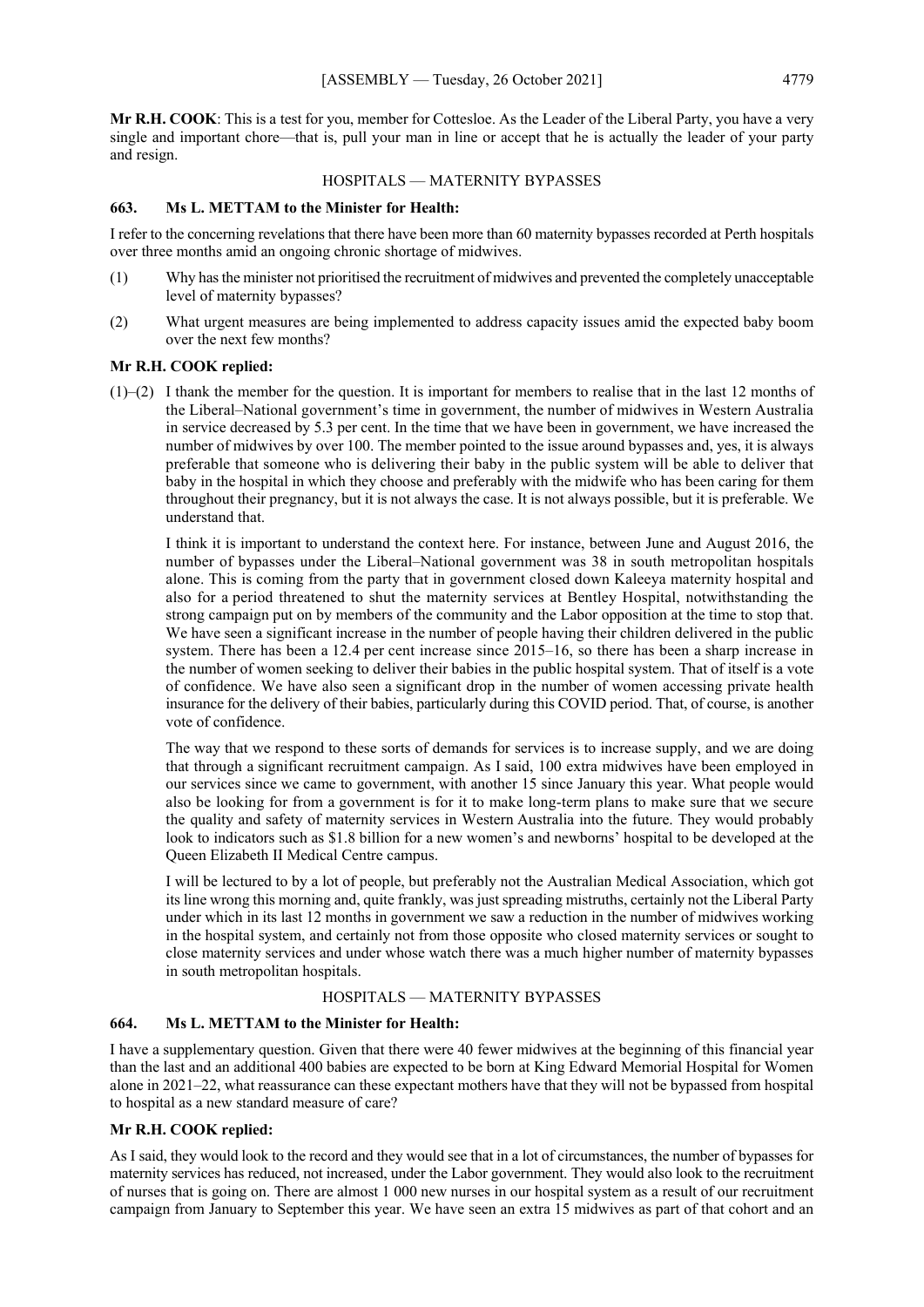extra 42 nurse graduate places to specialise in midwifery as part of our GradConnect program. What we can see is a significant increase in the activity to not only recruit nurses, but also continue to bring through those young nurses specialising in midwifery.

We have significant shortages and constraints in workforce in our health system at the moment. We are experiencing that right across the nation, because for some bizarre, historical reasons we have sought to recruit doctors and nurses from overseas to bolster our training programs rather than have a home-grown version of our healthcare workforce. With the international border shut because of the commonwealth government's decision, we have a much more constrained healthcare workforce, but, as members can see, we are working proactively to recruit more people to our health system. That program is working very well. Many members would have already seen the launch of our media campaign over the weekend, so we are making great progress. I think the government and the healthcare workers who back us up are doing a great job.

## HEALTH — WORKFORCE — RECRUITMENT

## **665. Mr Y. MUBARAKAI to the Minister for Health:**

Although the minister has already addressed some of the questions regarding his portfolio, I am still going to ask my question. I refer to the McGowan Labor government's significant investment in our health system, including the \$1.9 billion of additional funding outlined in the recent state budget.

- (1) Can the minister outline to the house how this investment is helping address the workforce shortages arising from COVID-19?
- (2) Can the minister update the house on the work underway to grow WA's health workforce?

## **Mr R.H. COOK replied:**

(1)–(2) I would like to thank the member for his question. It gives me another opportunity to talk about health services—an area that I know the member cares about deeply. In particular, as I said in my last answer, the health workforce supply across the nation is significantly constrained. Western Australia is no orphan in the struggle to make sure that we continue to attract healthcare workers, which is why a \$2 million advertising campaign began over the weekend to help recruit more health workforce professionals to the WA system. It will support the workforce recruitment campaign that is already underway. We are focused on ensuring that Western Australia is competitive and that the world's best and brightest know that we want them here and want to come here and work within our great health system.

The Belong campaign features a range of healthcare workers in various facilities and settings to capture WA Health's multidisciplinary, collaborative and dynamic working environment. The campaign advertisement was shot in our hospitals, utilising actual healthcare workers and featuring them working in that environment. Importantly, it features, asI said, real staff in real hospitals and showcases the incredible work they do every day. This new phase of Western Australia's recruitment campaign will run across multiple platforms, including television, radio, outdoor, digital and print. It will run interstate and overseas. The overseas advertising is complemented by shots of the great lifestyle that people can enjoy in Western Australia, and hopefully those living in the miserable weather of England, Ireland and Scotland will take the opportunity to come and practise their craft in WA. The campaign is part of a commitment to invest in a multipronged workforce attraction and retention strategy, which is part of the \$1.9 billion funding package that we announced in the 2021 budget.

Part of this investment includes \$71.6 million to employ more doctors, nurses and midwives across the WA health system to address the workforce shortages arising from COVID-19. Western Australia's current recruitment drive has already seen almost 1 000 new nurses and midwives join the WA health system since January this year. The campaign also includes a dedicated refresher program to support enrolled nurses, registered nurses and midwives with registration requiring recency of practice to return to the workforce and a commitment to employ 1 100 graduate nurses in 2021 and 1 200 graduate nurses in 2022.

The government is committed to making sure that our world-class health system has some of the very best doctors and nurses working within it and that they have the colleagues standing by them to support them to continue to make a great healthcare workforce. I am very proud of the work we have done and the progress we have made to date. The Belong campaign will take us a long way forward to boost that work and its effectiveness.

## HOMELESSNESS — ACCOMMODATION

## **666. Dr K. STRATTON to the Minister for Community Services:**

I refer to the McGowan government's ongoing commitment to supporting people experiencing, or at risk of experiencing, homelessness in our communities. Can the minister update the house on the future of the accommodation facility located at 100 Hampton Road in Fremantle and outline how it continues to support those who may be sleeping rough in our community?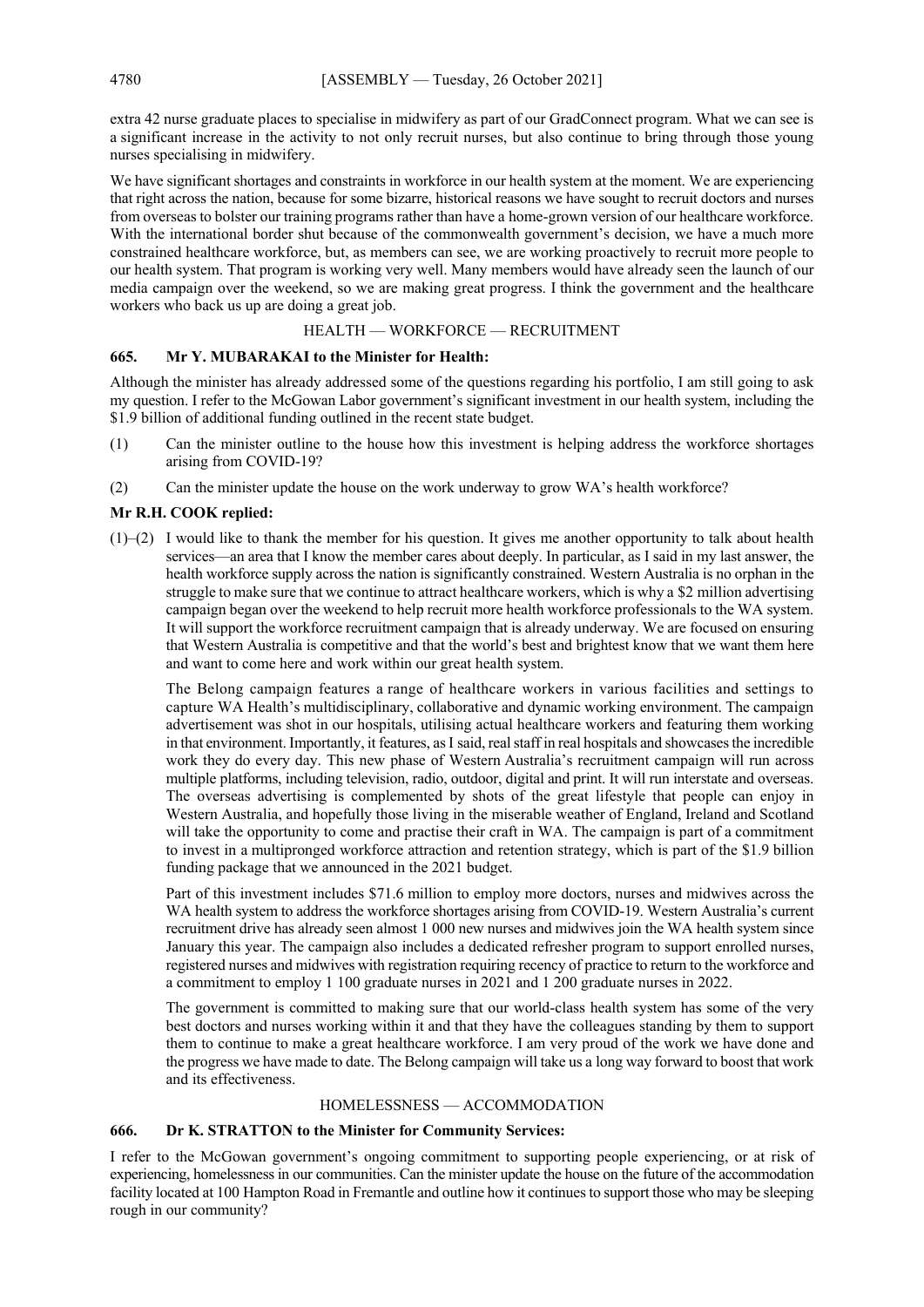#### **Ms S.F. McGURK replied:**

I would like to thank the member for her interest in this area and all the members in this chamber who are interested in supporting some of the most vulnerable in our community. As a government, we are spending record amounts on supporting people who are homeless or at risk of homelessness. Our stewardship of a challenging facility at 100 Hampton Road—it is just at the end of the street where I live, so I know the facility in Fremantle well—has been a good example of that. This is not a facility that has been built for the purpose of housing vulnerable people, but it has been used for that purpose for a number of years and to good end until recently by Foundation Housing. Since 2009, Foundation Housing has been managing that facility.

I was pleased to attend 100 Hampton Road this morning with my colleague the Minister for Housing to announce that St Patrick's Community Support Centre in Fremantle will be taking over the management of that facility at the end of this year. We are very grateful for the work Foundation Housing has done to date and for the expertise and credibility in working with homeless people and people at risk of homelessness that St Pat's has. Along with the five-year lease that St Pat's is undertaking in 100 Hampton Road, there will be an upgrade to some of the facility. Some additional maintenance will be completed on the property in the next few months, so I think we will see some improvements to the physical facility at that location. When we were there this morning, the Minister for Housing, John Carey, and I met Brett, one of the residents, who was doing work on his veggie garden. It was good to talk to him and to be walked through his work. He said that doing his work in the common garden facility gives him a reason to get out of bed in the morning. It looked like he was doing a fantastic job. Thanks to Brett, Foundation Housing and the staff and volunteers at St Pat's who do good work in the community.

## PERTH CHILDREN'S HOSPITAL — AISHWARYA ASWATH

#### **667. Ms L. METTAM to the Minister for Health:**

I refer to the minister's media announcement on 25 May stating that it would take 10 weeks for an inquiry to report back on the tragic death of Aishwarya Aswath.

- (1) Given it has now been more than 20 weeks, when will we see the inquiry's report into the tragic death of Aishwarya Aswath so that her family can get the answers they are desperately waiting for?
- (2) Is this yet another example of the minister failing to deliver on his promises?

#### **Mr R.H. COOK replied:**

(1)–(2) The answer to the question is no. The fact of the matter is that we have been severely impacted by COVID-19 because it is important that when we do these inquiries, we have experts from outside the jurisdiction so that they can come in and provide an independent view of the circumstances and the situation that they are inquiring into. It is a very careful process. As I have said in this place before, it is not one that I am prepared to put any artificial deadlines on. The advice I received at the time—I think the member mentioned 25 May—was that there was an expectation that it would take around 25 weeks. However, the inquiry has been significantly hampered by the fact that the travel arrangements we anticipated to be undertaken by the inquirers were, obviously, severely curtailed.

I can say that the inquiry is in its final stages of completion and that we have had significant contact with the family to make sure that they understand the delays. My understanding is that they are comfortable with those delays and they understand the reasons for them. We want to make sure that we work closely with them and, in particular, make sure that they have access to the inquiry's findings before we make them public and they have the opportunity to discuss the findings with the inquirers. I will not rush this process. It is one that we are stepping through very carefully, making sure that we provide an absolutely comprehensive analysis of the situation, that everyone is provided due process and that everyone feels heard. From that perspective, I will wait for it to conclude and when it is delivered to me, we will be able to make that report public.

#### PERTH CHILDREN'S HOSPITAL — AISHWARYA ASWATH

## **668. Ms L. METTAM to the Minister for Health:**

I have a supplementary question. I understand that the border arrangements were addressed through Zoom. Given it has been six months since the tragedy, can the minister confirm that this report will be tabled in Parliament before the end of the parliamentary year?

## **Mr R.H. COOK replied:**

Yes, I can confirm that, member. It does not matter what the communication means. What matters is the process and that people feel that they have been given due process. There are limitations to how we can do that in a virtual context. Nevertheless, I know the inquirers have done a thorough job. I am informed that the inquiry has been very competently managed, so from that perspective, I will wait for the inquirers to deliver their recommendations or their findings, and we will deal with those accordingly.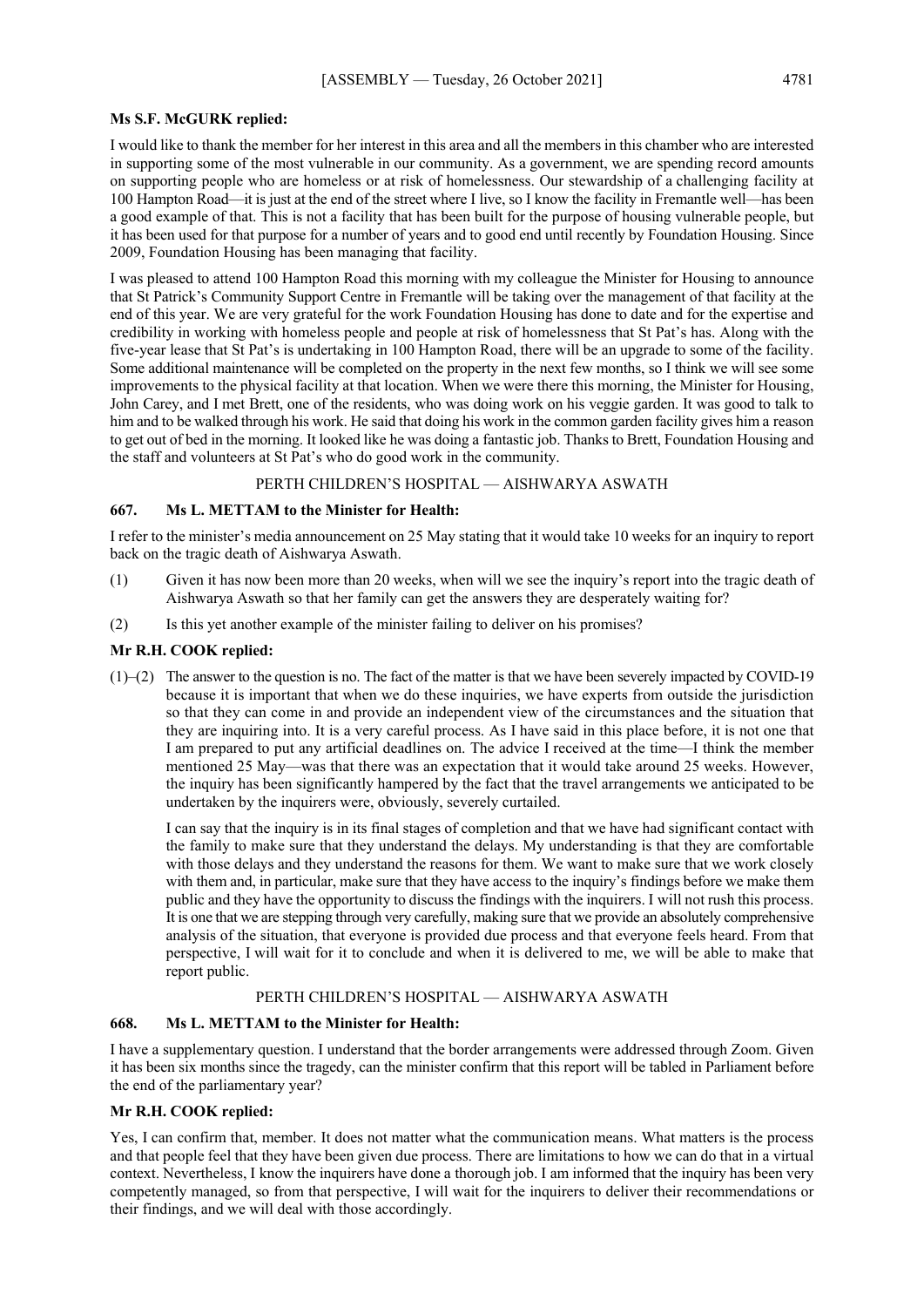## STATE ECONOMY — DIVERSIFICATION

## **669. Mr D.A.E. SCAIFE to the Minister for State Development, Jobs and Trade:**

I refer to the McGowan Labor government's commitment to diversifying the Western Australian economy and encouraging new green industries to the state.

- (1) Can the minister outline to the house how the government is supporting the establishment of Woodside's hydrogen and ammonia production facility in Kwinana?
- (2) Can the minister advise the house what this project will mean for local jobs and the local economy?

## **Mr R.H. COOK replied:**

(1)–(2) I would like to thank the member for Cockburn for the question. We thought perhaps it was important that the member for Cockburn had an opportunity to exercise his interests in the interests of his constituents on this matter because we suspect those on the other side will be a bit quieter on hydrogen this week not quite as keen to ask about it—because it is a very important issue.

I was very pleased to be in the heart of Western Australia—of Kwinana!—with the Premier. He wanted to remind me that we were awfully close to Rockingham. I assured him we were still in Kwinana a wind-assisted spit from Cockburn, member for Cockburn, but not quite! I was with the Premier, the Minister for Hydrogen Industry and the Minister for Lands to announce that Western Australia will host one of the world's largest hydrogen and ammonia production facilities. The project from Woodside, dubbed H2Perth, includes over \$1 billion in capital expenditure and is supported by the state government through the leasing of designated project-ready industrial land in the Kwinana and Rockingham strategic areas. H2Perth has been developed to supply low-cost hydrogen to the domestic markets and has been planned in direct alignment with the initiatives of the government of Western Australia, such as the state's renewable hydrogen strategy, the complex and detailed work around turning the western trade coast into a concerted industrial hub and WA's road map for diversification, *Diversify WA*.

The project will support approximately 2 000 jobs during construction and over 200 jobs once the project is completed. The early stages of the project will see a retail outlet there so that people who are starting to transition early to hydrogen-fuelled vehicles will have the opportunity to take early advantage of this facility. This project is one of dozens of active and renewable energy proposals here in the state and we have committed \$90 million to the sector. We are excited to work constructively with Woodside and, indeed, many of the other companies and proponents in Western Australia to build our clean green energy future for WA.

As Minister for State Development, Jobs and Trade, I am constantly meeting with members of industry who assure me that what they are looking for is not big handouts but concerted policy leadership and that is what they are getting from the WA state government. They appreciate the support that they are being given. Indeed, the CEO of Woodside, Meg O'Neill, in today's *The West Australian* said, and I quote —

The State Government has already recognised the benefits of establishing Western Australia as a global leader in hydrogen and is working with Woodside to help make H2Perth possible.

Under the McGowan government, we will not be simply shovelling dollars out to entice companies to come here. We want them to understand the strategic importance of locating their businesses, industrial hubs and headquarters in Western Australia because Western Australia is the future of the nation's economy, particularly when it comes to energy transition. Member for Cockburn, there will be hundreds and thousands of jobs and constituents like yours will benefit from the economic leadership that the McGowan government is providing. We look forward to more projects such as H2Perth in the very near future.

## NURSES AND MIDWIVES — RECRUITMENT

## **670. Dr D.J. HONEY to the Minister for Health:**

I refer to the minister's media statement on 14 April announcing that he will be undertaking an international recruitment campaign for nurses and midwives.

- (1) Why has the United Kingdom's advertising campaign only just commenced, as reported on Seven news?
- (2) If it takes so long to get marketing creatives made, as the minister has asserted, why did he not start work on this campaign when a life-threatening workforce shortage was first identified?

## **Mr R.H. COOK replied:**

(1)–(2) I want people to understand that the recruitment campaign was already underway. That is why we have seen over 150 doctors come from the United Kingdom and Ireland already. We have seen many more nurses come from the UK and Ireland already. As a result of our budget, we allocated \$2 million to make sure that we could provide the right sort of campaign necessary to boost those efforts and significantly increase the number of doctors and nurses who are attracted to Western Australia.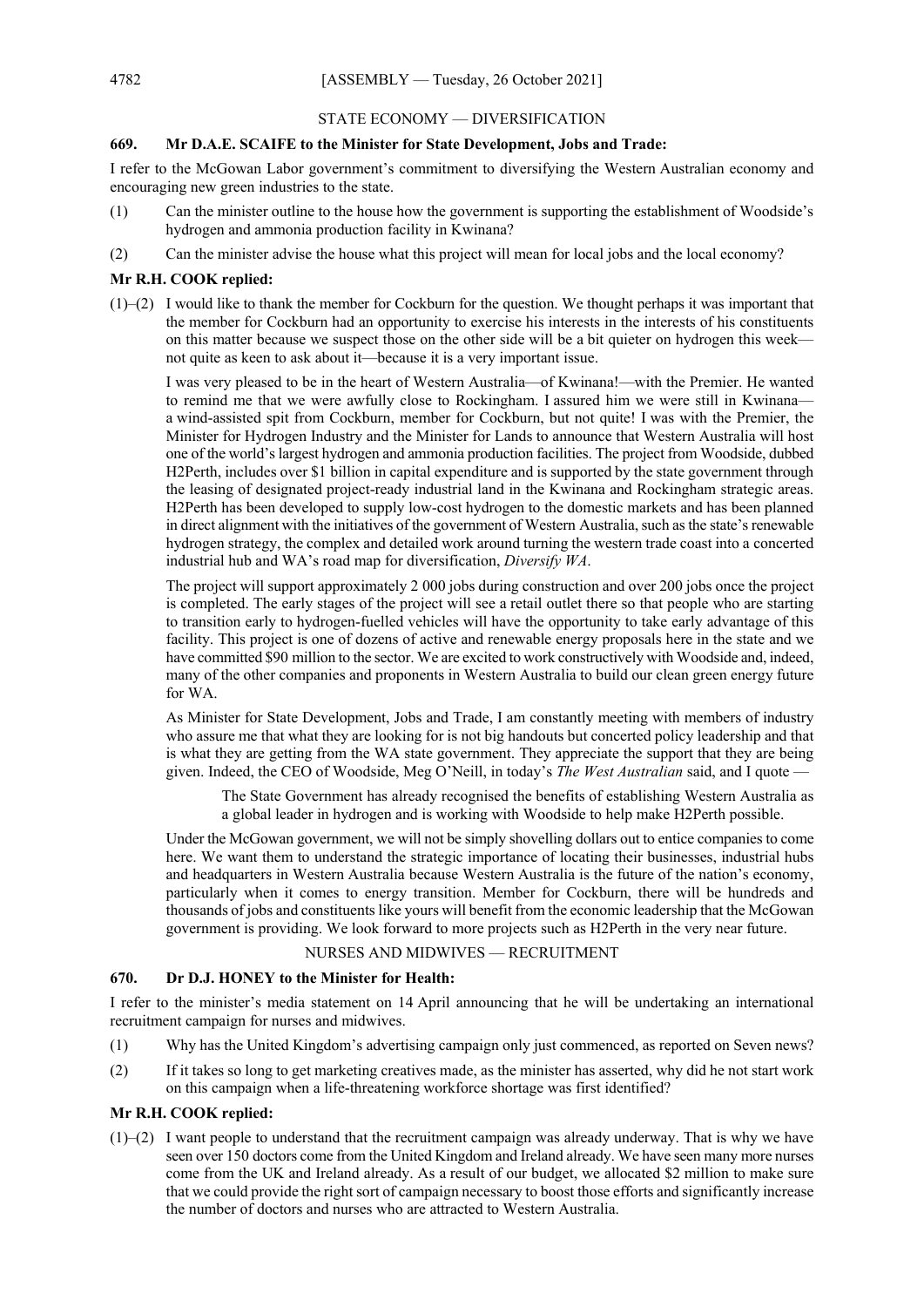The Leader of the Liberal Party would not be familiar with budgetary processes. We saw the contempt that the Liberal Party showed for the state's finances when it was in government. I understand why there is an element of confusion when it comes to issues such as costings, finances, budgetary approvals and making sure that there is proper oversight of the process.

## **Mr M. McGowan**: Adding up.

**Mr R.H. COOK**: And adding up, as the Premier has just interjected. I understand that that is a level of confusion and a dark grey area for the Liberal Party. It has a bit of a knowledge gap. From that perspective, it does not appreciate what goes on to make sure that we have these effective policies.

The reason we have proceeded carefully is that we are already in the field. We wanted to make sure that the creatives were right and that they would resonate with the people whom we are targeting. As I said in previous answers today, we have already seen just under 1 000 nurses, but over 1 000 nurses, assistants in nursing and midwives come to be part of our healthcare workforce. As I said, over 150 doctors have come from Ireland and the UK since January this year. So, we are making good progress. Obviously, the Belong campaign is an important part of that recruitment. That will now significantly increase and ramp up. We will continue to recruit as part of our \$71.6 million healthcare workforce support package to make sure that we can continue to provide world-class health care.

## NURSES AND MIDWIVES — RECRUITMENT

## **671. Dr D.J. HONEY to the Minister for Health:**

I have a supplementary question. Can the minister confirm that there are doctors and nurses who are fully vaccinated but are yet unable to enter WA from within the rest of Australia?

## **Mr R.H. COOK replied:**

I hear rumours about this all the time. Every time someone comes to me and says that there are doctors and nurses who cannot get in, I ask who they are. If the member tells me who they are, we will make sure that they get here.

**Dr D.J. Honey**: I'll send you the details.

**Mr R.H. COOK**: Send me the details, by all means, because the WA government is open for business.

Several members interjected.

**Mr R.H. COOK**: The member will have to ask Hon Nick Goiran for permission! Of course, he will say, "They're double vaccinated; we don't want them here."

We are continuing to recruit from the east coast, inside Western Australia and internationally. As I said, we have 150 doctors from the UK and Ireland and we are bringing nurses back as part of our Grampian nursing and midwifery program. Those nurse graduates left Western Australia to get their practical skills in the NHS Grampian when we had an oversupply. We now have an undersupply, so we are bringing them back as well. About two dozen of them will hopefully be joining us soon. Any doctors and nurses who want to come to Western Australia, particularly from other states in Australia, can do so. Often we do not have their full documentation, so the police cannot give them the clearances they need. But, in working with the Chief Health Officer, I can assure any doctor or nurse who is registered, particularly if they are double vaccinated, and wants to come and work in Western Australia that we will move heaven and earth to make sure that they can come in.

## SHARKS — HAZARD MITIGATION

## **672. Ms R.S. STEPHENS to the Minister for Fisheries:**

I refer to the McGowan Labor government's comprehensive shark hazard mitigation program. Can the minister please update the house on the automation of the shark warning system and outline how this will help support the government's commitment to keeping WA beachgoers safe?

## **Mr D.T. PUNCH replied:**

I thank the member for the question. It is an excellent question. I am very pleased to inform the house of yet another addition to the McGowan Labor government's comprehensive shark hazard management strategy, which is the automation of parts of our shark warning system in the lead-up to summer. Eight automated towers will be installed at Twilight, West and Kelp Beds beaches along the Esperance coast, at Bunker Bay near Dunsborough and at Cowaramup Bay and Lefthanders surf break there will be two each. Another two automated towers are being installed by the Town of Cottesloe after being refurbished by the department following the SMART drum line trial, which are the first warning towers to be installed in the Perth metropolitan area. I am very pleased to install this new infrastructure for the people of Esperance, who asked for this specifically when I met with them recently.

This investment represents yet another enhancement of the government's comprehensive shark hazard mitigation strategy. I am very proud of the \$17 million world-leading strategy, which is based firmly on science and research. These new measures complement our recently allocated \$12 million for Surf Life Saving WA to deliver beach and aerial patrols to 2025, which secures the service into the future. I also remind the house of our recent \$5 million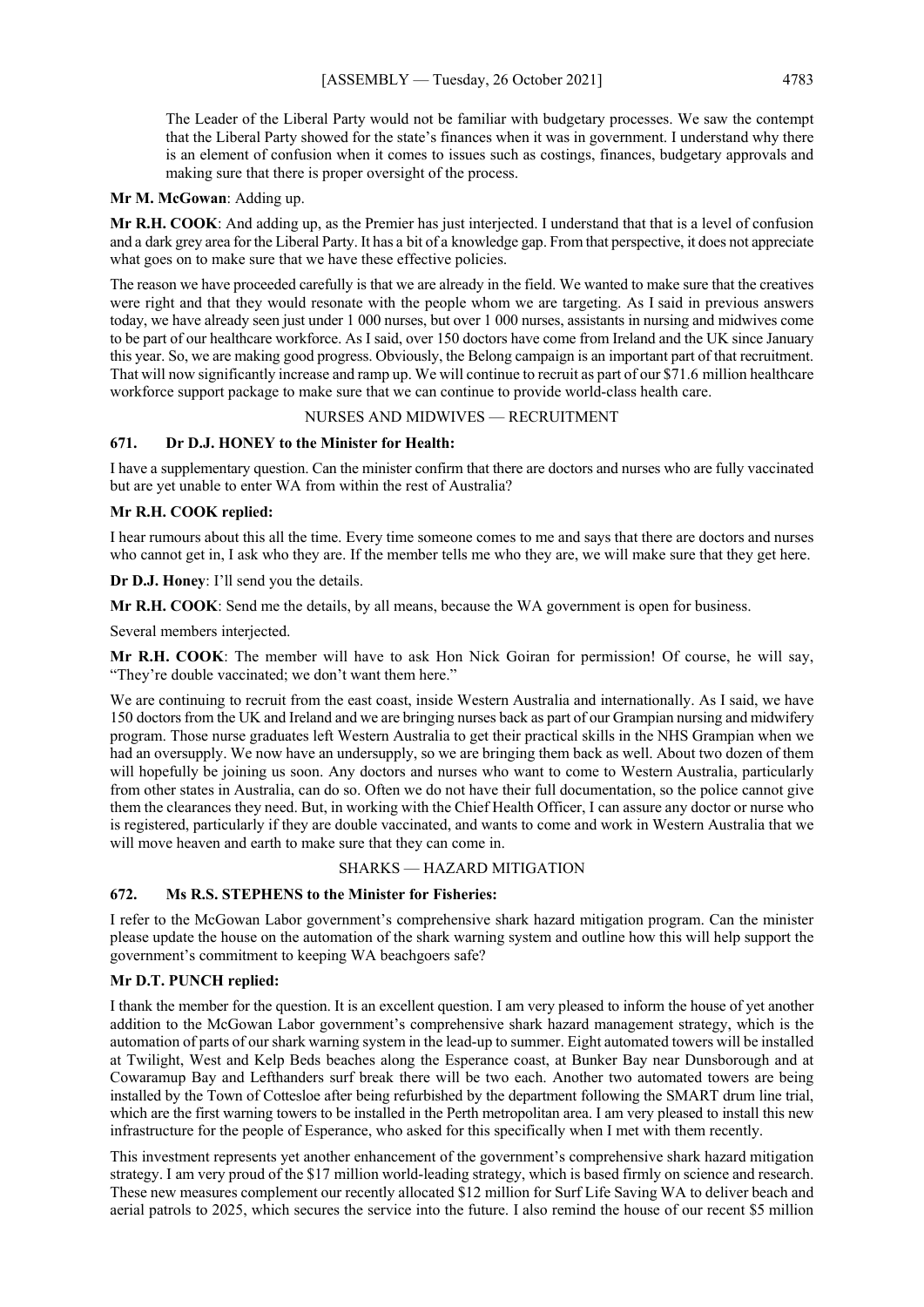funding boost to shark hazard mitigation initiatives, including extension of the popular \$200 rebate for personal deterrent devices, grant funding for local governments to install and replace beach enclosures, and \$2.8 million for dedicated funding for opportunistic shark tagging and extending the range of the receivers to 800 metres.

Like so many areas of public debate lately, the difference between the government's and the opposition's positions could not be more stark. I noted with interest the comments of the shadow Minister for Fisheries, Hon Colin de Grussa, following the recent infamous alleged shark-riding incident off the Pilbara coast. I condemn the actions of that individual in the strongest possible terms; it was reckless and idiotic behaviour that endangered the safety of crew and passengers and needlessly engaged emergency services personnel. But I was shocked to hear that Hon Colin de Grussa's response was to call for more drum lines along the Pilbara coast. More drum lines, he said!

**Ms A. Sanderson**: They don't believe in science.

**Mr D.T. PUNCH**: He certainly does not. It is as if the actions of one idiotic individual would trigger the expenditure of millions of dollars of taxpayers' money without any reference to science or evidence. I quote Hon Colin de Grussa on ABC Pilbara radio —

… I think there is a role for government in this space that's for sure and I think earlier … or last year and the year before the Government trialled drum lines …

Clearly, he is well briefed on it! I am not sure that he has read the Chief Scientist's report. He continues —

I think drum lines should be trialled at as many places as possible …

He certainly has not read the reports. The interview goes on. It makes for very interesting reading, if any members want to read it. At the bottom, he encapsulates the whole strategy of members opposite

I guess the other thing to of course is … whether we use the shark deterrent devices, now I'm not sure how effective they are, I would suggest though that it's not a bad idea to be using something that may help …

Clearly, a lot of strategy and thinking has gone into that! Once again, members, as with so many public policy issues, even the ones we have heard today, we are reminded that there is one party in this place that trusts science and formulates policy in a methodical and logical way based on evidence to keep Western Australians safe and there is an alternative, which is the members opposite.

**The SPEAKER**: The Deputy Leader of the Opposition with the last question.

HEALTHCARE WORKFORCE — MIDWEST

## **673. Mr R.S. LOVE to the Minister for Health:**

I refer to reports of health services' worker shortages across the state, particularly in the midwest area.

- (1) Does the minister consider it good practice to make junior nursing staff work in emergency departments unsupervised?
- (2) Can the minister confirm whether Geraldton Health Campus is currently 40 full-time employees short?

## **Mr R.H. COOK replied:**

(1)–(2) No, I cannot confirm that Geraldton Health Campus is short 40 nurses. I can confirm that we have a highly constrained nursing and midwifery workforce right across the system. Traditionally, for regrettable reasons, when we have a shortage of nurses and midwives in the metropolitan area, that situation tends to be compounded in regional and remote areas as well. I did see the article in which the Australian Nursing Federation made these allegations; I am seeking to establish them. But I would just say that the great opportunity provided by working in a rural or regional setting for a lot of young medical professionals is that they get to practise at scope; that is, they do get to take on opportunities and responsibilities that perhaps would not be provided to someone in a larger metropolitan hospital. From my time as a younger man, I went to work in Geraldton because of the opportunities that were there. I concur with the member for Geraldton that it is a great place to live and there are some great opportunities for young people who want to extend themselves professionally and take the opportunities offered. I encourage all nurses and doctors who are looking for opportunities to practise in the largest health jurisdiction in the world, to get one of the most unique career experiences anywhere in the world, to practise with the WA Country Health Service. Indeed, the director general was recruited from the United Kingdom and practised at the Port Hedland hospital for many years. It is a great experience. We will obviously make sure that any nurse graduates or nurses who are looking for opportunities to practise across this great health jurisdiction have the opportunity to practise in rural and regional health as well.

## HEALTHCARE WORKFORCE — MIDWEST

## **674. Mr R.S. LOVE to the Minister for Health:**

I have a supplementary question. If the minister cannot confirm that Geraldton Health Campus is short 40 full-time employees, can he provide the number of employees it is short at the moment, and does he consider that that poses a significant risk to the midwest region and the nursing staff involved?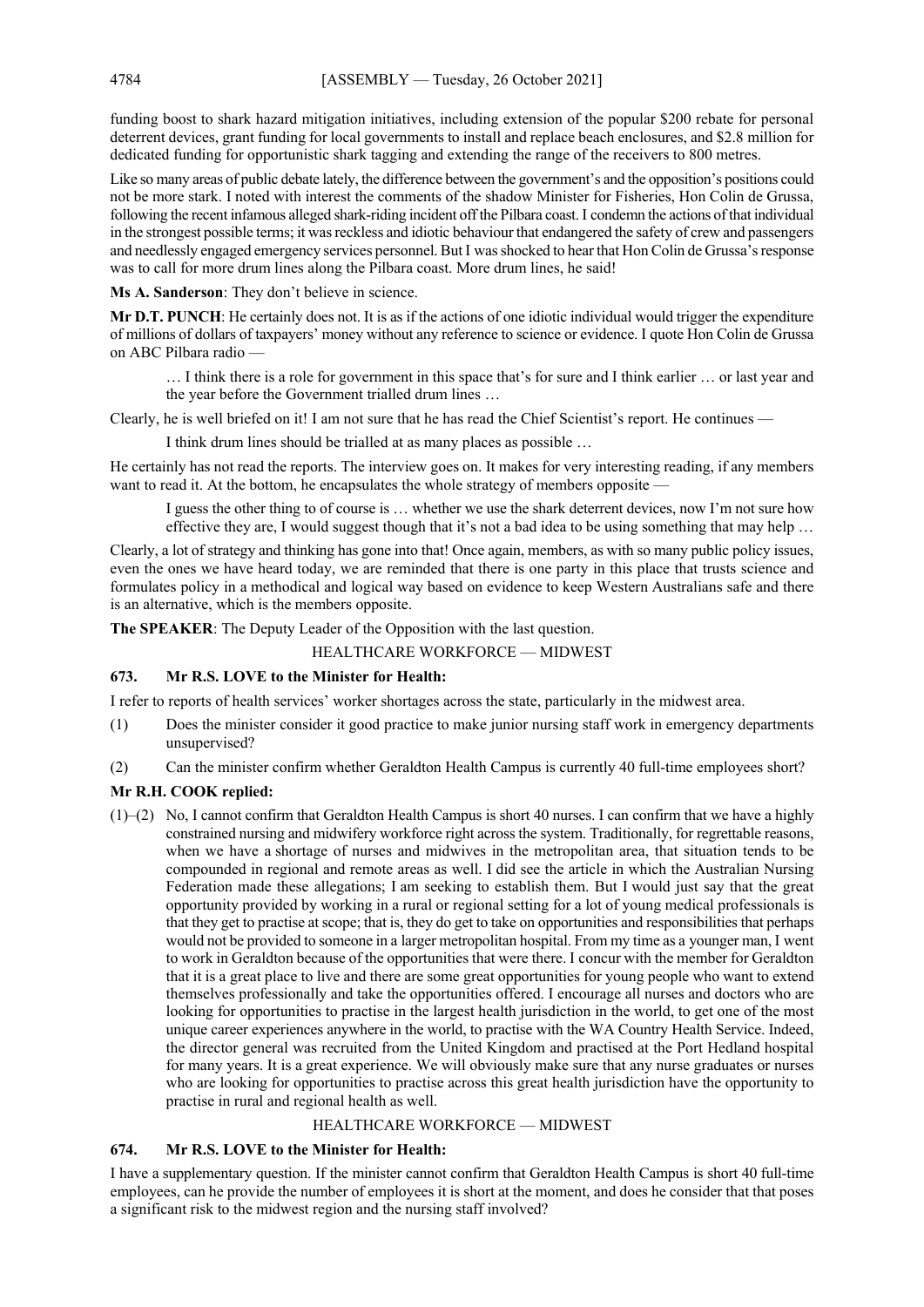#### **Mr R.H. COOK replied:**

The member can put on notice any question he likes—that is the commitment I make to him! The member has the opportunity to ask that question on notice, and I will be very happy to provide that information, if he actually does so.

**The SPEAKER**: Members, that concludes question time.

## **BANKING SERVICES — REGIONS**

*Petition*

**MR P.J. RUNDLE (Roe)** [3.01 pm]: I have a petition couched in the following terms —

To the Speaker and Members of the Legislative Assembly of the Parliament of Western Australia in Parliament Assembled

We, the undersigned, express our concern at the number of banks choosing to reduce service operations in Western Australia, especially regional Western Australia. With Australia's banks recording higher dividends and interim profits, we oppose the continued closure and reduction in opening hours at bank branches, leaving communities with limited or no over the counter banking services.

Several members interjected.

**The SPEAKER**: Order, please, members! There is too much noise in the chamber. I ask the member to continue with his petition.

**Mr P.J. RUNDLE**: Thank you, Madam Speaker. The petition continues —

**We therefore ask the Legislative Assembly to call on the State Minister for Commerce to proactively seek, lobby for and implement solutions to prevent further reductions in service operations in Western Australia, particularly regional Western Australia.**

**And your petitioners as duty bound, will ever pray.**

[See petition 19.]

#### **POLICE AMENDMENT (COMPENSATION SCHEME) BILL 2021**

*Appropriations*

Message from the Governor received and read recommending appropriations for the purposes of the bill.

#### **PAPERS TABLED**

Papers were tabled and ordered to lie upon the table of the house.

## **RAIL CROSSINGS — SAFETY**

## *Notice of Motion*

**Ms M.J. Davies (Leader of the Opposition)** gave notice that at the next sitting of the house she would move —

That this house calls upon the state government to invest in initiatives to increase rail safety at all passive rail crossings across Western Australia and ensure adequate advocacy to the federal government is being made to improve this critical issue across Australia.

## **NATIVE FOREST — LOGGING**

*Notice of Motion*

**Dr D.J. Honey** (Leader of the Liberal Party) gave notice that at the next sitting of the house he would move —

That this house condemns WA Labor for its short-sighted decision to unilaterally shut down the native forest industry based on a deeply flawed justification.

## **HEALTHCARE WORKFORCE**

## *Matter of Public Interest*

**THE SPEAKER (Mrs M.H. Roberts)** informed the Assembly that she was in receipt within the prescribed time of a letter from the Deputy Leader of the Liberal Party seeking to debate a matter of public interest.

[In compliance with standing orders, at least five members rose in their places.]

## **MS L. METTAM (Vasse — Deputy Leader of the Liberal Party)** [3.05 pm]: I move —

That this house condemns the Minister for Health for failing to properly secure the necessary skilled healthcare workforce to deliver a world-class health system, including his failure to recruit enough nurses as promised.

It is a worthy motion on something that members on this side of the house are certainly hearing in our communities, whether it is in metropolitan Perth or across regional Western Australia.

**Mr P. Papalia** interjected.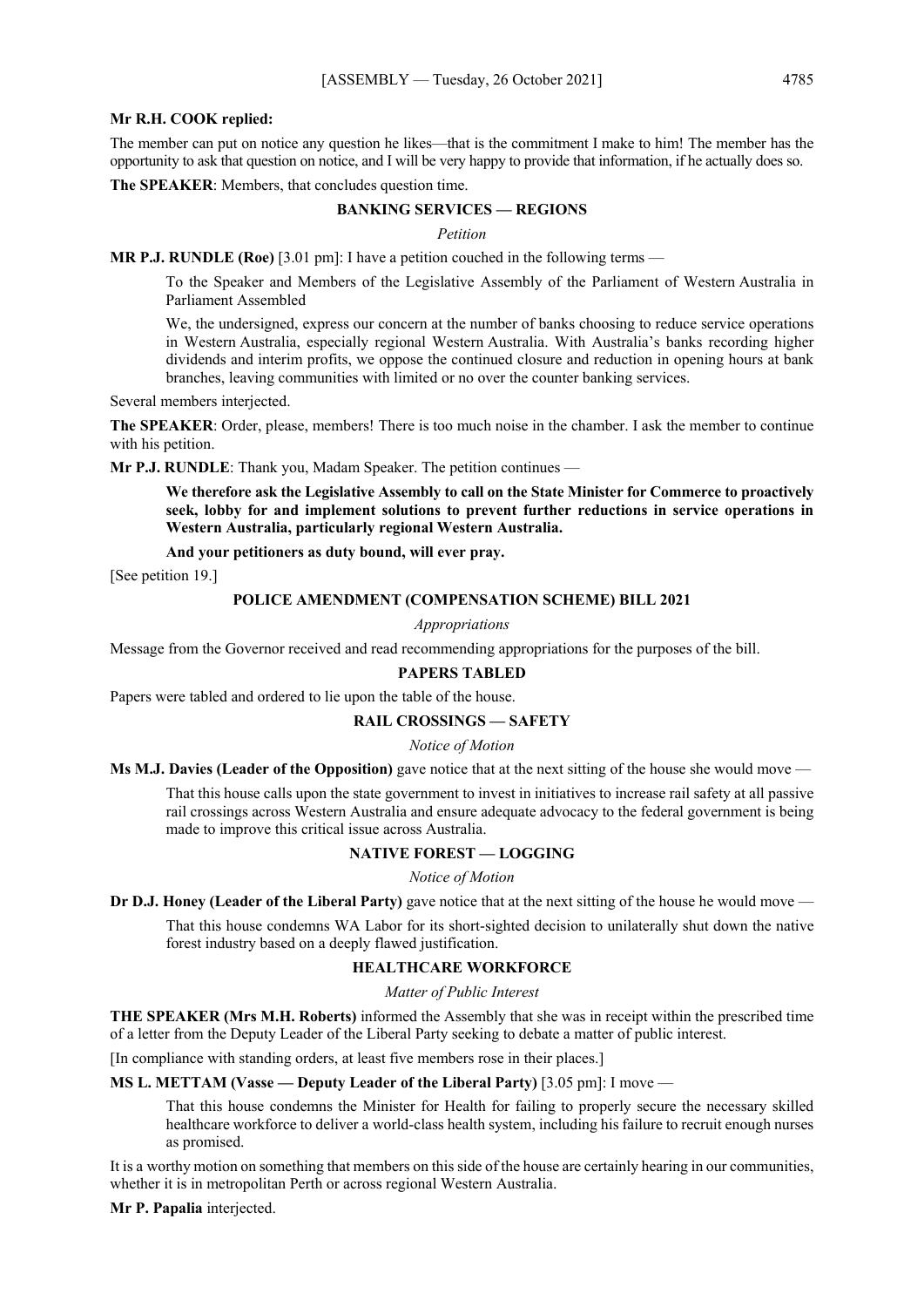**Ms L. METTAM**: I can hear the Minister for Police's comments suggesting that in some way this motion is an attack on our health workers; it is quite the opposite. This motion is all about supporting our health workers who overwhelmingly are being asked to do more with less, with only 47 per cent feeling that they are valued in their workplace. One-third of our health workers feel comfortable or safe speaking up. Day after day, we hear from people in our health workforce who are feeling extraordinary pressure, and that is exactly what this motion points to.

This motion points to the extraordinary announcement made by the Minister for Health last week regarding the international advertising campaign to encourage workers to come to Western Australia. How extraordinary that several months after announcing the campaign in April, we hear the advertising campaign was delayed because of time spent with creatives. The fact that it has taken six months to deliver such an advertising campaign is extraordinary given that we know hospitals and health workplaces are overcrowded and understaffed, leading to issues around patient safety in an overstretched and under-resourced health system. We know that our health workers are already feeling extraordinary pressure and are being asked to do more with less. We hear across the board from staff that they are working double shifts and working overtime. It was the trigger for the grievance that I presented to this place just last week about issues raised about Wyndham Hospital, where health workers feel unsafe not only in their workplace—I talked about the fact that only one in three felt safe speaking up—but also in their accommodation. The lacklustre response to the security issues raised about nurses' accommodation is leading to an extraordinary circumstance in which we are seeing hospital services being cut back and patients in the Wyndham community being asked to travel an hour to Kununurra for hospital services. It is quite extraordinary.

Although we have an understanding and an appreciation of the lives that can and will be lost to COVID-19, it is fair to raise—we have raised it in this place—the issue of the lives that are lost when our health system is not properly resourced. The Australian Medical Association has pointed to the fact that an overcrowded emergency department can increase the mortality rate by some 10 per cent, which would lead to the loss of hundreds of lives—300 to 400 according to David Mountain, who stated that on Channel Seven recently. Given the mortality rate and what we know about emergency departments and the importance of getting patients treated in a suitable time frame, we know that this can lead to the loss of life. We know that it can also lead to issues of acuity. That is why we on this side of the house continue to raise the important issue of ambulance ramping, which has been at extraordinary levels under this government; it is five to six times greater than what was considered a horror story by our Minister for Health when he was in opposition. That is fundamentally linked to the issues that we are seeing right across the board in our health system—in our hospitals and emergency departments across our regions, which are all experiencing these issues of being understaffed.

The Department of Health's annual report pointed to the fact that there were 119 deaths due to clinical errors in our hospital system. Healthcare workers are doing an exceptional job under extenuating circumstances. They are human, and when consistently asked to do overtime and double shifts, we know that there will inevitably be mistakes. On this side of the house, we certainly do not, and did not, support the government throwing junior nurses under the bus to the Australian Health Practitioner Regulation Agency in response to the tragedy surrounding Aishwarya Aswath. We believe that our healthcare workers should be supported, and that is why we are talking to this worthy motion.

I touched on Wyndham Hospital. It usually has eight or nine nurses or health workers on the roster and it is now down to three. That is obviously having a significant impact. We know that regional WA increasingly relies on interstate and international workers. We also know that the government has been doing some good things in recruitment. We have had feedback from the Australian Nursing Federation about Perth Children's Hospital. Despite the Minister for Health stating there was not a staffing issue there, we certainly support the quick response to the recruitment that we have seen at Perth Children's Hospital. There are an additional 17 full-time equivalent emergency department nurses and another 25 FTEs were approved in August 2021. That was revealed through the estimates process. The feedback that we are getting from the nursing federation is that that is a great example of a health service provider recruiting quickly in response to an obvious need. We know of the tragedy surrounding Aishwarya Aswath. The issues that had been raised since October the year before were finally resolved, in some way, from a recruitment point of view, although we look forward to seeing what the report will state when it is finally tabled. We are hearing from other health service providers that the recruitment process is too slow across the WA Country Health Service and other health service providers. That is leading to issues of serious concern and patient safety.

In the grievance that I presented last Thursday in this house, the Minister for Health opposed the suggestion that nurses are finding it difficult to get back to Western Australia from interstate or overseas. I reject that suggestion. We have heard from many who are finding it difficult to get back to WA. Thankfully, one nurse who I assisted through the media, which is the way, in most instances, we have been successful, is now working as a nurse in Darwin because the approval process was so involved. She talks about a three-month approval process to get work here. She responded to the nursing shortage call when she was in Victoria. She had been working over there and wanted to return home to work here. She is in the extraordinary circumstance of having to work in Darwin while still applying for work in the WA health system.

Just today, there were stories on the radio and in news articles about the midwife shortage we are seeing across the state. That has led to the extraordinary circumstance in which mothers no longer feel comfortable that they will be able to give birth at their hospital of choice. A nurse wrote to me stating that she trained as a nurse at Edith Cowan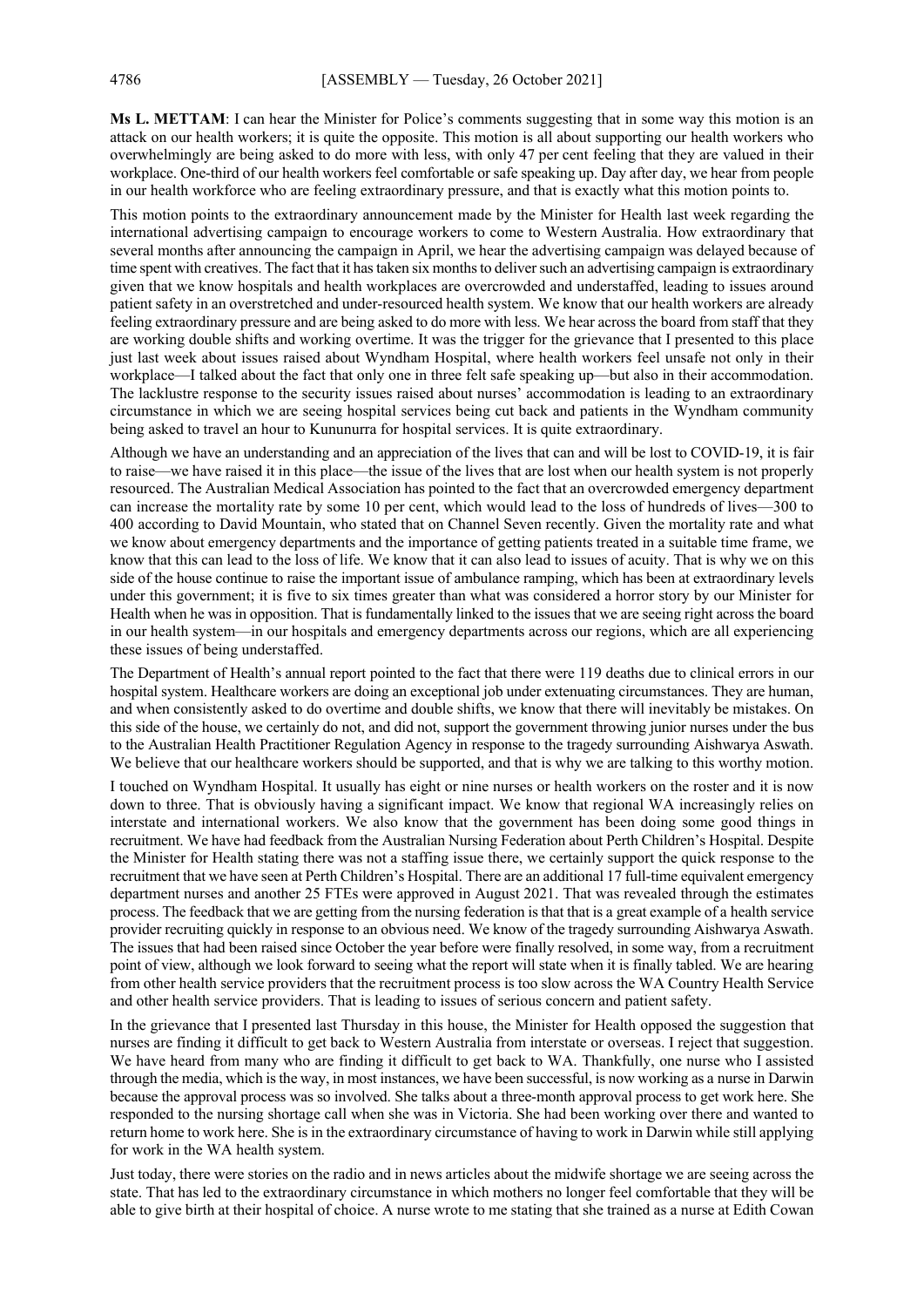University in Churchlands. She has over 15 or 16 years' experience working in intensive care units and has three years' experience working as a clinical specialist in palliative care. For the past two years she has been working in the field of medical devices. The email goes on. She has been in the United Kingdom and is trying to come home. She has been appealing, through the Minister for Health's office, to take advantage of the \$5 000 relocation costs and the benefits associated with being employed in the WA health system, but she has been frustrated with the process all along the way. With her support, I will forward this email to the minister following the matter of public interest. It states

At present, I am applying for Medical Assistant and Floristry Assistant positions, as —

She is —

desperate for work (I haven't worked since 17th August). I've applied to a nursing agency also today, and hoping they may be able to get me some support worker shifts in the meantime.

For all the red tape that needs to be gotten through to get my nursing registration again, I am not surprised why so many choose not to go back into the profession. I was on the Temporary COVID Register in the UK during the pandemic, and the bureaucratic nonsense that I went through to get a job —

Here —

… is mind blowing.

I do hope you are able to get some answers from … the Government regarding my concerns.

That came in just today on the back of the issues that have been raised.

Of course, the other big challenge in recruiting and attracting staff is the government's own appalling record when it comes to how our health workforce feel. I have already pointed to the statistics around that. The most recent study in the Your Voice in Health survey stated that fewer than half of the respondents felt that their contributions were valued. What is also damning is that across the spectrum these figure highlight that workplace satisfaction in our health sector is one of the worst performing in the nation, with almost half the responses to the survey providing feedback that is below the national public benchmark. What a damning statistic that is. What a damning situation we are in at this point in time. Across the board in the health system our health workforce is calling out for more support at a time when there is no COVID in the community, elective surgery has been put on hold and there are record levels of ambulance ramping in response to a respiratory virus. It raises a question about what urgency this government has put around measures to ensure that our hospitals are best prepared as they can be for a COVID-19 outbreak. It raises the question of why it has taken six months to deliver an advertising campaign, given our health system is on its knees. This is not just about supporting our health workforce who, more than ever, feel undervalued and unsafe about speaking up. This is about patient safety, given we know that there has been a number of clinical errors and that there will be hundreds of deaths, with emergency departments that cannot ensure that those patients go to a ward and are not treated as quickly as possible. I leave my comments there.

**MS M.J. DAVIES (Central Wheatbelt — Leader of the Opposition)** [3.20 pm]: I rise to join in condemning the Minister for Health for failing to properly secure the necessary skilled healthcare workforce to deliver a system that Western Australians deserve. The motion moved by the shadow Minister for Health is very important. How damning it is to hear that people are responding to the calls of this government to come to Western Australia and they cannot get through the red tape or bureaucracy to work in our hospitals that are so understaffed and resourced. How damning; it is a disgrace, minister. I am very happy to rise to support the shadow minister's health motion and it is very timely, because we need to bust the myth that our hospital and health system is okay. That is what the Minister for Health consistently stands and tells everyone: that our health system is COVID-ready and that we are prepared. What absolute rubbish! It is broken and it has broken on the Labor Party's watch because over a number of years it has failed to invest to keep pace with the investment required to now manage what we will see as a serious crisis when COVID arrives on our doorstep. The minister is making an almighty mess of our health system when we most need it to be operating at full capacity.

The question we have to ask is: what is at the heart of every health system? It is certainly not the bricks and mortar, although it is very important to have appropriate facilities for our health workforce to work in and for our population to go to as it builds confidence in the health system. But the people we rely on to deliver these services are at the heart of every health system. They are under extraordinary pressure. They are under-resourced and starved of leadership, with a government that is desperate to paint over the cracks and problems to convince the public that everything is okay. Do members know what would get people to roll up and get vaccinated? Admitting that our health system is broken and that people could do their bit by getting vaccinated so that we do not overwhelm an already broken hospital and health system. That would motivate people to turn up and get vaccinated. Admitting that our health system is broken and that it will disintegrate if COVID arrives in Western Australia before our vaccination rates are high enough to protect the community is a truism. That is not overstating the case; that is why there is so much haste in trying to get our population vaccinated. If COVID arrives tomorrow, our health and hospital system will not cope. Everybody who works on the frontline in those hospitals and everyone associated with the health system more broadly will tell us that. This, I think, is the real reason we have seen this very, very significant push to get people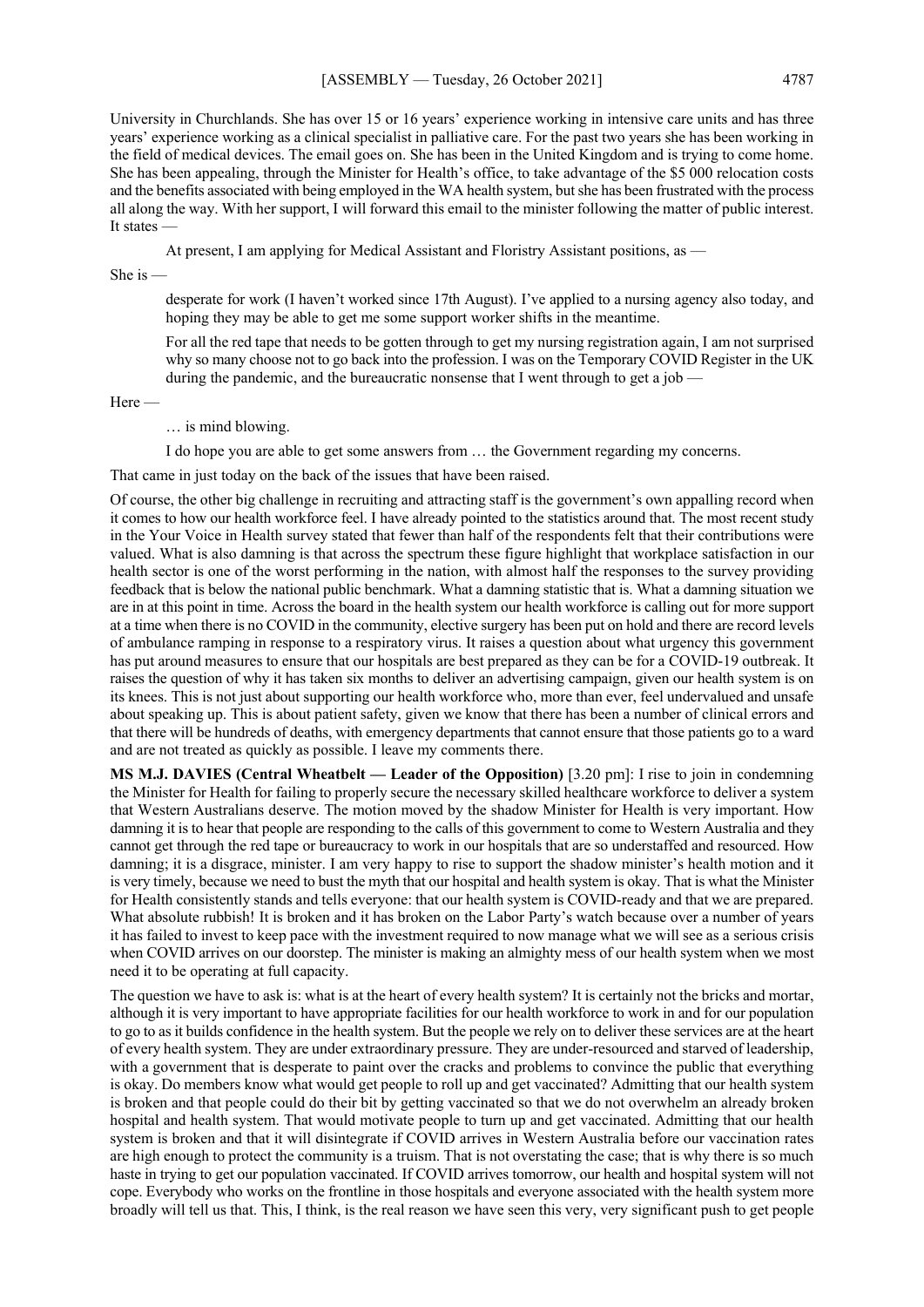vaccinated. It is the right thing to do; people should roll up and get their jabs. The opposition supports vaccination. We have been out there telling everyone to get vaccinated, but this government and minister should come clean and tell everybody that if they do not, they are at risk of overwhelming our health system and the best thing they can do is get vaccinated for their health and their family.

The Minister for Health has this Disney scenario of our health system; is it like the Disney version on repeat: "We're all okay, it's fine!" He has dismissed the concerns of the opposition, the Australian Medical Association, the Australian Nursing Federation, media reports, patients, St John Ambulance and all the health service providers, and persisted with "everything is fine and okay; we are under pressure, but everyone else is, so it's okay". That is his version of events. Unfortunately, it could not be further from the truth. I would like to focus on the WA Country Health Service in particular and explain why the opposition can level such serious accusations at the Minister for Health.

Let us start with the doctors. We have heard feedback from the health workforce more broadly through the government-run survey. The AMA runs its own survey, and through its *Medicus* newsletter of September 2021 it published its response from 600 doctors working in the public health system. It published those results in its biannual morale and engagement survey. I understand that it is a union, and so it has an agenda to try to ensure that it has appropriate supports for its workforce and members—we are not blind to that fact—but 600 doctors across the public health system provided feedback. The responses about the WA Country Health Service were damning. This is a direct quote —

Compared to the other reported health service providers … in WA Health, WACHS consistently had the highest negative ratings for many of the 2021 Morale Engagement Survey questions and significantly, the poorest ratings for senior doctor morale.

…

The AMA (WA) has previously highlighted sinking morale at Bunbury Regional Hospital … and … results show little improvement in some of the key problem areas.

Results from other WACHS site are also cause for concern and warrant remedial action, with a majority of practitioners believing raising clinical concerns will impact their future employment …

That goes to the same feedback that came through the government's own survey, that people are too scared to raise their own concerns. Why would anyone want to work in an environment like that? How will we recruit more people to come and assist us with our enormous task, when we have some of the lowest morale of doctors and nurses? Every single clinician working in these hospitals is providing feedback saying that they are too scared to raise these concerns and they are working in an environment where the morale and culture is either rated as poor or very poor. In the case of Bunbury Regional Hospital, 89 per cent of senior doctors reported morale as being poor or very poor and 84 per cent rated culture as poor or very poor. That is an indictment on the leadership of the hospital and the minister. That is the conclusion of the analysis of the AMA at the end of those results. Again, I quote directly from the newsletter —

While the HSP Boards play a significant role in this process, the Minister for Health, the Minister for Mental Health and … (the Director General of Health) all bear ultimate responsibility. The fault lines run deep, yet reach to the very top.

I want to read to the minister some the comments collected by the AMA by senior practitioners, directly from the people who are an integral part of our health system that the minister says is prepared, safe and working well. They are not attributed to individuals, it did not do that, but they are published in *Medicus* and can be tabled in Parliament if required. They were collected as part of the survey. The first quote states -

"The hospital is completely overwhelmed and staff are failing to engage and care—it is an impending disaster and is a result of government and health department functioning and failure. It should be front page news every day and is not—so it is also a failure of the fourth estate."

The second one states —

"The public health system has lost all its appeal to work in."

The third one states —

"Culture and morale are good in Anaesthesia but in nursing, it is very poor. There is chronic understaffing and I worry about the patients on the wards and my nursing colleagues' mental health…"

The fourth one states —

"Theatres are understaffed, elective lists are pushed ahead of emergency cases despite poor staffing (rather than cancellation … and ward nursing staff are often asked to work double shifts without any recognition of their goodwill. When extra resources are asked for in certain services, the response is the same—"there's no money for that"—and yet you're expected to deliver education, research, clinical care for an ever-increasing and complex patient load…"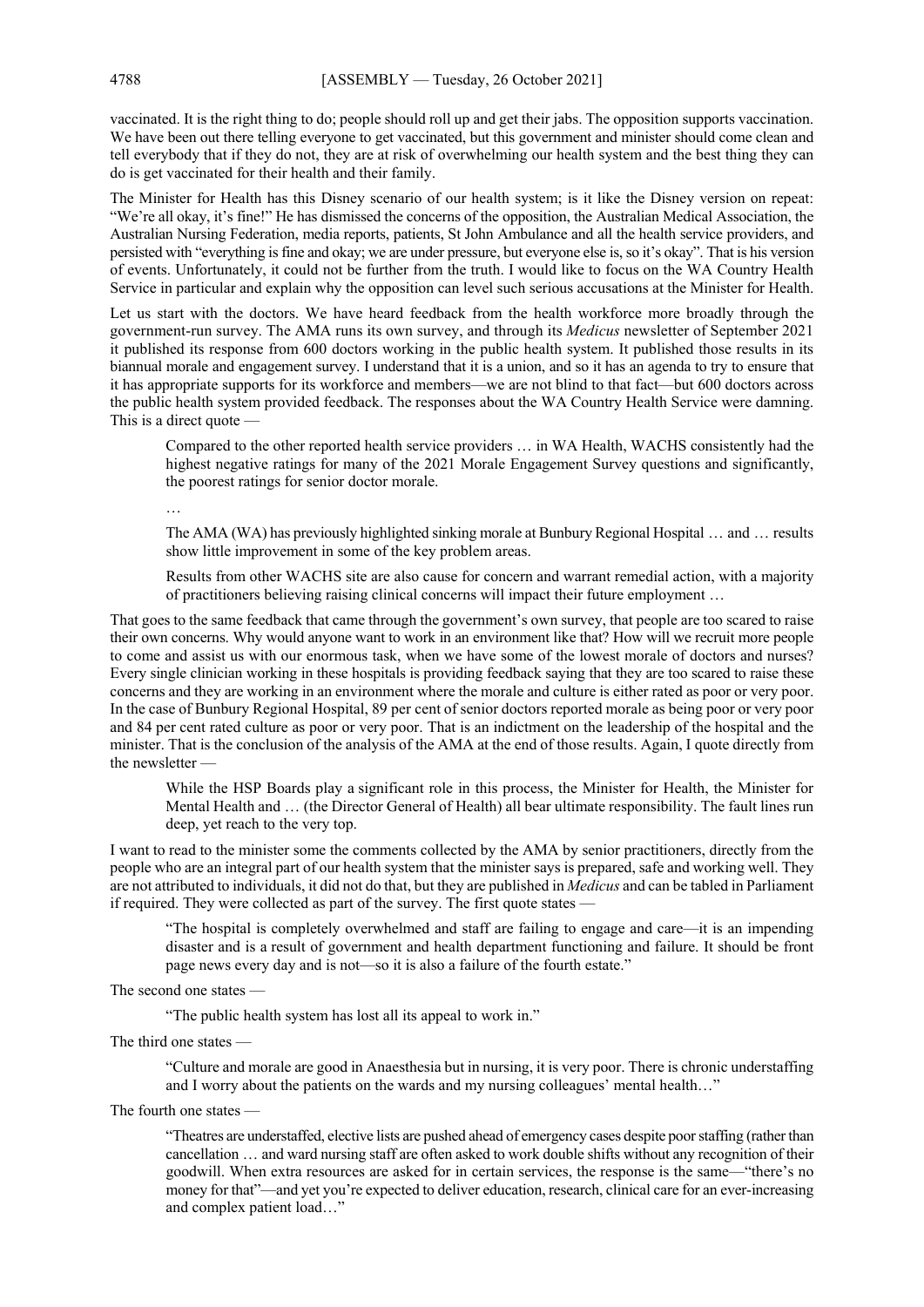It is remarkable that in a state as wealthy as Western Australia a response from anyone in the health system can be that there is no money for that. The fifth quote states  $\cdot$ 

"Rather than offering solutions with substantiative increases in proper resources we are subjected to endless meetings to audit and study our processes, rarely leading to a positive change…"

The article in *Medicus* ends with -

Holding up the health system is a battered, weary workforce, with both anecdotal and validated reports of burnout, plummeting morale and poor culture in the public sector.

That is directly from the people who work in our public health system who are holding together this hospital system that the minister continues to tell us is operating, is fine and everything is okay. It could not be further from the truth and it is clear from the people on the frontline that everything is far from rosy. The minister is providing a desperate cover to the failures of a critical service on his watch.

I want to touch briefly on the question raised by the member for Moore during question time today and the recent reports about the necessary workforce required for Geraldton Health Campus and across the midwest. I understand that there is a shortage and, despite being aware of the issue, the minister could not provide us with figures about it. He was briefed enough to come in and provide a snarky response to the member for Moore, but not enough to say that he understood there is a shortage of staff in the hospital and the government is doing everything it can. The other challenge that the minister could explain is why Meekatharra has no permanent staff and perhaps he could clarify whether that is the case. I understand that a number of hospitals across the midwest and the Kimberley regularly rely on fly-in fly-out staff. Having no permanent staff cannot be a good outcome for either those people who are flying in to provide the service, or for the continuity of care for the community and certainly not for the bottom line. I would assume that, given the health situation we face with COVID potentially arriving on our doorstep any time, we would want money to be spent to secure staff in a permanent manner in the furthest reaches of our state. They are vulnerable communities that will not survive without support. Having no permanent staff at Meekatharra and potentially a shortage of 40 FTEs at Geraldton hospital is absolutely disgraceful. That also goes to the issues that were raised by the shadow Minister for Health last week about hospitals and health services in the Kimberley. We can add that to the issues at Bunbury Hospital, to the code yellows being called in Albany and the morale issues at Albany Health Campus.

There is absolutely a case for us to call this minister to account for his statements that the health system is COVID-ready and prepared. We are not prepared to manage even the daily business of health and patients walking daily through emergency departments. My comment is that the minister needs to do better because our state's health and safety depend on it, and he is failing miserably.

**MR R.S. LOVE (Moore — Deputy Leader of the Opposition)** [3.31 pm]: I rise to contribute to this excellent motion brought by the member for Vasse to condemn the Minister for Health for his failures to properly secure the necessary skilled healthcare workforce to deliver a world-class health system. Just today, anecdotally, I learnt of a situation in which a particular nurse had been called back to the hospital after already doing a 12-hour shift. I understand that the nurse was the thirty-seventh person who had been called in a desperate attempt by that organisation to find staff. That is the sort of situation we are now in. People are being called back to do another shift after doing a 12-hour shift. We have had 12-hour sitting days in this place. Members can imagine how they would feel after 12 hours—we are exhausted. Then imagine being asked to come back in again. It is bizarre.

**Dr D.J. Honey**: Then if you make a mistake, you get referred to the medical board.

**Mr R.S. LOVE**: There we are. As we heard, if there is a problem, junior staff especially, who already feel unsupported, feel that they will be thrown under the bus because they saw what happened in that unfortunate situation at Perth Children's Hospital in which junior staff were referred to authorities because they had been put into positions that were untenable for staff to be put into.

The member for Central Wheatbelt referred to the situation in Geraldton, which was reported on extensively on ABC radio news today. I was listening to the interview with Mark Olson, the secretary of the Australian Nursing Federation here, who was talking about the dire situation in which unsupported staff are sent into emergency departments. People coming off the wards are not properly trained and are being placed in very difficult situations whereby the people who should be supervising and educating within the hospital system are too busy, on the floor of the hospital doing the work themselves, to get involved in training to make sure people have been provided for. One of the other things he said that was quite interesting regarding the COVID situation and the shortages was that, although it was already acknowledged there was a staff shortage, in the first term of the government, we saw steady underinvestment in the health system. That has led to this situation. He believes it was quite clear that there was potential for disaster in this COVID environment if we did not recruit properly, especially in places like the midwest, where Geraldton hospital not only services the City of Geraldton, but also provides support and backup for many smaller hospitals and communities that I represent around that area. The term he used for recruitment was that it was as though the authorities went on a "holiday" from COVID. Instead of getting to the point, they had been on holiday and, instead of ensuring that the shortages were being addressed, they were doing nothing of the sort.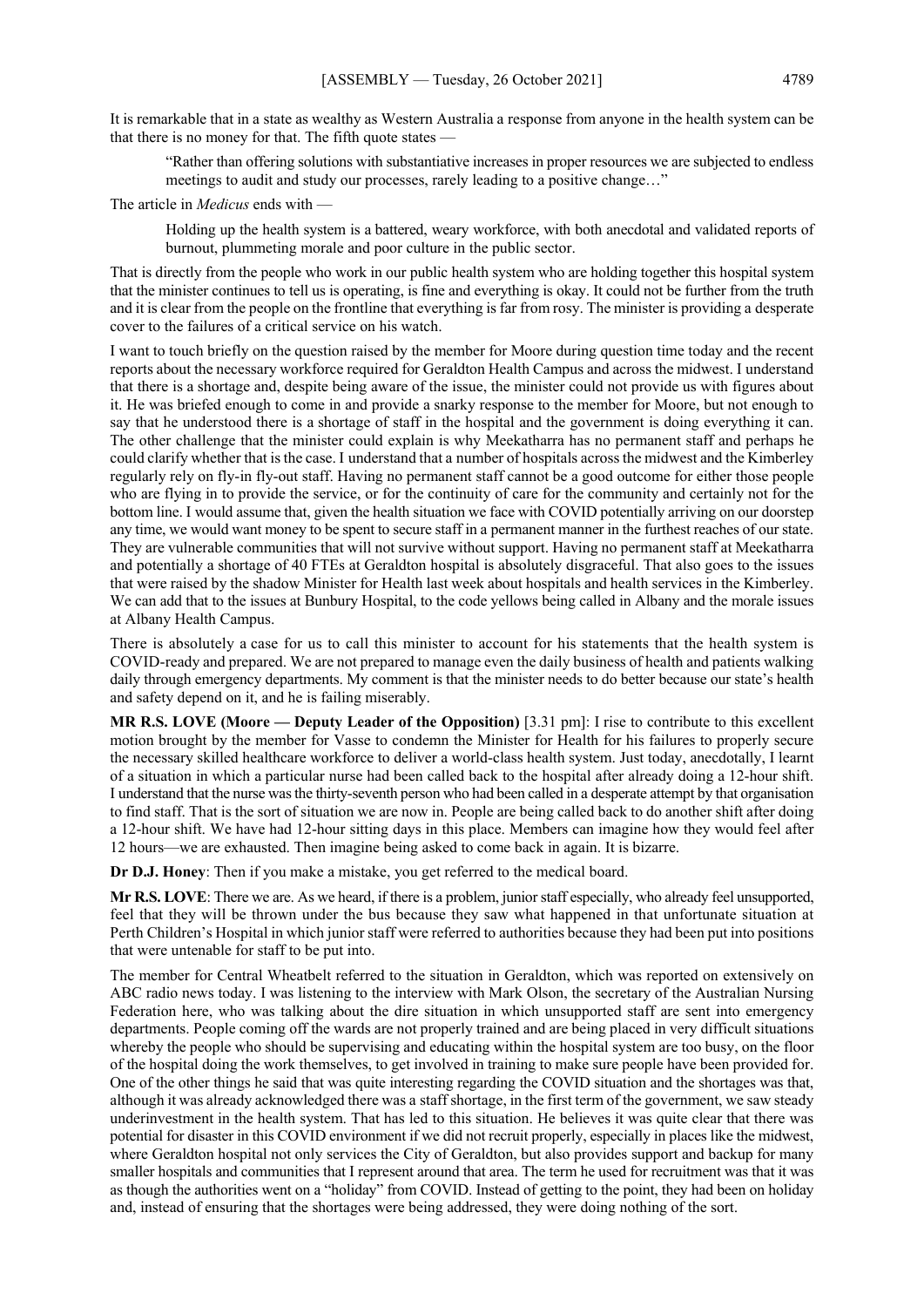We know that ambulance ramping, which is the canary in the coalmine, has been at absolutely extraordinary levels because there are no people in the hospital to take charge of patients to get them into beds and to look after them properly. Instead, they are being kept in car parks for thousands and thousands of hours per month. That is a classic example of a system that is broken, a system that has not been addressed. The minister has now been the Minister for Health for five years and he stands condemned for his lack of action.

**MR R.H. COOK (Kwinana — Minister for Health)** [3.35 pm]: Deputy Speaker, the government will not be supporting this motion. That may, or may not, come as a surprise to members on the other side. What certainly has not come as a surprise to members on this side is the tired language being used by members opposite. They change the motion each day but not the language. Every day, we stand up here to respond to their accusations and we answer their questions, yet they simply persist in this constant undermining of public confidence in our health system and undermining of the doctors and nurses and the great people who lead them. I can understand that members opposite have to do their jobs and they have to come in. I perhaps would have given maternity services a bit of a crack today, too, if I were the member for Vasse, but, of course, I would have made sure I had covered my bases. I would have made sure that I was not part of the government that cut maternity services at Kaleeya Hospital by selling Kaleeya Hospital and trying to cut services at Bentley Hospital. I would have made sure that, in the last 12 months of the government I was part of, it had not reduced the number of midwives by 5.3 per cent. I would have made sure that I was on safe ground and not trying to accuse a government that had already increased the number of midwives by 100 in the first five years of government. Be that as it may, I understand that the Leader of the Opposition has to stand up.

I remember in 2016, there was a young couple who gave birth by the side of the road outside Northam. They were a couple from York.

**Mr P. Papalia**: I think only one of them gave birth!

**Mr R.H. COOK**: Only one of them gave birth by the side of the road because there were no maternity services at Northam hospital. Under this government, we have doubled the number of group midwifery practices, particularly in our regional areas, and today that couple would have been able to give birth at Northam hospital and not had to travel all the way to Midland. That is an example of the sort of comprehensive rebuilding of health services that have taken place under this government. Members opposite often seek to highlight the fact that this year's Your Voice in Health survey—the online anonymous health survey of all healthcare workers that was introduced by us to make sure we can continue to monitor the health, morale and wellbeing of our staff—has this year slipped back to the levels it was in 2019. I do not know whether it has escaped the attention of members opposite that something has happened between 2019 and today. There has been a global pandemic, which has put untold stress upon our hospital system and the staff who work in it. It is not surprising that they are not feeling that great at the moment. Contrary to the false accusations from the Leader of the Opposition, I am not saying that everything is hunky-dory. I am the guy who is standing up saying it is tough. People are doing it tough in our health services at the moment. Because we have an unusual peak in demand, we have significant constraints on our workforce, and we know there will be a point in time at which there will be even more pressure on our healthcare services because of the introduction of COVID-19 into the community.

We must continue to recruit staff to ensure that we have the resources we need to respond to those demands. Those opposite overlook the fact that in just this year alone we increased the number of nurses, midwives and assistant nurses by more than 1 000. They overlook the fact that we have recruited more than 150 doctors from the United Kingdom and Ireland. They overlook the fact that a recruitment campaign has been running this year that has done a really good job and has been boosted by a \$2 million multimedia campaign to recruit doctors and nurses to work in our great health system. They continue to ignore the fact that our doctors and nurses are doing an amazing job under really trying circumstances—in fact, they not only ignore it, they undermine it. They constantly come into this place and undermine the great work that is being done.

I met a young nurse by the name of Emily on the weekend as we were talking about the new Belong campaign. Emily was working in the Northern Territory, where she says there is pretty tough work at the moment. She came to Western Australia to continue her career as a nurse because she knows that we have an extraordinary health system. It is not perfect. No-one said it is perfect; no-one said it is not going through difficult times. The Leader of the Opposition invented a completely apocryphal scenario to try to argue that the government is somehow oblivious to these difficult circumstances. That is why we put in a \$1.9 billion budget injection to cope with both the demand on mental health services—with a half a billion-dollar commitment—and a specific commitment around COVID-19 to deal with the peak in demand at the moment. Of course, there is also our \$71.6 million commitment to bolster the health workforce. A significant amount of work has been done and we are meeting with some success. We will recruit more than 1 000 nurse graduates this year—do not forget that we usually recruit between 600 or 700 nurses a year. There will be more than 1 000 nurse recruits this year and another 1 200 recruits next year. We will be getting a flood of young, enthusiastic and passionate nurses who have done their studies and will be completing their training in our health service. Think about the great contribution that they will make in the future. A lot has been done to make sure that our health system deals with the current demand and continues to work to prepare for the future.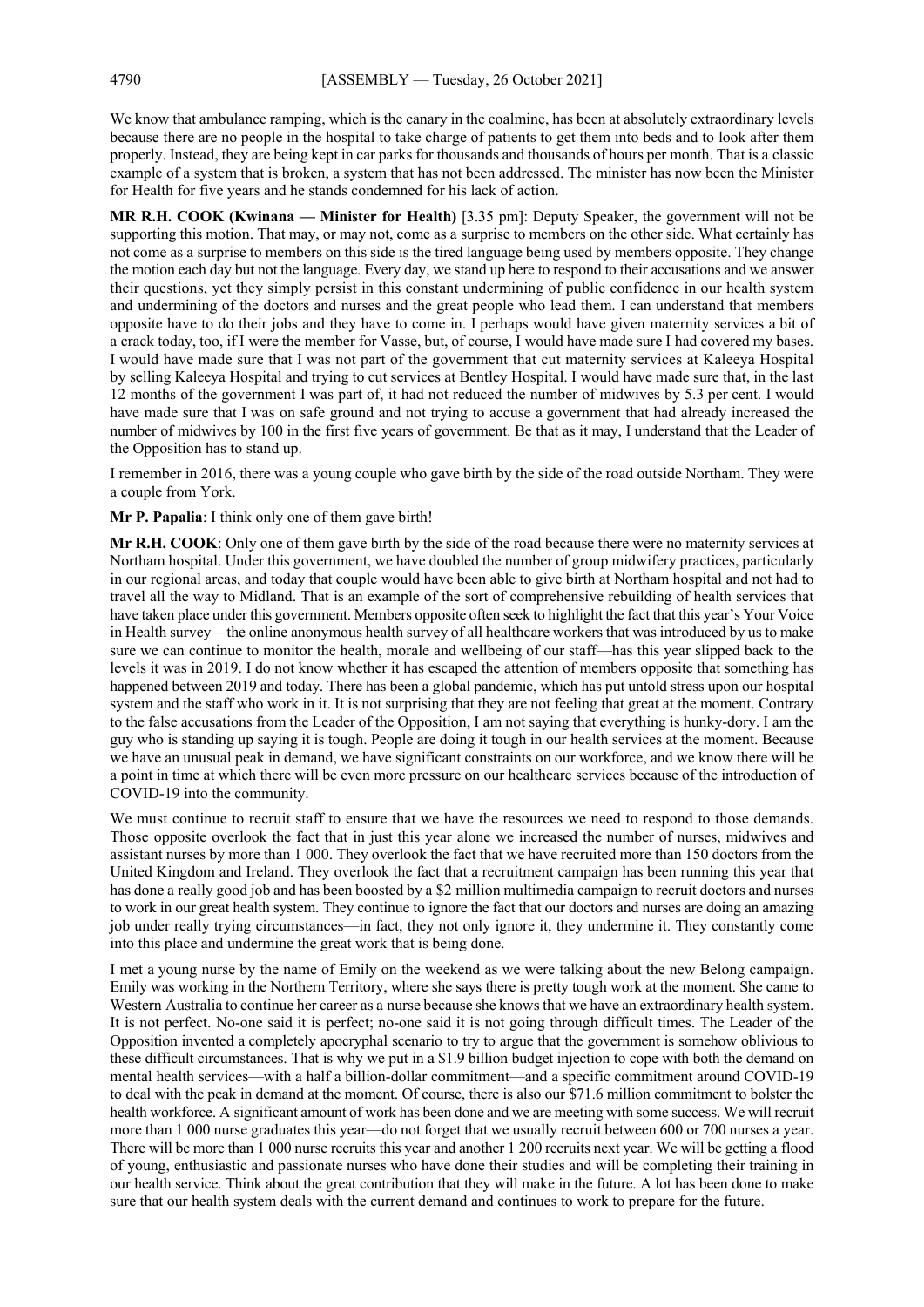The Leader of the Opposition said that we should turn our vaccination campaign into a "do not get vaccinated because it is good science, but get vaccinated because she believes our health system cannot cope". I take a lot of advice from people on vaccination, but I will never take advice from that mob because they do not believe in it. That is why they are happy to sit back and watch the shadow Attorney General undermine the COVID-19 vaccination campaign, through his dog whistling to anti-vaxxers to encourage them to continue their campaign.

**Dr D.J. Honey** interjected.

**The DEPUTY SPEAKER**: Leader of the Liberal Party!

**Mr R.H. COOK**: Their campaign has resulted in death threats to the Premier and his family; threats to the schools to which their children go and threats to the Premier's office in Rockingham. There have been protests outside his house in Rockingham. Where do these anti-vaxxers get their encouragement from? They get their encouragement from the shadow Attorney General.

What is the Leader of the Opposition doing about this? What is the Leader of the Opposition doing to call in the shadow Attorney General and to say, "Stop this coded language; stop this disgusting campaign that you're running on behalf of the opposition. Stop encouraging anti-vaxxers. Get on board."

**Ms M.J. Davies**: I have told everyone that it is unacceptable to make threats.

**Mr R.H. COOK**: Leader of the Opposition, do you support mandatory vaccination?

**Ms M.J. Davies**: Absolutely.

**Mr R.H. COOK**: So call out the shadow Attorney General or sack him. That is what the Leader of the Opposition needs to do—sack him.

Several members interjected.

**The DEPUTY SPEAKER**: Members!

**Mr R.H. COOK**: That is what the Leader of the Opposition needs to do.

**Dr D.J. Honey** interjected.

**The DEPUTY SPEAKER**: Leader of the Liberal Party!

**Mr R.H. COOK**: The Leader of the Opposition needs to make a decision. Is she a leader in this community or a follower of Hon Nick Goiran and his attempts to undermine our vaccination campaign?

I accept what the member for Cottesloe said. None of the words—let us be careful about what we say here—that Hon Nick Goiran uses adds up to an anti-vaccination campaign. What Hon Nick Goiran is doing, though, is using language—a coded message to the anti-vaxxers—to encourage them to continue to undermine the efforts.

**Dr D.J. Honey** interjected.

**The DEPUTY SPEAKER**: Leader of the Liberal Party!

**Mr R.H. COOK**: There are two people in this chamber at the moment who could stop this: one is the Leader of the Opposition. It is time for her to sack Hon Nick Goiran or call him into line. The other is the Leader of the Liberal Party, who says all Liberals are good Liberals. I think the Leader of the Liberal Party has a dud in Hon Nick Goiran because he is undermining the community's efforts to make sure that we continue to protect each other, protect our children and protect our loved ones.

**Dr D.J. Honey** interjected.

**The DEPUTY SPEAKER**: Leader of the Liberal Party, you had the opportunity to get up and contribute to the debate when the opposition was talking, which you chose not to do. Opposition members spoke and they were heard predominantly in silence. I would like the minister to be heard in silence as well. Thank you.

**Mr R.H. COOK**: I agree with the member for Cottesloe that there is a failure here. There is a failure of leadership from those opposite—from the Leader of the Opposition and her shadow Attorney General, and from the Leader of the Liberal Party for not calling in Hon Nick Goiran and saying, "Mate, what you're doing is damaging. What you're doing is not what Liberals stand for." Or maybe it is. Is the Leader of the Liberal Party happy with the campaign Hon Nick Goiran is running?

**Dr D.J. Honey**: The Speaker has spoken.

**Mr R.H. COOK**: Do you support it, member for Cottesloe?

**Dr D.J. Honey**: Do you want me to answer, Mr Deputy Speaker?

**Mr R.H. COOK**: I am inviting his interjection, Mr Deputy Speaker.

**The DEPUTY SPEAKER**: He is inviting an interjection.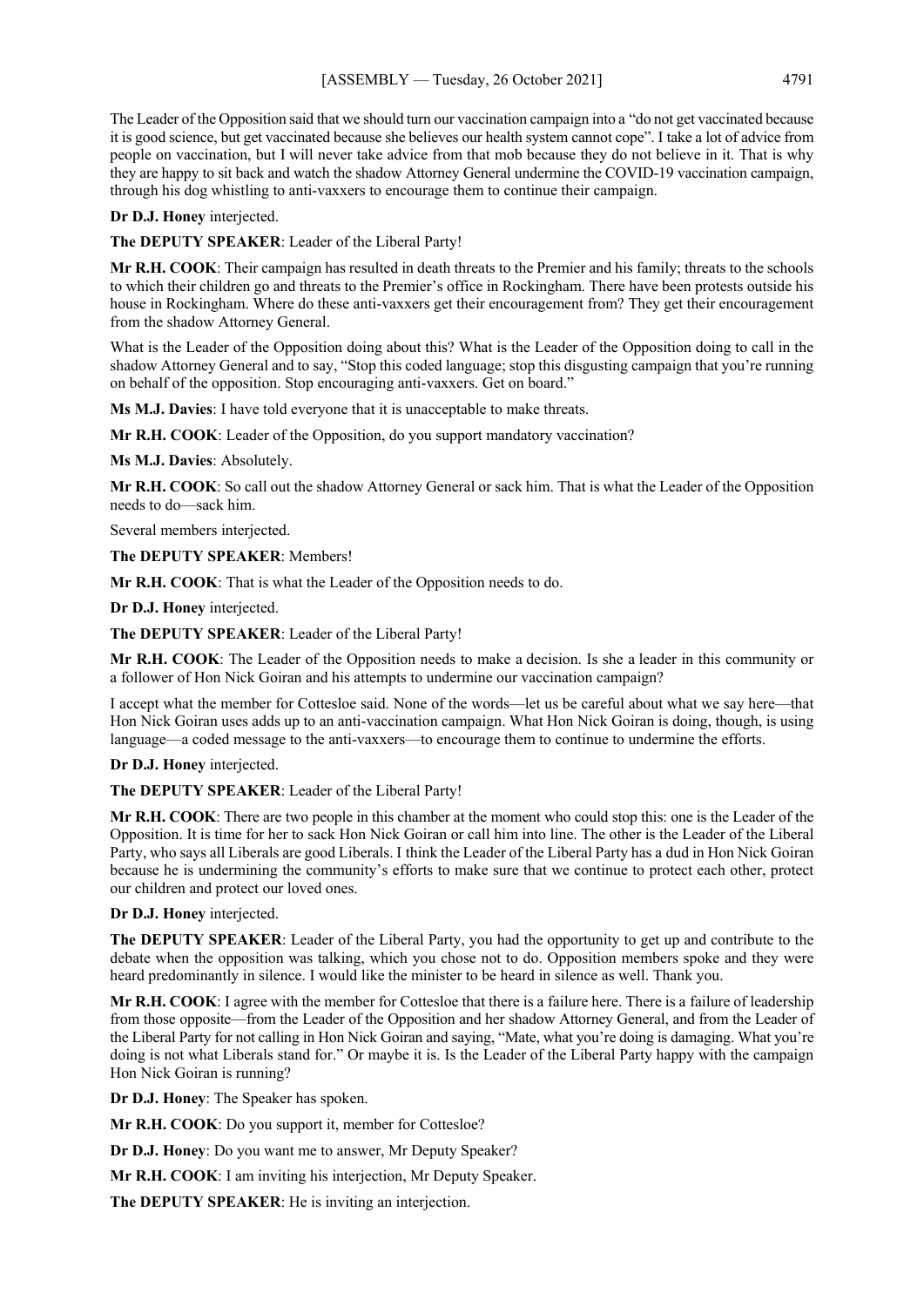**Dr D.J. Honey**: It is really straightforward. He agrees with exactly what we agree with—that is, that mandatory vaccination should be legal and it should be based on medical advice. That's it.

**Mr R.H. COOK**: Why does the Leader of the Liberal Party; member for Cottesloe not publicly say that the language Hon Nick Goiran is using is not helpful? Why does he not say, "I do not agree with him"? Why does he not say, "We support mandatory vaccination because that's what the Chief Health Officer has called for"?

#### *Point of Order*

**Mr R.S. LOVE**: This is frightfully interesting, but it is, in fact, irrelevant. The motion is about the Minister for Health's recruitment, or otherwise, of a necessary skilled healthcare workforce and not about the actions of Hon Nick Goiran.

**Mr R.H. COOK**: It was actually the Leader of the Opposition who introduced the issue of vaccination into this motion. I am responding to the motion.

**The DEPUTY SPEAKER**: There is no point of order. Please, carry on.

#### *Debate Resumed*

**Mr R.H. COOK**: The member for Cottesloe; Leader of the Liberal Party has an obligation—that is, to stop the rot that Hon Nick Goiran is encouraging in public confidence in the vaccination program.

**Dr D.J. Honey**: That is just not true.

**Mr R.H. COOK**: We know the language. We hear the dog whistles coming from your mob all the time. We hear it on native title. We hear it on a whole range of issues—around immigration. We hear it around a lot of things, such as the rights for women. We hear the dog whistling from you all the time—when you call women sandwich makers; when we hear your guarded language around health services for reproductive services. We hear it from you all the time when you talk about Aboriginal heritage. We hear coded language from you all the time. We heard coded language coming from Hon Nick Goiran today. We know what it means—it is a dog whistle. It is a dog whistle to those running the anti-vaxxer campaign. It is time for the member for Cottesloe to stop it. He is the Leader of the Liberal Party. He is the one who calls the shots. It is time he applied leadership and called Hon Nick Goiran into line. If he does not call him into line, the Leader of the Opposition has to sack him as the shadow Attorney General, as is her right as Leader of the Opposition. If the Leader of the Liberal Party is not prepared to do that, he is not up to the job.

My job is simple: I have to provide great world-class quality health care for the people of Western Australia. The way to do that is to make sure we have the health workers we need to provide the health services Western Australians deserve. In this time of COVID-19, we need to continue to recruit staff, which is why we have already recruited an extra 925 qualified nurses since January this year. In addition to that, we have another 84 nursing assistants, who are providing great health care in our health services. We have recruited 1 270 new graduate nurses across WA Health in 2021, with 170 graduate nurses working in our vaccination centres. In 2019, 763 graduate nurses were employed in the WA health system. We have seen a significant increase in the number of new health workers coming into our system. We reintroduced our \$2 million campaign, which will be on top of the already successful recruitment exercise that has been undertaken.

We will continue to see nurses and doctors coming back into the service. They are not listening to members opposite and the way they are trying to undermine our health service. They are voting with their feet. They are coming back into the system, or they coming into the system, and they will provide great health care for the people of Western Australia. We are very proud of the work that they do.

**DR K. STRATTON (Nedlands)** [3.50 pm]: I rise to not only condemn this motion, but also support our healthcare workforce. I had the privilege of working in three tertiary public Western Australian hospitals as a social worker, and some seven per cent of my electorate work in hospitals. Many more work across our health system in allied health services, GP and specialist rooms, peak bodies and primary health. Being home to three tertiary public hospitals, every day my community welcomes thousands of people who provide a variety of roles in health care, contributing to the care of patients in those hospitals and health settings. They are, in fact, part of the vibrancy of my community and why the single block on which my office is located can sustain seven coffee shops and a pub.

From my work and the community experience, and as a patient myself of King Edward Memorial Hospital for Women, and at Perth Children's Hospital, when my daughter managed to break both of her wrists, here is what I know about our health workforce. They are highly qualified. They are highly skilled. They put their heart and their soul into their work. They are dedicated. They are committed. They administer care with their heads, their hands and their hearts. We have a highly experienced workforce as well. I know many of my social work colleagues, my allied health colleagues and my medical colleagues have dedicated not just years but decades of their lives to service to our health service. I saw this across the multidisciplinary teams that I was part of in paediatrics, maternity hospitals and tertiary mental health and emergency departments. I am talking about security staff, patient care assistants, occupational therapists, physiotherapists, dietitians, reception staff, nurses, doctors and specialists, all of whom carried out their roles in patient care with dedication, compassion and professionalism.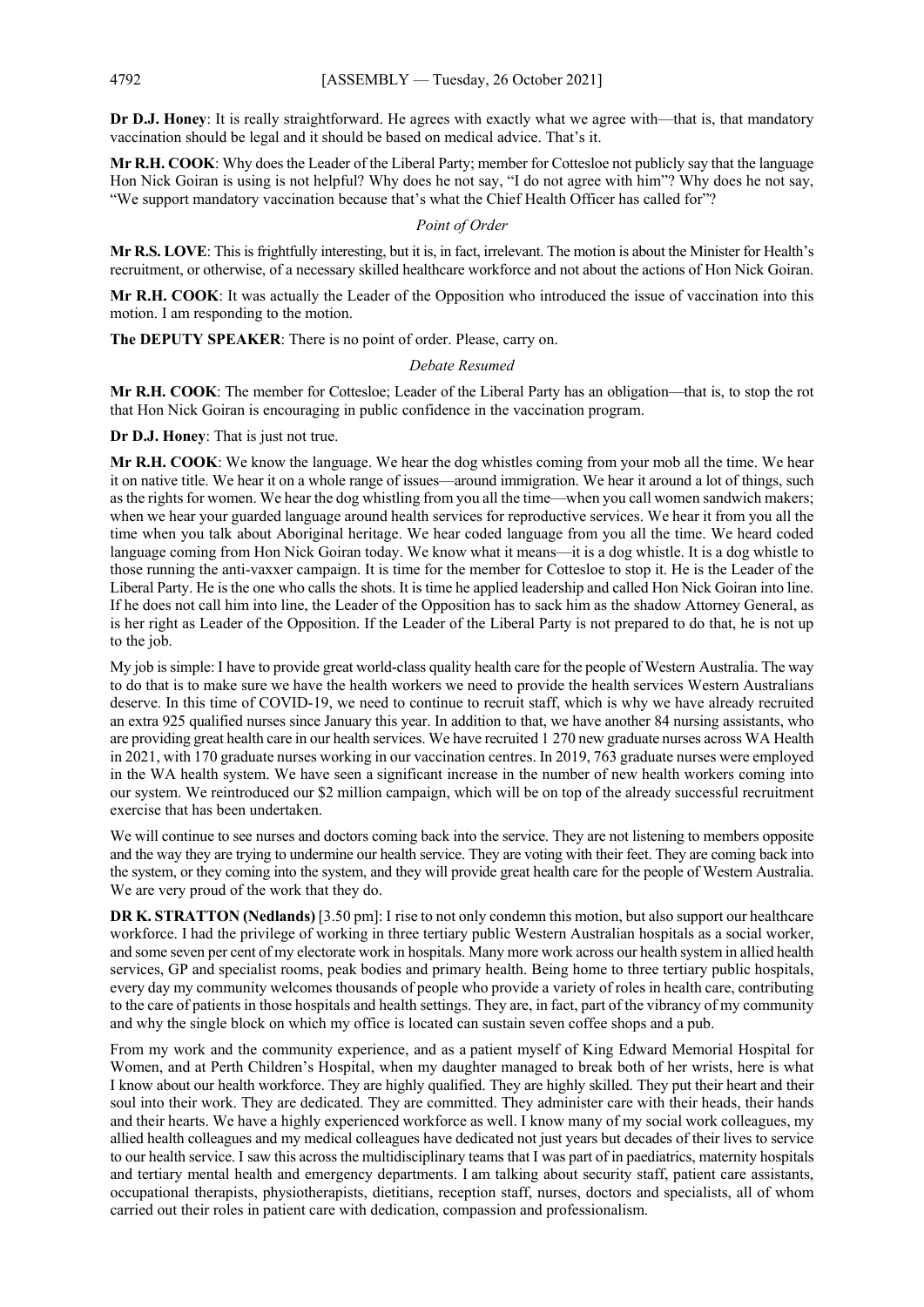All of these are complex settings, with complex patient care, and I have always borne witness to a patient and their family being at the centre of that decision-making and care. Just to give a little insight into some of those complexities, when I was a social worker at King Edward, I was working with 12 and 13 year olds who were having babies, and women who had long histories in the child protection system; one women was going to lose her tenth child to that child protection system. We dealt with significant grief and loss and significant reproductive loss. We dealt with women who were flown down from remote Aboriginal communities with nothing but the clothes on their backs to deliver a baby after a very complicated pregnancy. All this work is unseen by the private health system, and it is carried on fairly much behind closed doors by that health workforce. This is no denying, and we have not heard the minister deny, the impact of the global pandemic on our health system and its workforce. As he acknowledged earlier, we have seen not only a peak in demand but that health workforce supply has been constrained by the global pandemic and, of course, WA is no exception to that. What we have, though, is a budget commitment and a strategy to alleviate and address some of those issues.

Putting patients first and at the centre of care and decision-making is not just the focus of those who are directly carrying out patient care, but also of our health leadership, including the Minister for Health. We have a clear strategy that is backed by action and by budget commitments. We have set targets for recruitment and retention. We have a diverse array of strategies in place to recruit doctors and nurses from overseas and interstate, to facilitate nurses returning to the workforce, and a graduate nurses program, GradConnect, that has already seen us recruit a significant number of graduate nurses.

Alongside this investment in recruitment is investment in retention, with strategies to maximise permanent employment. We see a \$71.6 million budget allocation for workforce attraction and retention, including \$88 million for additional beds, nursing and administrative staff, and the Perth Children's Hospital in the seat of Nedlands. As we have heard, this is supported by a \$2 million media and communication campaign showing real healthcare workers, in real healthcare settings, and also showing those settings to be, as I know them, collaborative, dynamic workplaces that are centres of excellence in care. That investment has paid off already with the recruitment of 1 000 new nurses and midwives since January, and our hospitals have the highest number of nurses in the WA health system on record.

We have a strategy, action and investment. This is what leadership looks like. On behalf of my community of health workers, I thank the Minister for Health for his leadership and support for our healthcare workforce. Importantly, however, I acknowledge that dedication and commitment to high quality care demonstrated by our healthcare workers—rather than the constant dialogue about their inadequacies and lack of capacity, which my colleagues tell me is getting fairly relentless and impacting their morale—and instead express my deep respect for their work and contribution to our community. I express my gratitude for their contribution to the health and wellbeing of all Western Australians, both during the pandemic and beyond.

**DR J. KRISHNAN (Riverton)** [3.56 pm]: First of all, I have some statistics: currently, we have 15 483 full-time equivalent nurses in Western Australia. In 2016, we had 11 456 full-time equivalents. If the opposition cannot do the maths, a little over 4 000 plus nurses have been added to the health system. From January to August 2021, 925 qualified nurses were recruited by WA Health. In the most difficult time for recruitment anywhere in the world, WA Health has succeeded in recruiting 925 qualified nurses. Is this a failure of recruitment? I do not think so.

In 2021, 1 217 nurses were recruited across WA Health. The 170 graduate nurses currently working in vaccination clinics will eventually be transitioned into the mainstream healthcare system. All these stats make a clear statement. Along with the very important stat that there are two active cases in the state, with zero community transmission, can the opposition spot many other places in the world that have this situation? It is because of the strong health system. It is because of the dedication of healthcare workers, particularly the nurses, who have got up every day to care for Western Australians.

In her concluding comments, the member for Vasse said that if this continues, it will result in many deaths. Two things could be interpreted from that. The first is that it is humiliating and insulting to the current workforce to tell them that the opposition does not have confidence in them and we may have deaths with the current workforce. Secondly, the opposition is sending the wrong message to possible recruits, saying they are coming into an organisation where there will be deaths and they will be responsible for these if they join us. Is this showing responsibility by the opposition health spokesperson? She should be joining hands and encouraging people to join the healthcare system. She should be thanking the workforce who are working hard to keep Western Australians safe, not insulting and humiliating them and also causing a problem with recruiting people into the system.

I come to the comments of the Leader of the Opposition. I understand that she is a very experienced politician and well deserves to be the Leader of the Opposition. As new members, we look to her for how the opposition does things in this house. It is a key responsibility to cooperate with the government on important programs like vaccination. She is saying that, yes, she supports vaccination, but she does not stand up to someone who supports anti-vaxxers. One of her coalition partners is using coded language, or whatever terms, to very safely support anti-vaxxers. She needs to lead by example by standing up to those people and condemning them and supporting vaccination. One key achievement is that close to three-quarters of Western Australians above the age of 12 years are already vaccinated. We want nine out of 10 people at a minimum to be vaccinated. For that, we do not want distractions. We do not want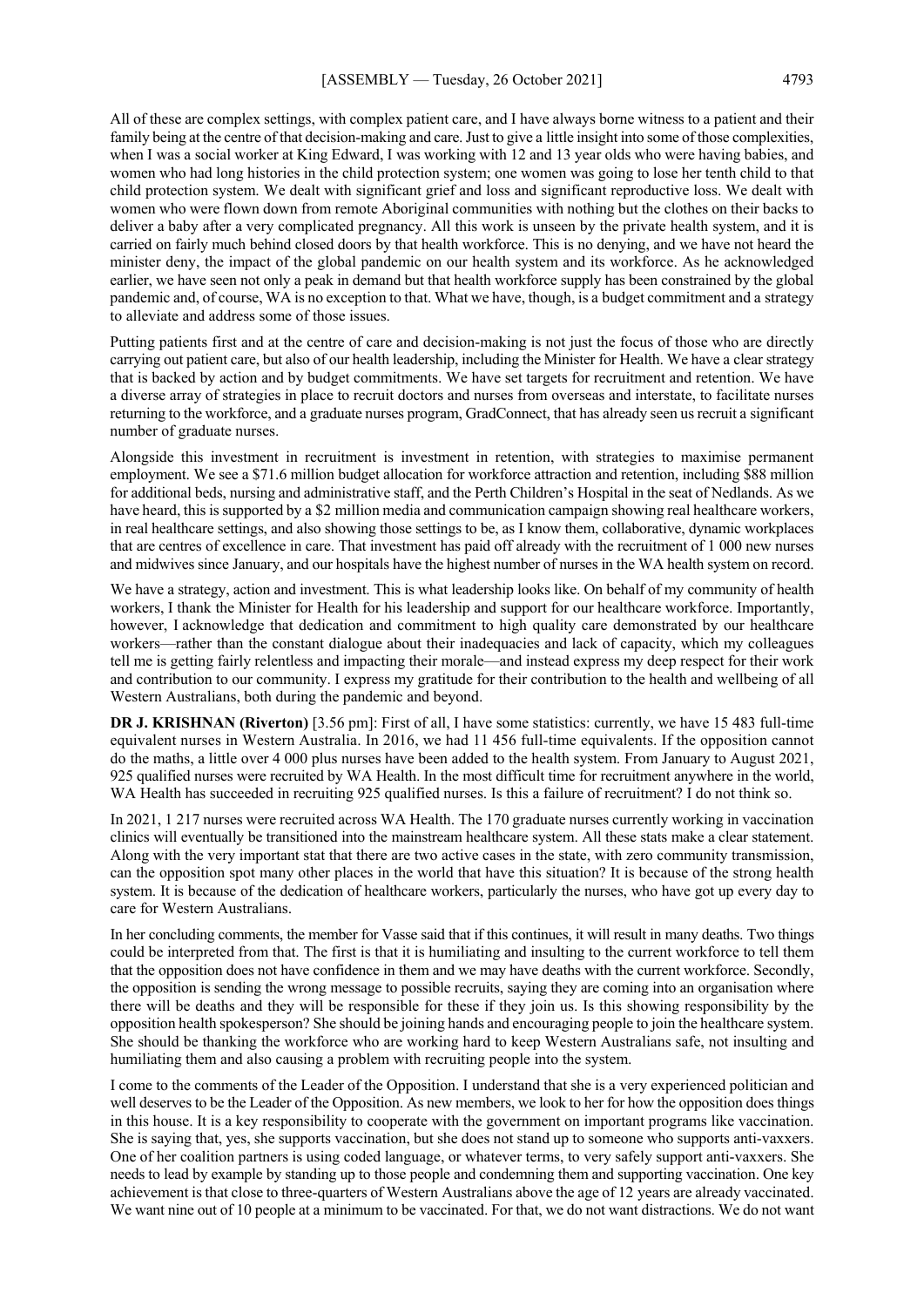people encouraging anti-vaxxers and causing problems or hurdles. I kindly request that the Leader of the Opposition stand up to such distractions and support the government and the people of Western Australia and cooperate with the government in achieving things that are essential for the people of Western Australia.

Lastly, the Deputy Leader of the Opposition said in his contribution that people are being treated in the car park, which is absolutely wrong. Ambulance ramping means that paramedics are still caring for the patient they have brought to the hospital. Ambulance ramping means that the patient can be inside the hospital having blood tests or X-rays and being cared for by the paramedic. It only means that the emergency team has not taken over their care. In my previous contribution, I said that when category 3 and category 4 patients arrive in an ambulance, there is constant ramping when they are put back in the waiting room because they are capable of sitting and caring for themselves and putting their hand up when they need help. They are constantly assessed in case there is a need to escalate them to category 2 and category 1. They are not cared for in the car park. That is wrong information. Again, that is misleading.

I thank you, Madam Acting Speaker, for the opportunity to make this short contribution. I oppose this motion very strongly. Lastly, I request that the opposition join hands on the only portfolio in which we can work together—that is, health—to make things better for, and provide better health services to, every Western Australian.

**MR S.A. MILLMAN (Mount Lawley — Parliamentary Secretary)** [4.01 pm]: It gives me great pleasure to rise after the fantastic contributions by people who have firsthand experience of our health system in Western Australia the Minister for Health, the brilliant social worker in the member for Nedlands and the former general practitioner in the member for Riverton, who spoke with alacrity, sincerity and intellect. Meanwhile, this opposition is perpetrating a despicable fraud on the people of Western Australia. During its eight-and-a-half-year term in government, Royal Perth Hospital suffered years and years of neglect. There has been no more difficult birth in the Western Australian health system than the commissioning of Fiona Stanley Hospital—a completely botched job by the Liberal–National government. The last thing it did for us was to leave us a children's hospital with lead in the water and asbestos in the ceiling. Do not believe the lies of members opposite. If they say to us that the health system was in ripping nick when they were booted out of office in 2017, it is a fraud, a lie and a deception and we will make sure that they are put straight. The trouble is that they never had the ability to put the health system straight. They never had the ability to put it right because of the shocking state in which they left our state's finances. When this Labor government was elected in 2017, we set about doing two things—implementing the sustainable health review so that we could give our health system the firm foundation it needed to go forward and fixing the state's finances. It is only because of that diligent, dedicated, hard work that we are in the position we are in today and we can spend \$1.9 billion on a new women's and babies' hospital and \$1.8 billion to improve the health system.

The utter hypocrisy of the Liberal Party is on display when it brings this motion before Parliament. A nod is as good as a wink to the anti-vaxxers. Last week in the chamber, we debated the Sentencing Legislation Amendment (Persons Linked to Terrorism) Bill. The conspiracy theorists and the anti-vaxxers got a fair run in that debate. This is what the Australian Security Intelligence Organisation had to say about them. It said that extreme right-wing groups and individuals have seized upon COVID-19, believing that it reinforces the narratives and conspiracies at the core of their ideologies and that those groups and individuals see the pandemic as proof of the failure of democracy and globalisation. ASIO also says that these groups are tapping into COVID-19 as a way of activating these groups.

We heard absolutely nothing from the member for Cottesloe during this debate. Not only is he providing no support to the member for Vasse, but also he is demonstrating that the modern Liberal Party is opposed to science, academic endeavour and higher education. Hon Nick Goiran is in the Legislative Council right now channelling Florida Governor Ron DeSantis. He is modelling himself on Ron DeSantis. Hon Nick Goiran does not want to admit that he has been vaccinated because he knows that as soon as he does, he will lose all the support from those anti-vaxxers he is encouraging and cultivating and drawing along. He is relying on their support. He is modelling himself on Ron DeSantis, the Republican Governor of Florida. It is a disgrace because it undermines the legitimate health effort that I honestly and genuinely believe the Leader of the Opposition supports. I know that she has been vaccinated and I am sure that she supports mandatory vaccination. I wish she would come out and say it.

**Ms M.J. Davies**: I've said it a number of times, thank you very much.

**Mr S.A. MILLMAN**: So why does the Leader of the Opposition's shadow Attorney General not support her? Does he not support her leadership? Is he trying to undermine her? Does she not have the authority to call him out? Does she not have the authority to hold him to account?

**Ms M.J. Davies**: Come to my press conference, member, and listen to me say it—again and again and again.

**Mr S.A. MILLMAN**: I am asking the Leader of the Opposition to tell her shadow Attorney General to say it as well; otherwise, she will be stuck in a situation in which her leadership and credibility is undermined and she cannot legitimately bring these arguments before Parliament.

Several members interjected.

**Mr S.A. MILLMAN**: I look forward to the next time we have this debate because there is much more material to come. The member for Cottesloe was not here when we had to articulate just how clear the previous government's failures were.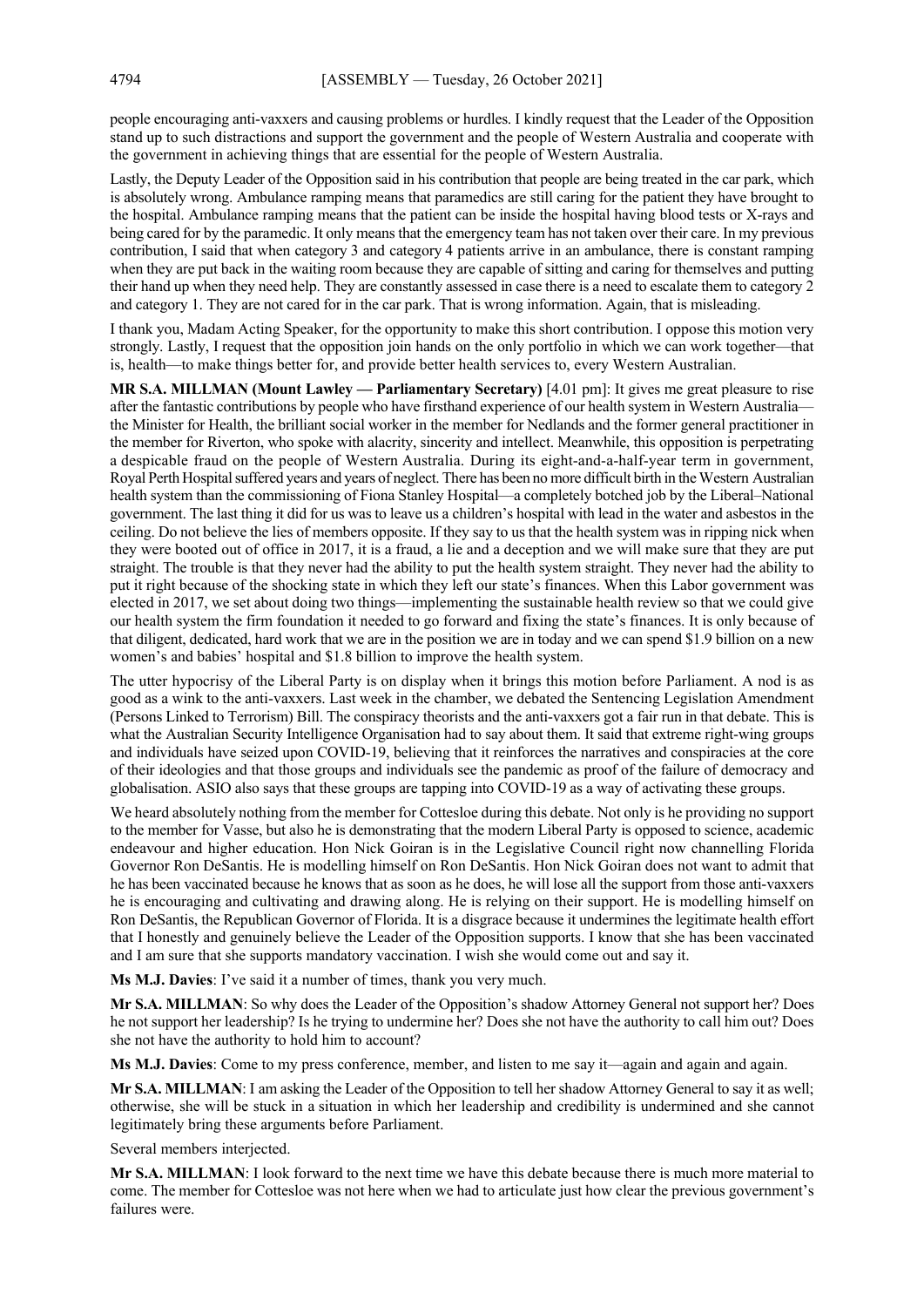#### *Division*

Question put and a division taken, the Acting Speaker (Ms R.S. Stephens) casting her vote with the noes, with the following result —

## Ayes (5) Ms M.J. Davies Mr R.S. Love Mr P.J. Rundle *(Teller)*<br>Dr D.J. Honey Ms L. Mettam Dr D.J. Honey Noes (46) Mr S.N. Aubrey Ms M.J. Hammat Mr D.R. Michael Ms R.S. Stephens

|                  |                   | Ms R.S. Stephens      |
|------------------|-------------------|-----------------------|
| Mr T.J. Healy    | Mr S.A. Millman   | Mrs J.M.C. Stojkovski |
| Mr M. Hughes     | Mr Y. Mubarakai   | Dr K. Stratton        |
| Mr W.J. Johnston | Mrs L.M. O'Malley | Mr C.J. Tallentire    |
| Mr H.T. Jones    | Mr P. Papalia     | Mr D.A. Templeman     |
| Mr D.J. Kelly    | Mr S.J. Price     | Mr P.C. Tinley        |
| Ms E.J. Kelsbie  | Mr D.T. Punch     | Ms C.M. Tonkin        |
| Ms A.E. Kent     | Mr J.R. Quigley   | Mr R.R. Whitby        |
| Dr J. Krishnan   | Ms R. Saffioti    | Ms S.E. Winton        |
| Mr P. Lilburne   | Ms A. Sanderson   | Ms C.M. Rowe (Teller) |
| Mr M. McGowan    | Mr D.A.E. Scaife  |                       |
| Ms S.F. McGurk   | Ms J.J. Shaw      |                       |
|                  | Ms M.J. Hammat    | Mr D.R. Michael       |

Question thus negatived.

## **POSEIDON NICKEL AGREEMENT AMENDMENT (TERMINATION) BILL 2021**

*Second Reading*

Resumed from 15 September.

**DR D.J. HONEY (Cottesloe — Leader of the Liberal Party)** [4.11 pm]: I rise as the lead speaker for the opposition on this bill.

Several members interjected.

**The ACTING SPEAKER**: Sorry, Leader of the Liberal Party.

**Dr D.J. HONEY**: My words of gold will be missed!

**The ACTING SPEAKER**: Members, can you please take your conversations outside.

**Dr D.J. HONEY**: Thank you very much, Acting Speaker. I rise as the lead for the opposition on this bill and I indicate at the outset that we support the bill. The Poseidon Nickel Agreement Amendment (Termination) Bill 2021 is an interesting bill in the sense that many companies are desperate to get a state agreement, although speaking with the minister's advisers—I thank the minister for the briefing he gave the opposition on this matter—apparently more companies are seeking to perhaps stay within the act. Nevertheless, state agreements are something that most companies seek because they give them rights. But they also put obligations on the proponents. Nevertheless, in this case a company is seeking to terminate its state agreement and to move its operations under the Mining Act and other substantive legislation that govern mining operations.

In his second reading speech, the Minister for State Development, Jobs and Trade explained the purpose of this bill—that is, to ratify an agreement made on 4 August 2021 between the state and Poseidon Nickel Ltd to terminate the Poseidon Nickel Agreement Act 1971—and offered some history. The history of nickel discovery in the state of Western Australia is fascinating. It coincided with a massive demand for nickel across the world and put Western Australia in the box seat at the time. It allowed a great company, Western Mining Corporation, to blossom. I tell members at the outset that I worked for Western Mining Corporation, although I have no interest in it and it has no interest in the outcome of this bill.

**Mr D.J. Kelly**: You said you have no interest in them and they have no interest in you.

**Dr D.J. HONEY**: No; that company has no interest in this bill.

**Mr D.J. Kelly**: Sorry.

**Dr D.J. HONEY**: That is it. It probably has no interest in me, minister. That is by the bye. It is possibly true for many, but, fortunately, some people do regard me highly, least of all my children, so I am grateful for that at least!

**Mr D.J. Kelly** interjected.

**Dr D.J. HONEY**: That is it, yes.

Nickel was discovered at Mt Windarra about 18 kilometres north-west of Laverton in 1969, and that heralded the start of a really exciting nickel boom. Interestingly, we are going through a second phase of that nickel boom today, because many members in this chamber who have a great interest in renewables may know that although we talk about lithium batteries, a substantial component of many lithium batteries is nickel salts and cobalt salts. To that end,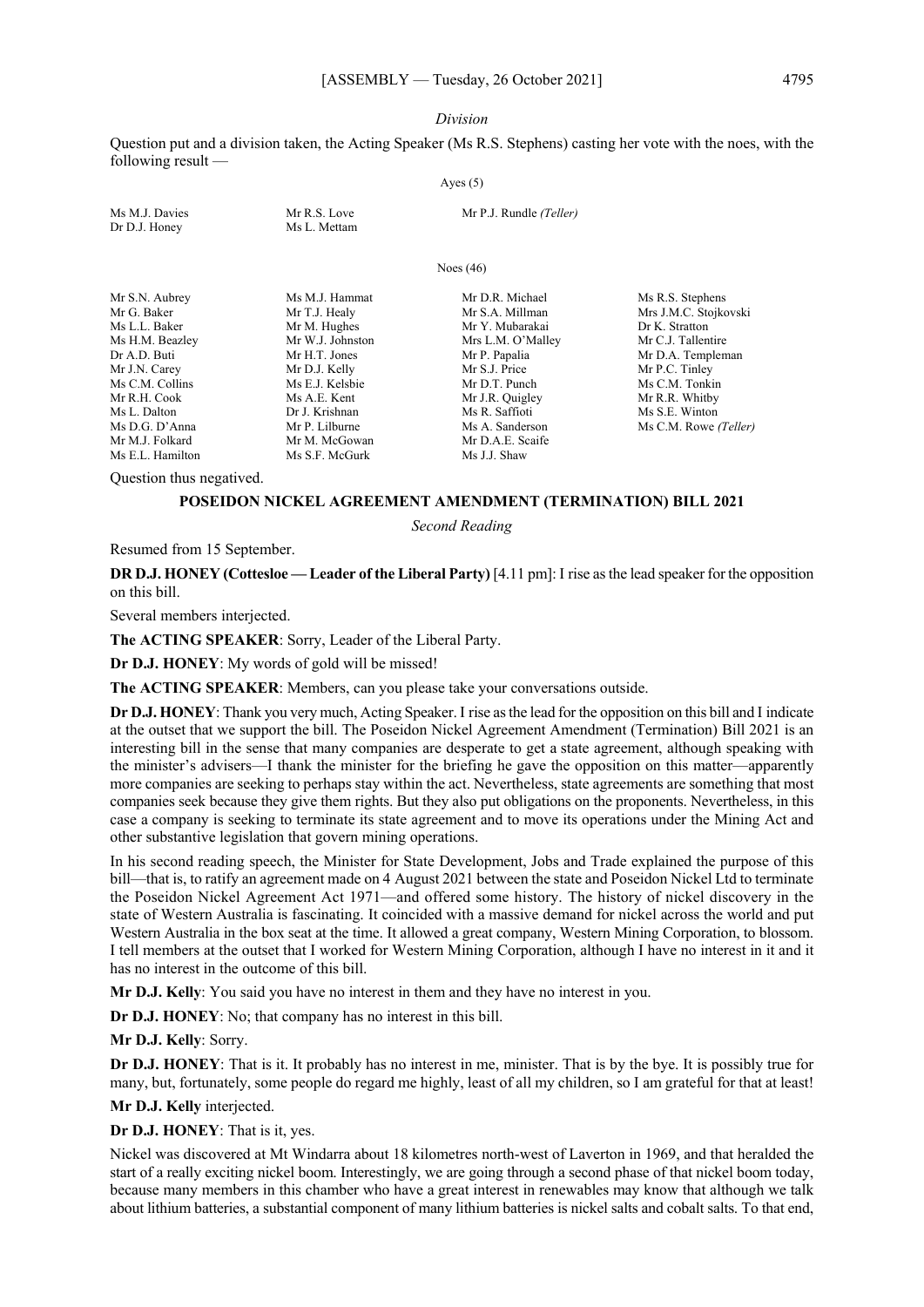Western Mining Corporation's nickel refinery at Kwinana, which was looking to be sold and potentially shut down, has had a new lease of life as a major production facility. In fact, on a global scale, it will be one of the major producers of nickel sulphate, one of the components that is used significantly in those batteries, so we are going through another boom at this stage. The rate of nickel exploration across the state has exploded. We see a number of hopefuls in that area and a number of new mines starting up, which is very exciting.

The purpose of the initial state agreement was for the development of a nickel mining and treatment project at Mt Windarra. A second nickel mine commenced at South Windarra in 1974. Collectively, the two mines are referred to as the Windarra nickel project, or WNP. I think a little bit of history associated with this is interesting because the name "Poseidon" is fine. There was massive speculation among nickel players and this was used or misused by potential proponents to lure investors to invest in nickel mines, no more so than in the United Kingdom where a lot of investors were very interested in nickel in Western Australia. In fact, there was so much excitement about it that a movie was made called *Nickel Queen*, which was inspired by what was called the Poseidon bubble, when we saw a massive rise in the price of shares. There is some link to this Parliament. In fact, there are a couple of links—one to the federal Parliament and one to the state Parliament—out of that movie. The late Hon Ross Lightfoot, a former Liberal Senator, was an actor in the movie *Nickel Queen*, which starred Googie Withers. Some in this chamber will know who Googie Withers was, although looking at the blank faces, many may not know, but she was a very famous actor in her time. A famous pool scene in that movie was filmed at the late Hon Max Evans' house. Hon Max Evans is a former Minister for Finance, Minister Assisting the Treasurer and member of the upper house in this place.

Western Mining Corporation Ltd took 100 per cent ownership of the Windarra nickel project in 1983. The mining of nickel at Mt Windarra ceased in 1990 and at South Windarra in 1991. Processing of nickel sulphide ores from WMC operations at Leinster continued at Mt Windarra until 1993 and processing of gold ore continued until 1994. That means significant processing plants are still at that location. During the 1990s, WMC was taken over by BHP, which became the holder of the nickel assets. In 2005, BHP sold its nickel interest to Niagara Mining, which was subsequently renamed Poseidon Nickel.

The project has not restarted under Poseidon. Poseidon has formally requested the termination of the state agreement to enable it to pursue alternative business options for that land. My understanding from the briefing we received on this matter is that, in fact, the state agreement is restrictive in terms of what the company could do on that site, but if it transitions from the state agreement and is simply allowed to carry out its operations under the Mining Act, it will have more flexibility in the way it utilises that site for the treatment of ores. It will also have the potential to recover values out of the tailings dumps at that site.

The key provisions under the termination agreement were outlined by the minister. I will not go through them in exhaustive detail, but the mining lease will continue under the Mining Act, and Poseidon will have authorisation to conduct mining operations. The bill will require the company to indemnify, and keep the state and agents indemnified, in relation to the operations under the state agreement. That will last for a period of 20 years past the date of cessation of all operations. I will go into consideration in detail for a brief period. One of the areas I am interested in—it is a concern I will talk about a little more fully in a minute—is the capacity of enforcement of that obligation going out for that period. There is a bank guarantee under the existing deed of covenant that will cease. I understand that it will be replaced. Again, I will explore that a bit more during consideration in detail.

The company will be released from some obligations. Importantly, Poseidon will remain liable for its activities and indemnities under the state agreement and the original deed of covenant. As the minister said in his second reading speech, the key purpose of the agreement is to provide Poseidon with greater flexibility to progress the development of its projects under the general laws of the state. That has the potential to create jobs in the goldfields region, which is certainly something we very much support. As I said before, it is often the case that companies want a state agreement because it allows them some privileges that they would not have otherwise. We are obviously seeing the reversal here. The termination of the agreement will give the company flexibility. It can re-treat the waste and use the concentrator for other ores.

Clause 4(2) provides that the company will be released from its obligations under clauses 3.2(a) and 3.2(b) of the deed of covenant. The state will not have any claim against the company in respect of the performance of those obligations. The obligations under the deed of covenant relate to the outstanding rehabilitation identified in the Western Mining Corporation *Windarra nickel project closure finalisation plan*. I understand that the obligations will be resumed in full under the Mining Act and the regulations. I have not seen the deed. We asked for it at the briefing. The good officers are here. They informed me that I would need my best reading glasses to read the deed because the document is many inches thick! Having the greatest faith in our public servants and ministerial advisers, I was happy to live with their assurances that it contains nothing untoward.

I want to take a few moments to talk more generally about the whole issue of closure. It is related to this bill but not specifically related to the detail of it. I was a little hesitant about this bill when I first read it because I was concerned that we have a situation whereby a major mining company, BHP, has sold an operation to a more junior company with far less financial capacity. If there were onerous remediation requirements for that site, that company may not be able to meet those remediation requirements. Again, we were told during the briefing that in this particular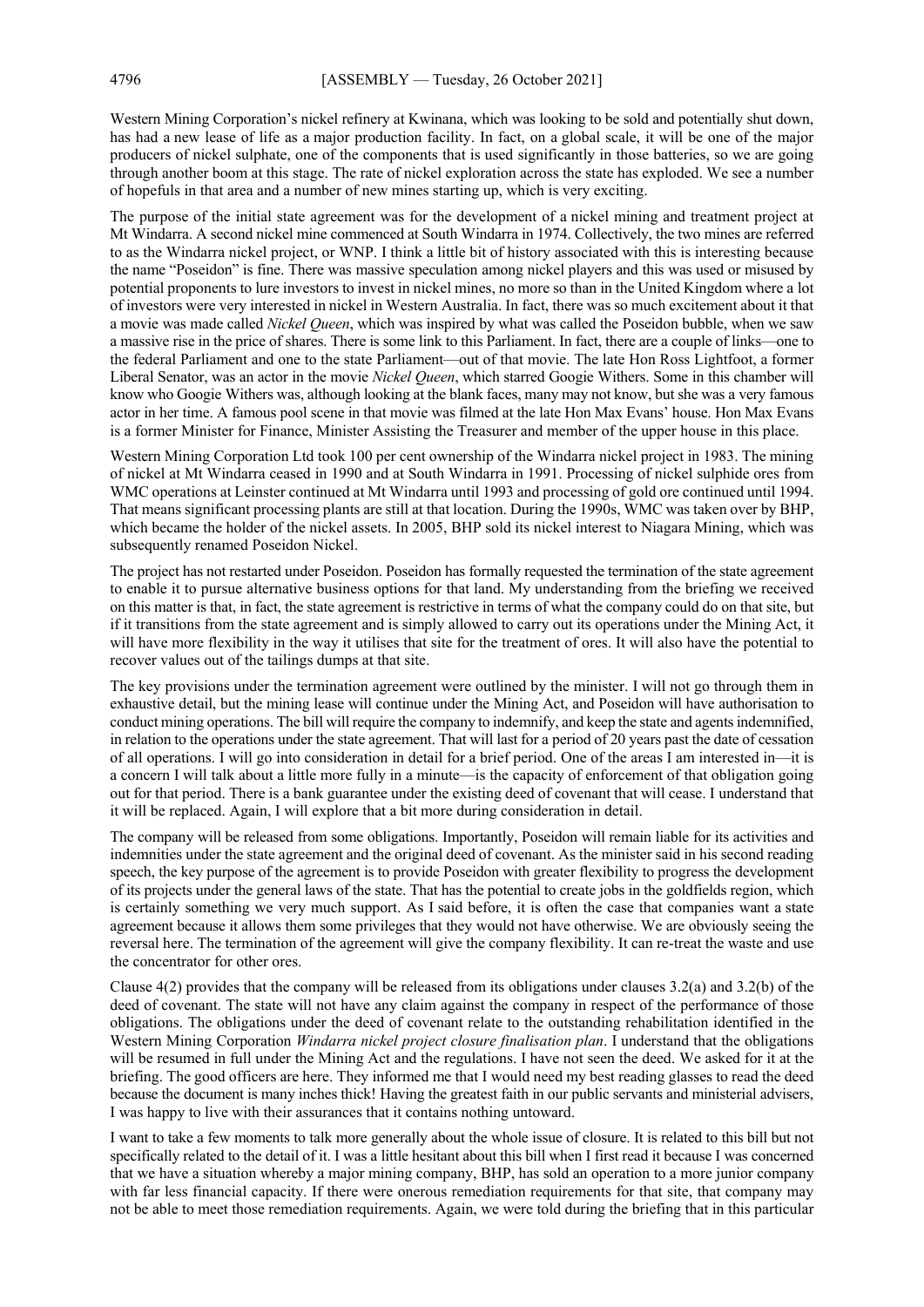case, the re-treatment of the tailings dams will reduce the risk of contamination from that site. In fact, a lot of remediation has already been carried out on the site, and the company should have the capacity to carry out remediation. It will be contributing to the general remediation fund that all mining companies have to contribute to as well. That is particularly important.

Given that we have literally thousands of mine sites in Western Australia, I have a great concern that the state potentially faces enormous liabilities in the future if those mine sites are not remediated adequately, and no more so than for the base metal sulphide deposits. I am concerned about those for two reasons. Typically, in those mines, ore is brought to the surface or ore is mined in open pit operations. It is a mass of ore. That ore is not very reactive and therefore does not release metals in any great concentration. However, when the ore is brought to the surface, it is beneficiated. It is typically ground very, very finely, in many cases to submillimetre size. When that happens, it dramatically increases the surface area and the reactivity of those materials. Materials that were relatively safe from an environmental perspective suddenly have the potential to generate acid mine drainage, which many members would have heard about at least. More particularly, when it does that, it liberates metals. Metals such as nickel, cobalt and copper are environmental poisons. They do not go away and they do not evaporate—they persist forever. That is just the law of conservation of matter. If they enter local water streams, it can obviously cause environmental harm. Humans can drink that water. For example, nickel is a class 1 carcinogen. There is a long history of workers working in nickel processing plants being severely affected by a range of specific cancers associated with nickel poisoning. It is something that we should all be concerned about.

Mine closure is not for a month, a year, 10 years or 50 years; mine closure is forever. It is the nature of the surface of the earth that its whole surface is continually recycled. Whenever we talk about mine closure and say that we are closing it forever, it is really a nonsense in the sense that all of that material will eventually be recycled into the environment. There is that risk of contamination. For all of us in this place, I think this is an area that will gain more and more focus over time. I know that the concern about this is not lost on the Department of Mines, Industry Regulation and Safety or government regulators. I do not think we collectively have a good handle on the magnitude of the potential issues in the future. As I said, this material exists forever. Members may hear people talking about a permanent closure or an impermeable cap. Firstly, an impermeable cap technically does not exist and, secondly, whatever it is, it is only temporary. We need to think on a scale of 100 years, 500 years or 1 000 years. In that time, any man-made structure will break down. Potentially, contaminants could be released into the environment that will harm the environment generally and could harm humans, if humans are living in that area. We need to think about the cost of that. Whatever we derive from these operations, if we do not make adequate provision for closure while those mine sites are running and if we do not ensure that those closures are genuinely sustainable over centuries, not just decades when we may be alive, when other people will have to deal with it, the taxpayer will ultimately pick it up. In some cases, it could be overwhelming. Again, I am taking this a little further than I otherwise would, but I think this is an opportunity to expand on this topic.

The other area we need to consider with these mine sites is the actual physical stability of the residue heaps that are left behind. An area that concerns me a lot is the Collie coalfields. The waste dumps in Collie are geologically unsustainable. I will not go on at great length here, but I encourage members to have a look at what has happened with supposedly rehabilitated mine waste dumps in Germany. It is very similar to Collie, member. A popular way of remediating those sites is to smooth down the edge of the mullock heaps and then create a lake.

**Mr D.T. Punch**: Lake Kepwari.

**Dr D.J. HONEY**: Pardon?

**Mr D.T. Punch**: Lake Kepwari is a very good example.

**Dr D.J. HONEY**: Yes. It is an enormous risk. We heard some time ago in another debate in this place that there is a potential liability there of some \$4 billion for remediation. That is a great concern, given that we hear at least one of the companies mining those coal mines is in difficult financial circumstances. It is unlikely that either of those companies could meet that \$4 billion liability, and it is my great concern that one way or another the state will pick up the cost for the remediation of those sites. I will not go on, but for members listening in the chamber and the member for Collie–Preston this matter should be on the radar for us collectively.

#### **Mr R.H. Cook** interjected.

**Dr D.J. HONEY**: It is the member for Bunbury; I know. He does not have to worry.

**Mr D.T. Punch**: I was a bit worried about it.

**Dr D.J. HONEY**: It should be on the radar because this is a very important topic for us. As I say, I am reassured in this case that this change from a state agreement to bring this new operation under the Mining Act and other appropriate state acts will not result in worsening the potential environmental impact from these operations in the future. In fact, what is being proposed should result in improved environmental outcomes, with the added windfall that potentially this can create additional wealth and jobs for the state and royalty income for the state government. On that note, I commend the bill to the house.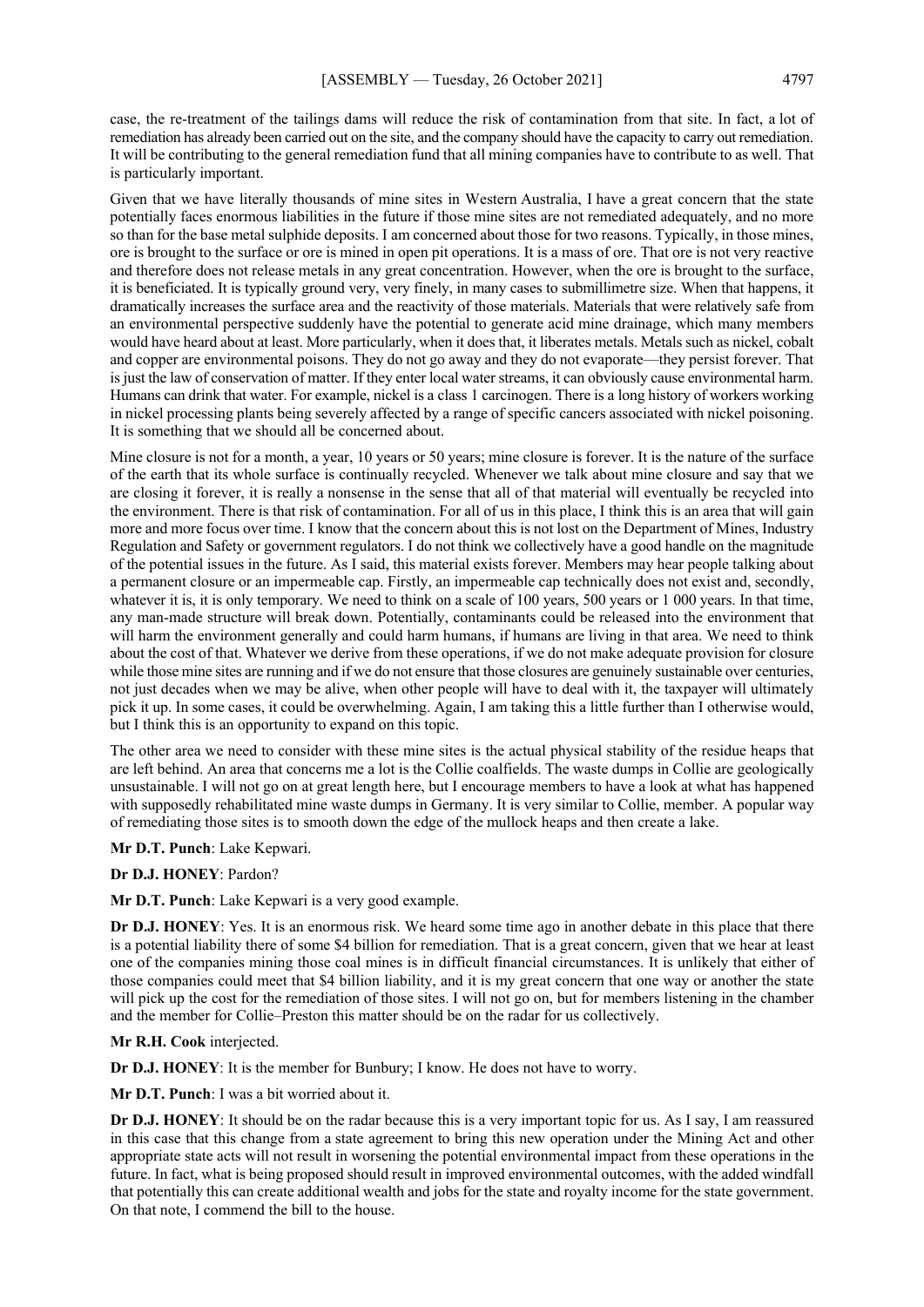**MR D.A.E. SCAIFE (Cockburn)** [4.31 pm]: It is a pleasure to rise to speak on the Poseidon Nickel Agreement Amendment (Termination) Bill 2021. As the Leader of the Liberal Party has just outlined, we are dealing with a piece of Western Australian history in this bill. The bill touches on not only the great history of mining, particularly of nickel, in this state, but also the Western Australian arts and culture space, because, as the member for Cottesloe touched on, this bill relates to a development that went on to inspire a film produced locally in Western Australia. I will speak on that film in a matter of minutes, but I want to set the scene for the original development of the area covered by this state agreement, which was originally developed by Poseidon Nickel Ltd.

In the late 1960s, nickel was in very high demand, driven largely by the United States and its allies involvement in the war in Vietnam. At that time, as a result of the Vietnam War, there was a very significant demand for nickel-hardened steel, which was being used by the United States in what was at the time advanced weaponry, munitions and the like. That drove a very significant jump in demand for nickel in the late 1960s. As a result, the nickel price hit an all-time high. In 1969, it recorded a high of, I think, £7 000 per tonne, which in today's money is something like £113 000 per tonne. Nickel was a very, very sought-after commodity at the time.

At the same time, along came an incredible discovery by Poseidon at Mt Windarra. It found an exceptionally high-grade ore that was, essentially, the Lasseter's Reef of nickel deposits. It was reported but nobody believed it. In fact, Poseidon was told to go back and check again, but, sure enough, the discovery was seemingly as good as it possibly could be. The discovery, combined with the incredible demand for nickel at the time, led to what later became known as the Poseidon bubble. It is one of the largest, if not the largest, financial bubbles in modern history. In this case, Poseidon's share price increased by, I think, 13 700 per cent over that time. It jumped from some cents to I think \$280 or thereabouts per share. Stockbrokers and the like said that that figure was too low and the firm was undervalued. I believe those brokers suggested a figure of more like \$580 per share was justified. Those speculators would have set a further 100 per cent increase on the already very, very high price. But as with all bubbles, the Poseidon bubble burst and everything came crashing down rather quickly.

Indeed, by the time Poseidon was in the production phase with nickel at Mt Windarra, the price of nickel had fallen very substantially from the highs and, on further exploration, further along in the production phase, it was discovered that the ore was of a lower grade than initially thought. As a result, Poseidon was, essentially, unable to maintain the incredible promise that it had had. It was laden with debt and once the mine began operating it was unable to service those debts from the profits. Poseidon entered into receivership in 1974. It went from incredible highs in 1969, with demand for nickel and a very high share price, to come crashing down in a matter of four or five years. In fact, Poseidon was delisted from the stock exchange in 1976. The Poseidon bubble was larger by quite some way than the dot-com bubble of the 1990s. I am not a great student of economic history, but I believe there was a bubble in the eighteenth century or thereabouts for tulips of all things. The value of tulips rose by about 5 000 per cent and then came crashing down very quickly. It led to all sorts of economic dislocation in Europe where people were tearing up other crops, other produce, in order to plant, grow and sell tulips. The same kind of economic dislocation that we have seen when these bubbles burst happened on our doorstep in Western Australia as a result of what happened with Poseidon.

Although the Poseidon bubble was short-lived, I think it is worth reflecting on that time in our state's history and the investment and the discoveries made in Kambalda and Mt Windarra that made a great contribution to the development of the nickel mining industry in Western Australia. It really was the start of nickel mining in Western Australia and, indeed, in Australia. As of today, I believe Western Australia is the sole producer of nickel in the whole of Australia. It is a very significant mineral to the global market because, as members may be aware, nickel is a critical component in stainless steel. In fact, some in the resources world have referred to nickel as a one-trick pony because something like 68 per cent or 70 per cent of the world's nickel goes into the production of stainless steel. Obviously, that is a product that people use in their daily lives. Western Australia has led the development of that industry and is a leading supplier of nickel in the global market. The last figures I could find were from 2016–17 and they show that nickel was Western Australia's fourth most valuable mineral export, worth about \$2.3 billion to the Western Australian economy. There is further potential for that industry because Western Australia has the world's largest nickel reserves. I believe Western Australia is estimated to have about 23 per cent of global nickel reserves almost a quarter of the world's nickel reserves. That means that we have a great opportunity to continue to exploit the demand for that resource in products like stainless steel and, in the future, nickel-based batteries. That is obviously a growing market for nickel, particularly for car batteries and energy storage batteries for things like microgrids. Nickel is a significant component of those, so there is a great future for nickel production in this state.

One of the things that the Poseidon development and bubble led to was the reform of financial regulation in Australia. The Poseidon bubble was such a significant economic and political event that it attracted the attention of the commonwealth because investors from all around Australia and the world were affected by the bursting of the Poseidon bubble. In 1974, the commonwealth Parliament established an inquiry into Australian securities markets and their regulation. The committee released a report titled *Report from the Senate Select Committee on Securities and Exchange: Volume 1*. The committee was chaired by Senator Rae. This report devotes an entire chapter about 180 pages—to the fallout of the Poseidon bubble. The committee's inquiry exposed the extent of shady and unethical trading behaviour that happened in the context of the Poseidon bubble. I do not use the words "illegal" or "unlawful" because at the time things like insider trading were not unlawful in the Australian securities market.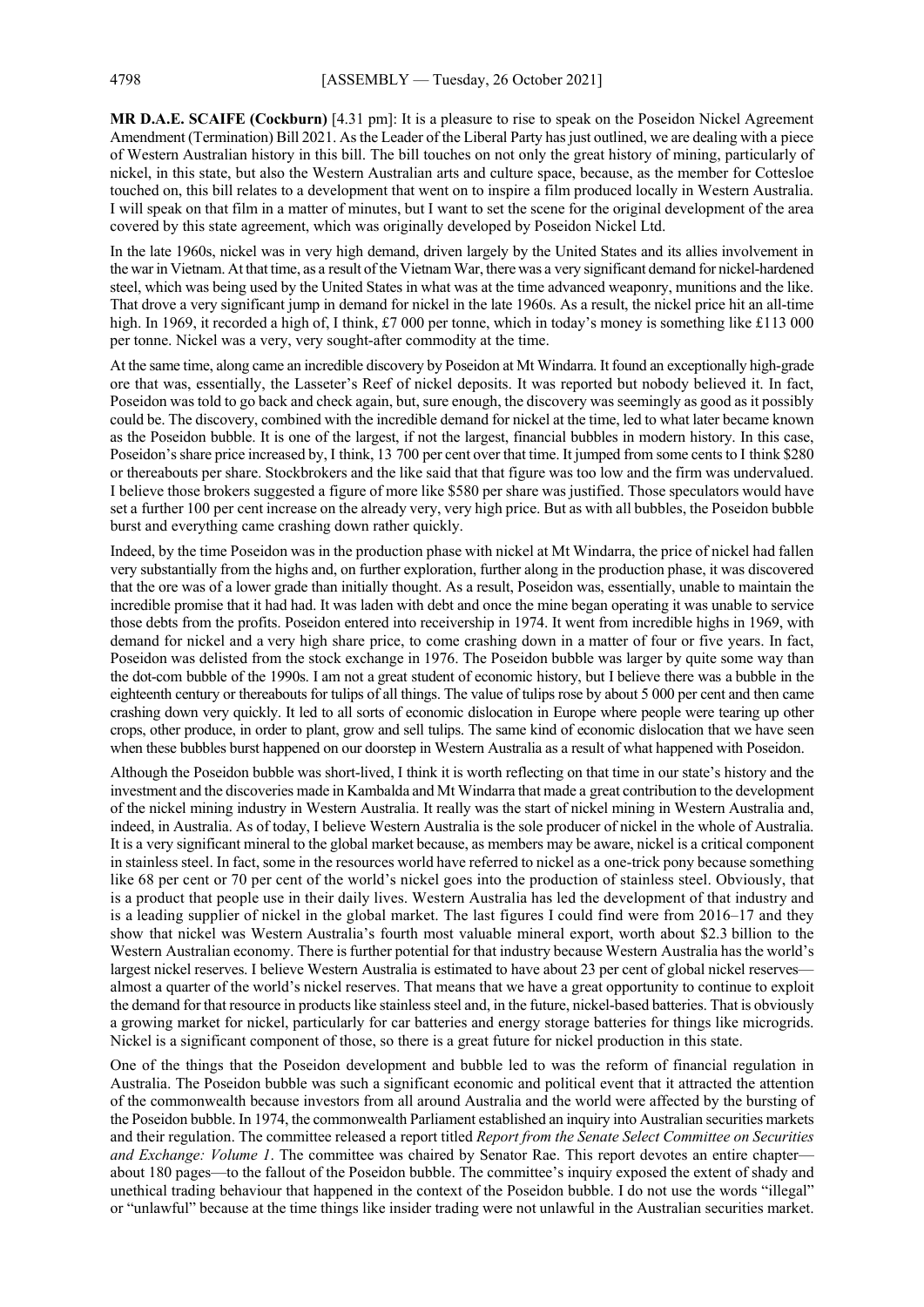I thought it would be worth taking members to that report. I am not sure that I would call it a gripping read, but it certainly is an interesting read. I flicked through the chapters and found an extract that really captures some of this behaviour that the committee unearthed—excuse the pun! On page 2.36 of the report, the committee states

In summary, by the time percussion drilling began on the Poseidon prospect in September 1969, the consulting geologists had bought for Burrill Investments Pty Ltd, their share-trading associate, a total of 50,000 Poseidon shares. In acquiring this holding, Burrill Investments Pty Ltd bought shares from existing shareholders in the company who, at the time they sold their shares, had not been given an opportunity to up-date their assessment of Poseidon's prospects as the result of the work carried out by the geologists. These shareholders who sold their shares also did not know they were selling to a share-trading company associated with and managed by their company's consulting geologists. On the other hand, one of the shareholders' presumed representatives, Mr Shierlaw, did know of the geologists' purchases, and in his capacity as a member of the Adelaide Stock Exchange he acted as the geologists' agent in carrying out much of the buying.

That extract from the report exposes that consulting geologists to Poseidon, who therefore had inside information about the quality of the tenement that Poseidon had pegged and was developing, used that information for their own financial gain to buy shares in Poseidon, knowing that there would then be an increase in the price once their own data was made available to the public. That is a classic case of insider trading, which was not unlawful at the time but which plainly caused concern to the committee. It meant that those consultant geologists were at an advantage compared with the ordinary shareholders, or the other shareholders of the business of Poseidon, who were selling their shares not knowing that there was very likely to be an increase in the value of those shares based on the information that the geologists held at the time.

A series of recommendations came out of that report. They are not solely responsible for the modern regulation of trading securities in Australia, but that was certainly part of the history of regulating the trading of securities and making conduct like insider trading unlawful. We can see that the Poseidon bubble had a great effect on not only the development of our nickel mining industry, but also the economy and a very significant effect on the regulation of financial markets in Australia.

As the Leader of the Liberal Party alluded to, the Poseidon bubble also had a significant impact on arts and culture in Western Australia because it led to the production of the film known as *Nickel Queen* in 1971, I believe. The plot of the movie did not accurately reflect exactly what happened in the Poseidon bubble, but it was certainly based on what happened. It essentially tells the story of an individual who starts rumours of a great nickel discovery in Australia and in Western Australia. The titular nickel queen stakes her claim upon hearing these rumours and is used as a tool by our speculator to promote this great investment to gullible investors. In the movie there is no incredible discovery, so the investors are fleeced of their money when they invest in the nickel company. Unfortunately, there is not a happy ending for anybody in *Nickel Queen*, although I believe our titular nickel queen ends up reconciling with a childhood sweetheart. I think that is her happy ending, but our speculator and promoter is exposed as a fraud and is run out of town. That is probably a metaphor for what happened at the time. Many people were probably run out of town as a result of the incredible losses suffered when the Poseidon bubble burst. It is a great piece of Western Australian history because the government of the day took a keen interest in it. In fact, it included cameos from the then Premier, Sir David Brand, and the then minister for resources, Charles Court, who went on to become Sir Charles Court. It also included a series of plugs for the companies that had helped finance the film. The great history of product placement and advertising in the film industry was alive and well at the time *Nickel Queen* was produced.

## [Member's time extended.]

**Mr D.A.E. SCAIFE**: On noting the impact *Nickel Queen* and the Poseidon bubble had on the development of the Western Australian film industry, I think it is worth reflecting on the fact that the industry is still with us now. It is part of the government's economic diversification strategy. We have obviously had an announcement around the building of a film studio in Fremantle, up the road from my electorate. It goes to show that the history of our mining industry has really touched all parts of our economy.

I would like to acknowledge, in that respect, the great work that is done by the Cockburn Community and Cultural Council in promoting arts and culture in the Cockburn electorate. I would particularly like to shout out to Mr Bill Wallington, who is the president of the council. He does a fantastic job running that council, just about single-handedly, with a small group of volunteers. It recently held an exhibition, on 3 October. Conditions have obviously been very challenging for the council in the past 12 to 18 months with COVID-19, but I really want to congratulate it on running a fantastic exhibition. I was very fortunate to have been down there as the presenter of the awards at the conclusion of the exhibition. It was great to meet many of our local artists in person. I particularly congratulate Toby Leek and Jean Martin. I actually bought one of Jean's pieces from the exhibition. It is a beautiful piece of Woodman Point, which is hanging proudly in my office at this very moment. I would also like to acknowledge Maggie Di Re, who is a real pillar of the Cockburn community. She had a stall at the exhibition and has always been very welcoming to me. Thank you, Maggie, for being such a great contributor to our community. I would like to mention two other local artists. One is Sandy Gaskett in Coogee, whom I have commissioned to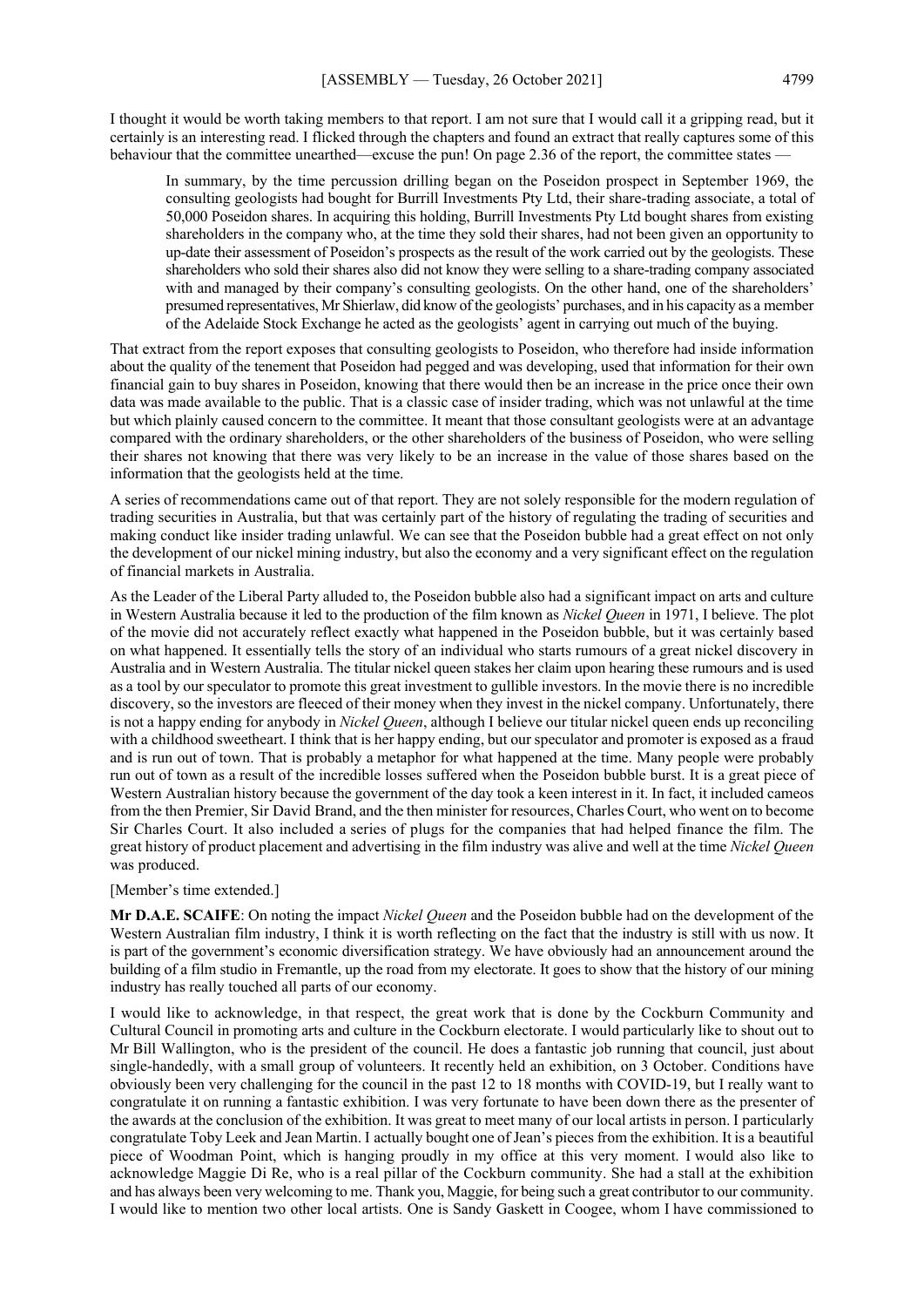produce a local artwork for my office. She does beautiful impressionist paintings of Coogee, Coogee beach and the surrounds. I would also like to acknowledge Juanetia Knapp, one of our local traditional owners and a Noongar elder. Her very large painting is hanging proudly in my electorate office, really with pride of place. Thank you, Neta, for your service to our community and for your promotion of the arts and of traditional owners and their contribution to the artistic history of Western Australia. On that, I will check whether the member for Mount Lawley looks ready to go. I commend the bill to the house.

**MR S.A. MILLMAN (Mount Lawley — Parliamentary Secretary)** [4.52 pm]: I thank the member for Cockburn for his contribution. I also have a work by Neta Knapp hanging in my office, member for Cockburn. It was put together by the community of Mt Lawley in the lead-up to the 2017 election.

**Mr D.A.E. Scaife**: One of my constituents.

**Mr S.A. MILLMAN**: There you go! I did not know that. She is well represented in this place.

I rise to make a contribution to the debate in support of this very important piece of legislation. I have said it before but it bears repeating that the McGowan Labor government, over the last five years, has really concentrated on putting in place the proper regulatory framework in order to enable our world-leading, world-class, globally significant mining industry to succeed. It is a regulatory framework that is predicated on attention to detail and working collaboratively with industry. The situation that arises, as was spelt out very clearly by the member for Cockburn, which I do not need to go over, concerns the Poseidon Nickel Agreement Amendment (Termination) Bill in which the arrangement will transition from a specific state agreement to the general mining law of Western Australia. By doing so—by changing the regulatory framework that governs this resource—it will provide the mining company the opportunity to go back over the tailings and diversify its operations by trying to extract a valuable resource from the material that it has on site.

When I think about the importance of nickel generally, my mind turns to the work that the McGowan government has done, during both its first and second term, in promoting our future battery strategy, based on our critical minerals strategy. I will refer to a statement that was made in the lead-up to the 2021 election, on 30 October 2020, by the Minister for Mines and Petroleum, Hon Bill Johnston. I quote —

- AMEC's Critical Minerals prospectus reveals investment opportunities in Australia
- Critical minerals include nickel, cobalt, lithium and rare earth elements

Mines and Petroleum Minister Bill Johnston today launched the Association of Mining and Exploration Companies' … Critical Minerals Investment Opportunities prospectus.

The prospectus provides an informative investment guide to numerous critical minerals projects that are exploring, developing and producing throughout Australia.

Demand for critical minerals, particularly battery minerals, has grown exponentially and this is expected to continue to increase in the next decade.

It has been reported that the global lithium value chain is expected to grow from \$165 billion to \$2 trillion by 2025.

Nearly half of the 42 companies profiled are based in WA including Australian Vanadium, Chalice Gold Mines, IGO, Mineral Commodities, Neometals, RareX, Pilbara Minerals, Tungsten Mining and Venturex Resources.

This is what the minister said at the time of launching the prospectus —

"Congratulations to AMEC for putting together this very informative guide on investing in Australia's critical minerals industry.

"Western Australia is well-equipped to meet the global demand for critical minerals. Western Australia is the best location to meet the demands for the ethical and sustainable production of critical minerals.

I will come back to this point later in my contribution, but I want members to bear that in mind. Western Australia is a great location to meet the demands for the ethical and sustainable production of critical minerals. The minister continues

"Our State already has all the minerals you need to make batteries and it was recently confirmed that building a battery cathode manufacturing hub in WA is feasible.

"The McGowan Government is supportive of WA's mining industry, particularly developing projects that create WA jobs and diversify our economy."

That was in October 2020. I understand that the member for Swan Hills will be making a contribution to this debate, so I do not want to cut too much across the material that I am sure she will traverse because she is passionate about our future battery strategy and, in particular, about a diversified energy grid. It is something she has spoken of often. As Chair of the Economics and Industry Standing Committee in the term of the previous Parliament, the member for Swan Hills chaired an inquiry into microgrids. In the meantime, I will refer to the *Strategy update: Western Australia's future battery and critical minerals industries*. This update was provided in November 2020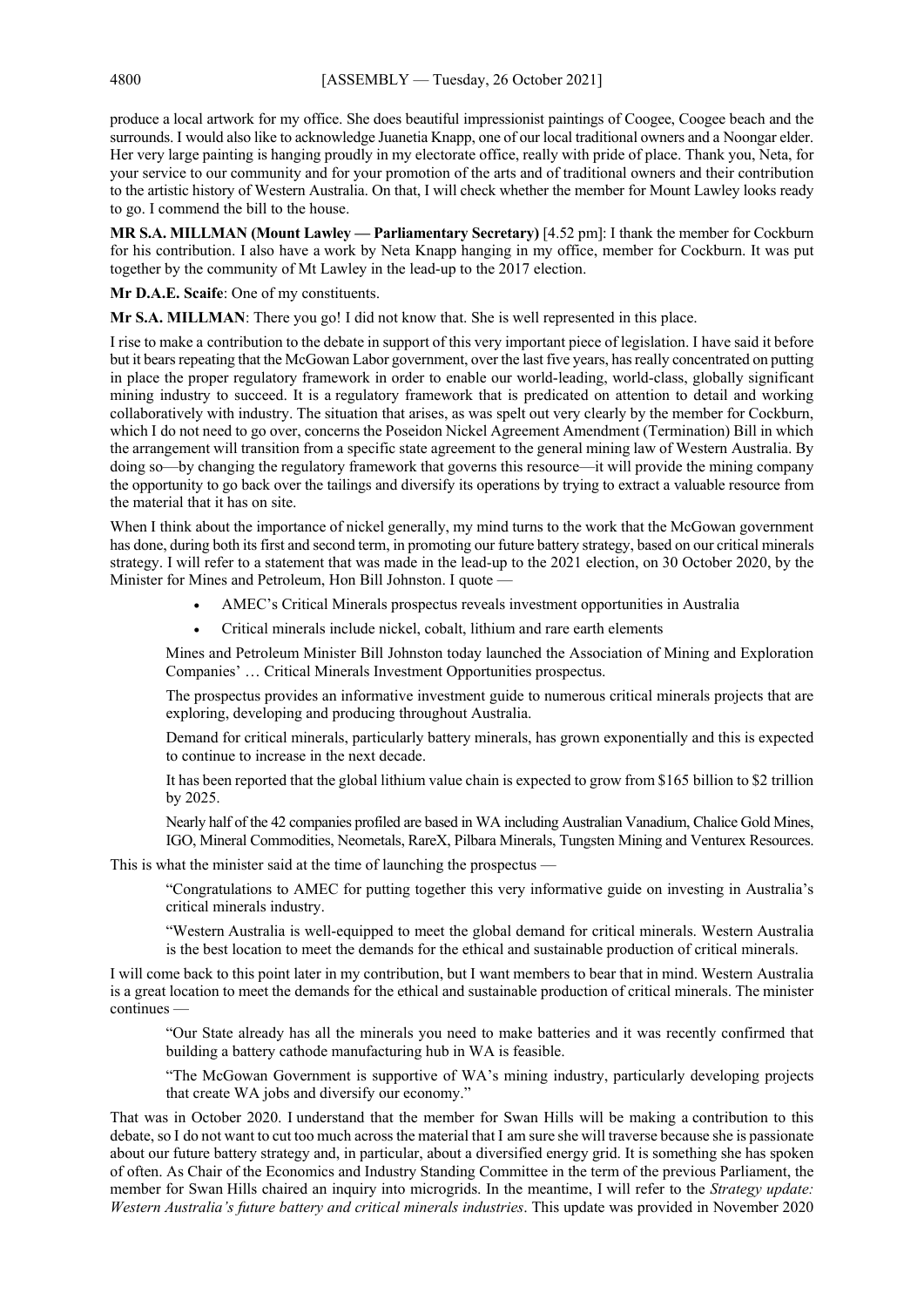for the period November 2020 to November 2022. I refer to this because the legislation we are debating today was brought forward by the Minister for State Development, Jobs and Trade, who is also responsible, in part, for the Department of Jobs, Tourism, Science and Innovation. That is the department that is supporting Western Australia's future battery and critical minerals industries. This is what the Minister for Mines and Petroleum said —

This Strategy Update outlines the Western Australian Government's ongoing commitment to the development of the state's future battery and critical minerals industries.

Since the launch of the Future Battery Industry Strategy in January 2019, the WA Government has worked across government and with industry to implement the strategy's vision and objectives. We have attracted significant investment in local mining and processing projects, expanded our contribution to the global battery supply chain and created local jobs.

Market challenges and supply chain disruptions have prompted a refocus of the strategy's implementation activities to support the changing needs of industry and position WA to respond to global partners seeking alternative suppliers of battery and critical minerals and materials.

The WA Government has committed funding to attract the establishment of local operations in battery precursor manufacturing, the next step for the state in the battery value chain. This will cement WA as a destination for value-add activities and advanced chemical manufacturing and help unlock further opportunities to grow the industry.

It is imperative that we seize this opportunity to support sustainable development of the industry and I am confident our planned next steps will continue to progress the government's vision for Western Australia to host a world-leading, value-adding industry by 2025.

I am making this point about the future battery industry because there was an article by Stuart McKinnon on page 20 of *The West Australian* today about the Wodgina lithium mine in the Pilbara titled "MinRes lithium charge-up: Shut Pilbara project back". Let me pause to reflect on the comments contained in the strategy. There has never in my lifetime been such a disruptive event to the global economy as the COVID-19 pandemic. It has fundamentally reset the way in which the global economy works. Any commentary in *The New York Times*, *The Economist*, *The Wall Street Journal* or the *Financial Times* would have us think that we were living in an entirely new paradigm. The McGowan government, between 2017 to 2021 and again since it was re-elected in 2021, has focused on doing the right things that a government should be doing—that is, making sure that the government provides the support, assistance and regulatory framework required for companies to pursue their entrepreneurial endeavours. But when I read articles like "MinRes Lithium charge-up" in *The West Australian*, I know that the regulatory regime is in place. The article states —

The Wodgina lithium mine in the Pilbara will spring back to life next year on the back of soaring prices for the battery metal.

Wodgina, which is a joint venture between US chemicals giant Albemarle —

A firm that would be familiar to many people here, particularly those down in the south west because of the incredible investment that it is making in the member for Bunbury's region -

(60 per cent) and Mineral Resources (40 per cent), will be ramped up in a staged process to meet market demand.

The mine, 120km south of Port Hedland, was shuttered in November 2019 on a glut of supply and weak prices for lithium.

This is where strategic vision and foresight is needed. The article continues —

MinRes said on Monday the mine would be restarted in the third quarter of calendar 2022, producing from one of three 250,000 tonne-a-year processing lines, or a third of its total capacity.

"When market demand is sufficient, additional processing lines may be recommenced," the company said in a statement.

"The start-up and initial operating phase at Wodgina is expected to create 200 new full-time jobs."

I am going to come back to that point later. It continues —

Under the terms of the joint venture, MinRes will provide crushing and camp services at Wodgina while Albemarle will market the output.

MinRes managing director Chris Ellison said the mine's placement on care and maintenance in 2019 had never dented the joint venture's confidence in lithium's long-term positive demand fundamentals.

"As we said at the time and repeat today, in Albemarle we have the best partner to deliver maximum and sustainable value from world-class assets like Wodgina," he said.

"Lithium is one of Mineral Resources' two core commodities, alongside iron ore, and we have worked very hard over the past five years to establish long-life operations for both."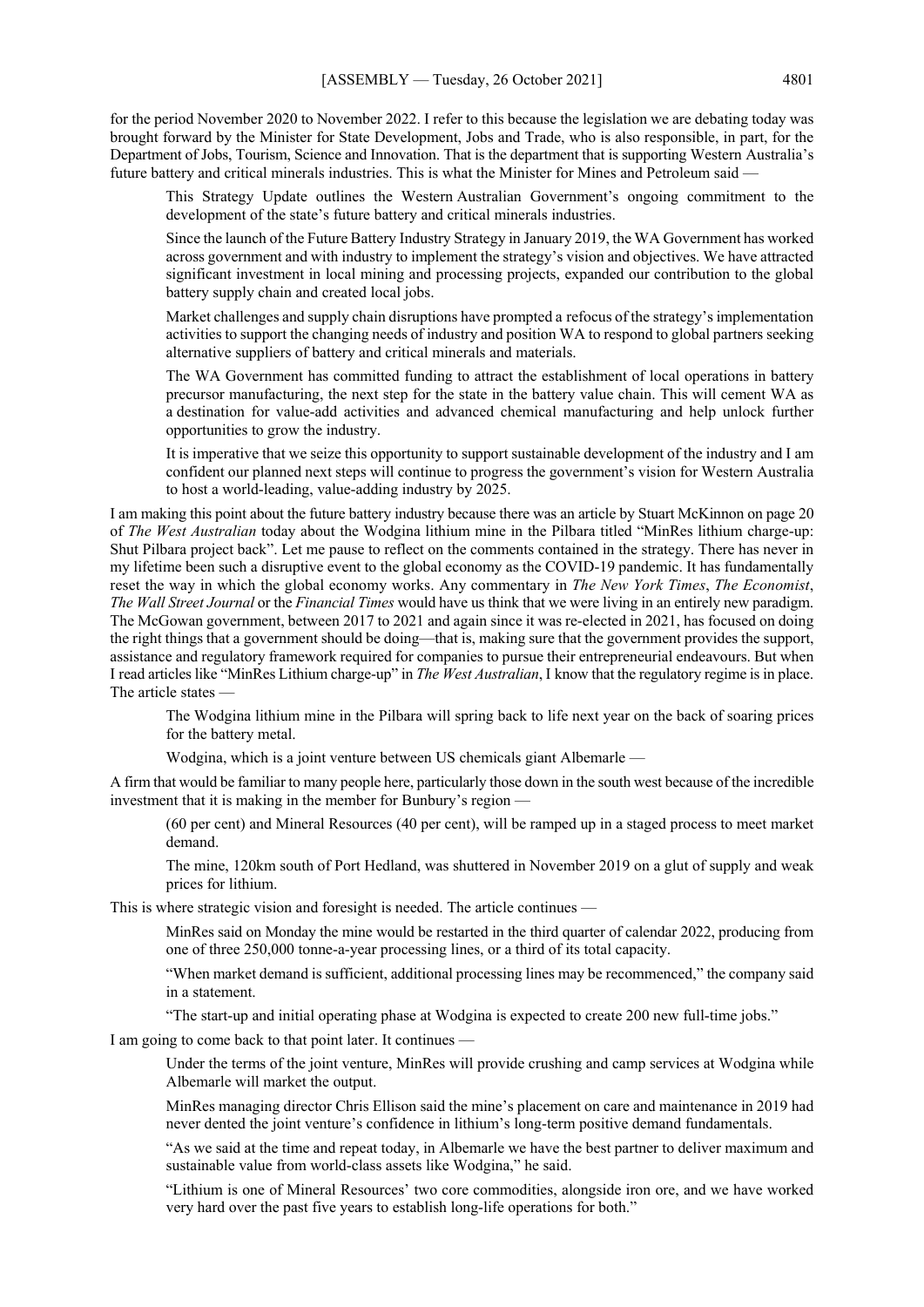Chris Ellison, a leading Western Australian, is speaking passionately and with conviction about his belief in the future of the mining industry in Western Australia. This leading Western Australian is speaking passionately about how he can work with global partners to secure the supply of a critical resource, which marries so nicely, neatly and well with a government strategy that has been in place since we were elected. When we talk about our critical minerals and future battery strategy, the regulatory requirements are already in place.

But it is not just about the deposits that we have already discovered, because this government does not support just the mines that are up and running; as well as doing the work for today, we have to make sure we do the work for tomorrow. That is why I was very pleased to see the Minister for Mines and Petroleum, Hon Bill Johnston, in August 2021 announce that applications for the next round of EIS co-funded resource grants was open. I am quoting from the press release —

The State Government today announced applications for Round 24 of the Exploration Incentive Scheme (EIS) co-funded drilling program and Series 2 of the co-funded Energy Analysis Project (EAP) program have opened.

The competitive grants program offers refunds up to 50 per cent for innovative exploration drilling and EAP projects …

At the completion of Round 21 drilling across the 2020–21 financial year, 69 per cent of projects with EIS funding completed drilling, exceeding the historical average of 59 per cent.

Just think about that for a second, members. In the midst of a COVID-19 global pandemic, an incentive scheme is driving up exploration activity, which is leading to new mines coming onstream and new resources stimulating economic activity. The press release continues —

For Round 23, \$6.3 million was offered in co-funding drilling grants, this includes an additional \$1.3 million from the McGowan Government's WA Recovery Plan, and \$261,000 for EAP projects throughout Western Australia.

Minister Johnston states —

"Despite COVID-19, the mining industry has demonstrated its resilience in maintaining its role as the major contributor to Western Australia's economy.

"Exploring for these minerals and commodities ensures Western Australia stays at the forefront of mineral exploration.

"Western Australia is a major employer of people in the mining industry, with more than 140,000 workers. It's integral the McGowan Government continues to support exploration."

I reiterate: this government provides the necessary support and assistance, and the appropriate regulatory framework to enhance the capability of our mining sector.

As though that were not enough, on 5 August 2021, the minister announced that the McGowan government would increase EIS funding in the pre-budget announcement and that funding for EIS would increase by \$25 million, from \$10 million per annum to \$12.5 million. The press release states —

Starting in 2021–22, the increase in EIS funding will further incentivise investment in Western Australia's mining industry.

As part of the WA Recovery Plan, the EIS received a one-off funding of \$5 million in 2020-21, which temporarily increased the EIS budget from \$10 million to \$15 million.

For the past two … rounds, the Department of Mines, Industry Regulation and Safety has received a significantly higher number of applications.

There are a significantly higher number of applications. These incentives that are being put into the market are driving more market activity, more exploration, creating more jobs and identifying more opportunity. It continues —

Previous EIS success stories include the discovery of the Nova nickel mine, the Tropicana gold mine, Gruyere gold mine and most recently the Bellevue Gold project.

A recent independent study, covering the first 10 years of the EIS, reiterated the robust economic benefits of the EIS, with every dollar invested resulting in a \$31 return.

This is what the minister said —

"Western Australia's mining industry is thriving, so it's important that we strike while the iron is hot.

"This additional funding to \$12.5 million a year could help find the next big resource discovery, which in turn leads to new mines and new jobs for Western Australians.

"The McGowan Government will continue supporting the exploration and resources industries as the State recovers from the COVID-19 pandemic."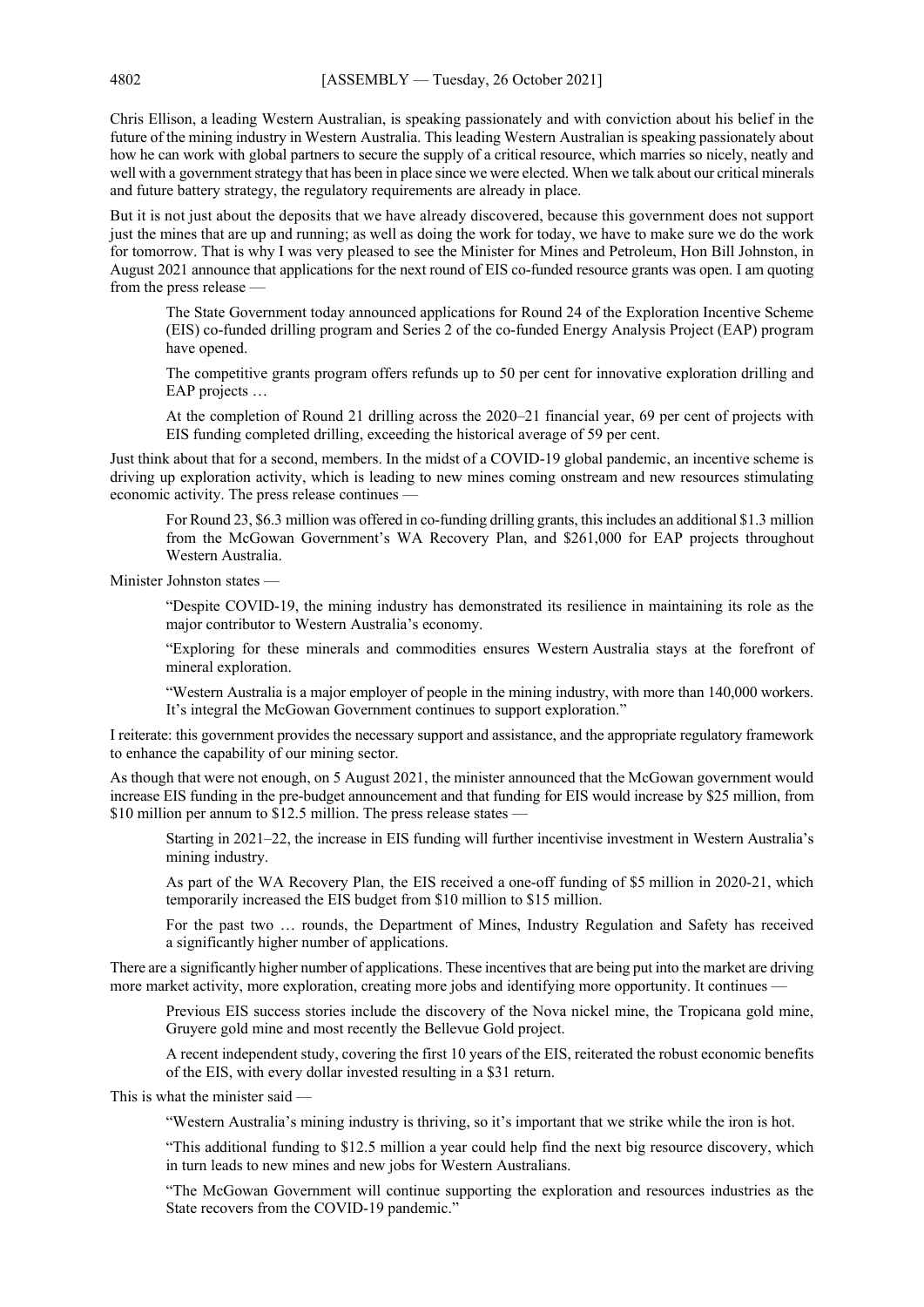In addition to providing funding to exploration companies, which are the most entrepreneurial—they are at the cutting edge; they are taking the greatest risk—a press release in September 2021 states

A key strategy that supports Western Australia's reputation as one of the world's most advanced, innovative and successful resources sectors was released today by the McGowan Government.

'Western Australia's mineral and petroleum resources development strategy' focuses on capitalising on the State's natural resources to drive a diversified economy, support the regions and encourage sustainable development.

This is a committed government that is focusing on ways to diversify the economy and to support our mining and resources industry so that jobs can be created. Things like the future battery industries strategy, the exploration incentive scheme and the energy analysis project will all work in concert to strengthen and support this incredibly critical industry.

The final press release I want to touch on states —

• McGowan Government invests extra \$6 million for MRIWA —

That is, the Minerals Research Institute of Western Australia for the four years until 2024–25. It continues —

These funds will be used to further stimulate minerals research to support investment in, and operation of, WA's globally competitive minerals industry.

The extra \$6 million in revenue for the next four years has been generated from the increase in Mining Tenement Rentals.

MRIWA has grown the value of its research portfolio from \$37.3 million, in June 2018, to \$86.7 million as at June 30, 2021 through prioritising high value research proposals.

That is a \$50 million increase in the value of the research portfolio of MRIWA. It is just incredible. It continues —

Additionally, in the 2021–22 State Budget, the McGowan Government committed \$1 million to fund research into the viability of sustainably processing Western Australian iron ore to create green steel.

It is world-leading technology. It is cutting-edge technology. It opens up so much potential and opportunity for the Western Australian economy. A previous economic report by ACIL Allen Consulting found each \$1 million invested by government into minerals research resulted in at least \$3.12 million in direct benefits to the state. The Minister for Mines and Petroleum said —

"The McGowan Government is committed to supporting Western Australia's mining industry, which is why we've increased funding for the Minerals Research Institute of WA by \$6 million over the next four years.

"This additional funding will enable MRIWA to continue its open grant program and increase investment activities to strengthen our State's mining sector.

"Exploration spending in WA is at a nine-year high —

That is an incredible vote of confidence in the McGowan government. In the face of the headwinds of the COVID-19 pandemic, and when everybody is battening down the hatches, exploration spending in Western Australia is at a nine-year high. The minister continues —

so it's more important than ever that we use this opportunity to invest in minerals research to future-proof our State."

Once again, with this legislation, the government is doing the necessary work to enable the mining and minerals industries in Western Australia to deliver the dividend for the people of Western Australia.

[Member's time extended.]

**Mr S.A. MILLMAN**: When we look at the state's financial position, we can see why it is so important to continue to encourage, support and promote the Western Australian mining industry. The Western Australian economy is in probably the best position of any sub-national economy in the world, even on the back of the COVID-19 pandemic.

I will summarise presentations by Michael Court, the Deputy Under Treasurer, to the Public Accounts Committee on 14 September. He said that economic recovery is stronger and quicker than expected; the gross state product is forecast to grow 3.5 per cent in 2021–22, following growth of 3.25 per cent in 2020–21; the stronger economy has boosted the state's fiscal capacity; the operating surplus is \$5.6 billion in 2020–21 and \$2.8 billion in 2021–22; and that improved fiscal capacity was used to fund budget initiatives, including \$1.9 billion in additional health and mental health spending, \$750 million for the social housing investment fund, \$750 million for the climate action fund, \$500 million for the digital capability project, \$400 million for the Westport project fund and a record \$30.7 billion in infrastructure investment. That does not mean that we do not face challenges, because we are still in a situation whereby we need to do everything we can to promote the Western Australian mining industry, the Western Australian resources industry and those companies that are prepared to make an investment in Western Australia, those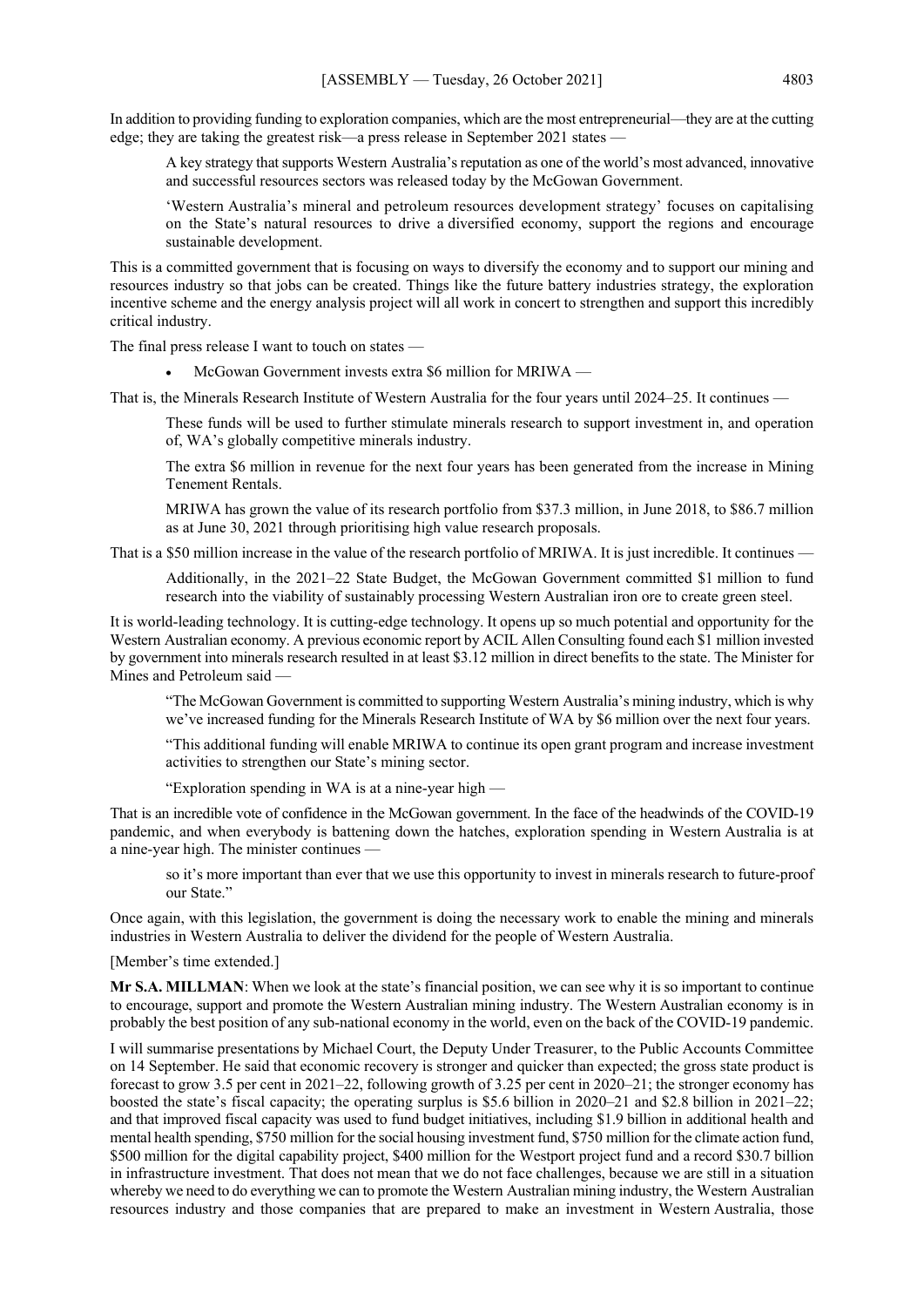companies that see the potential for financial dividends, for commercial and social dividends, and those companies that see the capacity of Western Australian workers to contribute wealth to both the community and shareholders. That is why I am always so despondent when I hear the opposition talk down our mining and resources sector.

**Ms J.J. Shaw**: They are wreckers!

**Mr S.A. MILLMAN**: They are wreckers; they are underminers. I do not understand it. I was thinking today in question time that perhaps the member for Cottesloe would come forward with an apology for his carping and criticism of the McGowan Labor government's hydrogen strategy. This was just two weeks ago, in a series of questions, "Chicken Little; the sky is falling", because Twiggy Forrest is being incentivised—I do not know why or how or what arrangement he has reached with the Queensland government—to have his hydrogen plant in Queensland. This is what the member for Cottesloe said —

It is quite clear that both WA Labor and the Treasurer are lost when it comes to economic growth and diversification of our state economy.

He also said that the government should be setting up Western Australia for the future. I will quote from *Hansard* of 20 October. He said —

In my last few minutes, I will finish off by talking about green hydrogen. We have not had a chance to discuss this. Western Australia is now the last Australian state to develop a green hydrogen industry.

**Dr D.J. Honey**: It still hasn't!

**Mr S.A. MILLMAN**: I did not say a word, mate, not a word! I will continue —

I encourage every member in this place to listen to the presentation made by Andrew Forrest to the National Press Club of Australia. Hear what he had to say about this government and this Premier in relation to this matter. This government has completely failed.

I say to the member for Cottesloe: stop promoting those who are talking down Western Australia; get on our side and when he sees what Woodside, a great Western Australian company, has done and reads the announcement made by Meg O'Neill in her article in *The West Australian* today, he will see exactly where this government is and what it is focused on doing. The member for Cottesloe criticised the Rockingham–Kwinana industrial precinct. Does the member know what Meg O'Neill said? This is what she said; and I will quote from an article in the opinion pages of today's *The West Australian*, which is titled "WA is driving energy future" and reads —

It's with an eye on our past as the pioneer of Western Australia's LNG industry that Woodside is now looking to the future and adding new products such as hydrogen to our portfolio so that we continue to supply the products that our customers need in a lower carbon world.

Woodside's proposed hydrogen and ammonia production facility in the Kwinana and Rockingham industrial zones, which we call H2Perth, has the potential to position WA as a powerhouse in this emerging industry that is expected to play a crucial role in the global energy transition.

I do not care what the member for Cottesloe says. I think that is a terrific result for WA. I wish the member would stop talking down WA. Ms O'Neill's article continues

Forty years ago, it took courage and commitment from Woodside and our partners, government and customers to realise the North West Shelf Project and it will take these same qualities to establish commercial-scale hydrogen production.

Today, with the support of the State Government —

This is the quote —

and by applying our skills and experience as an LNG operator, Woodside is planning to forge a new legacy with H2Perth.

Much in the world has changed since the 1970s, —

Except perhaps the Liberal Party —

but some things are the same.

Aren't they, member for Cottesloe? The article continues —

Back then the development of the LNG industry was driven by the world's need for a reliable, affordable and transportable source of energy that delivered superior environmental performance.

Today the world still needs such energy supplies, but there is growing urgency to source low or zero-carbon products as climate change accelerates and the need to decarbonise through an orderly transition becomes pressing.

At its full potential, H2Perth would be one of the largest facilities of its kind in the world, producing up to 1500 tonnes a day of hydrogen that would be converted into ammonia and liquid hydrogen for export to customers in Asia and around the world.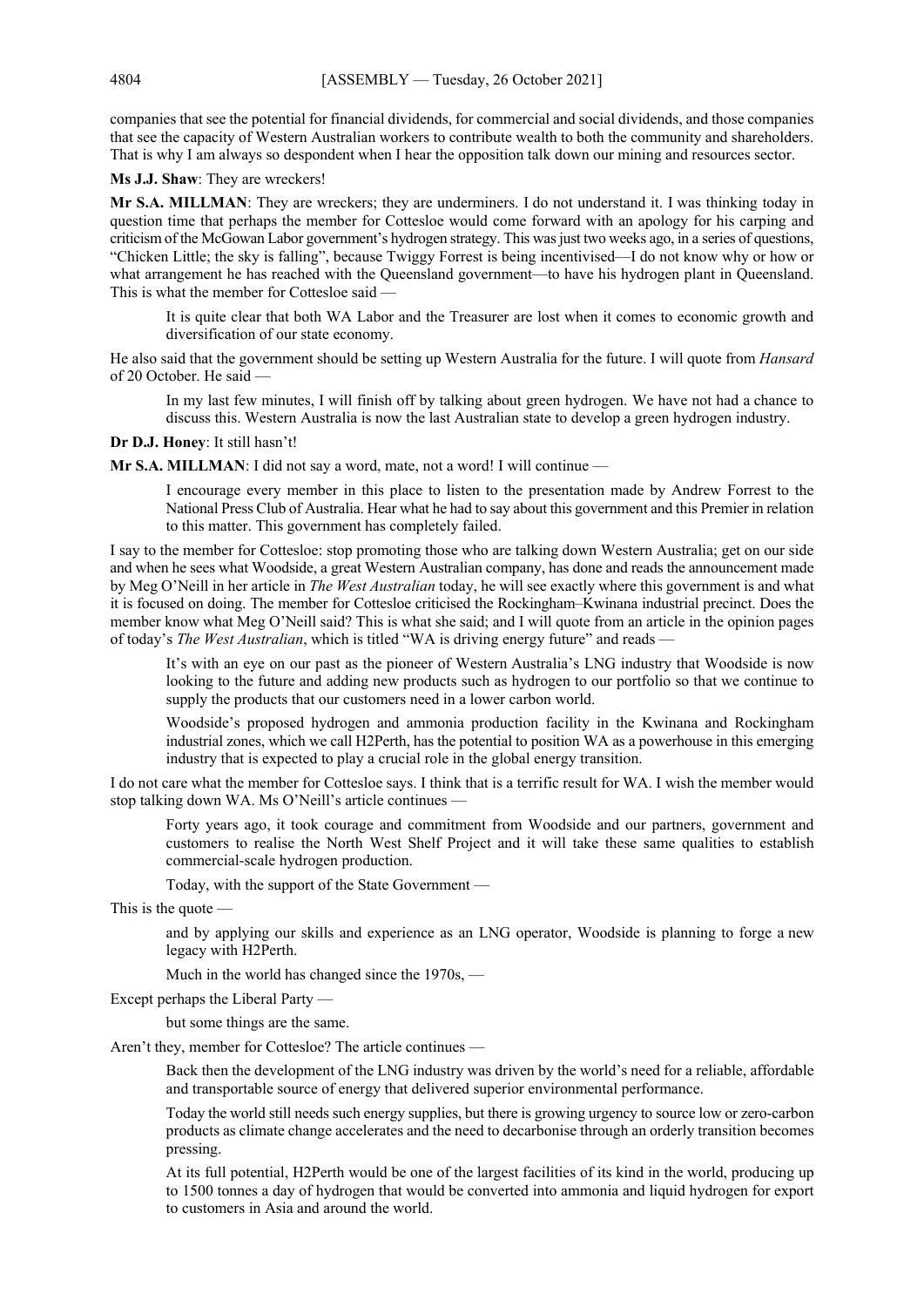That is the key. That is one of the best things at the Woodside development in the Rockingham–Kwinana precinct. With the new outer harbour and Westport, we will be fortifying, strengthening and guaranteeing Western Australia's future prosperity. The only risk to that, members, is a future Liberal government that focuses on the wrong issues and just undermines and criticises.

#### **Ms J.J. Shaw** interjected.

**Mr S.A. MILLMAN**: They have crazy ideas! The article continues —

Hydrogen produces zero carbon emissions when it is used as fuel and is emerging as a critical component in the world's transition to cleaner energy, while ammonia is currently the most established means of safely transporting hydrogen over long distances.

In export markets such as Japan, South Korea and China, demand for both LNG and new energy sources such as hydrogen and ammonia is growing as governments establish national emissions reduction targets more closely aligned with the Paris Agreement.

We even saw that, in the last couple of days, a recalcitrant like Prime Minister Scott Morrison, who has been taking lumps of coal into the federal Parliament, has woken up to the fact that we need a target of net zero. Meg O'Neill, the CEO of Woodside, a petroleum and resources company, is leading the commonwealth government. Woodside is leading the charge. It is an industry leader and it should be commended for the work it has done and that it is on the path to a net zero future by 2050. The article continues —

Woodside has set its own corporate emissions reduction targets on our pathway to net-zero by 2050, and in line with those goals any carbon emissions generated from the H2Perth production process will be abated or offset. But H2Perth would not only serve export markets.

When fully operational, the facility would also be able to supply multiple hydrogen refuelling stations around Perth, providing a reliable and carbon-neutral energy source for local transport and heavy industry.

And there are other important benefits for Western Australia.

We anticipate H2Perth's large-scale, flexible demand for power would underpin an acceleration in our State's transition to renewable electricity generation, as well as provide grid stabilisation for the South West Interconnected System.

It would also support new local manufacturing jobs and contracting opportunities in both the renewable power and hydrogen production sectors.

The State Government —

The WA Labor McGowan state government—that is not quoted in the article, but just for the benefit of members —

has already recognised the benefits of establishing Western Australia as a global leader in hydrogen ...

That is what the chief executive of Woodside says, not what the member for Cottesloe says, and I know who I would rather believe in a discussion about global hydrogen. She has skin in the game, she has money on the line and she has workers and shareholders she needs to look after. So when somebody says that the state government has already recognised the benefits of establishing Western Australia as a global leader in hydrogen, I am going to pay attention to that. The article continues

The project site in the Kwinana and Rockingham Strategic Industrial Estates is on land that will be leased from the Government and is ideally located close to existing gas, power, water and port infrastructure …

Ideally located! Woodside is a great Western Australian company because it wants to support Western Australian jobs and a clean green future. It is not carping at us and criticising, undermining and slagging us off in the National Press Club. It is saying on the pages of *The West Australian* how important this state government is in supporting that future industry. It continues —

In the coming weeks Woodside will continue with detailed studies, modelling and community engagement on the proposal, along with ongoing customer engagement.

H2Perth is the latest demonstration of how Woodside is complementing our core LNG business with innovative new energy projects that will ensure we continue to prosper in a lower-carbon world.

Members, let me conclude by saying this: ever since it was elected in 2017, the McGowan Labor government has focused on its number one priority, which is WA jobs. We have always been committed to WA jobs. We want to make sure that we have jobs in the future for our kids going through school. We have cut TAFE fees. We are trying again and again to diversify the economy. We are rebounding from the COVID pandemic thanks to the support of the community. We are now in a situation in which we have to grasp the nettle. It is about how we rebuild in a post-COVID environment. The only way we are going to do that is if we continue with the hard work, dedication and resilience that we have demonstrated by supporting and encouraging entrepreneurs and corporations—even our small businesses on Beaufort Street—to do the best they can to restore our economy to the position it was in before the COVID pandemic. This McGowan Labor government is well placed, and has been undertaking the work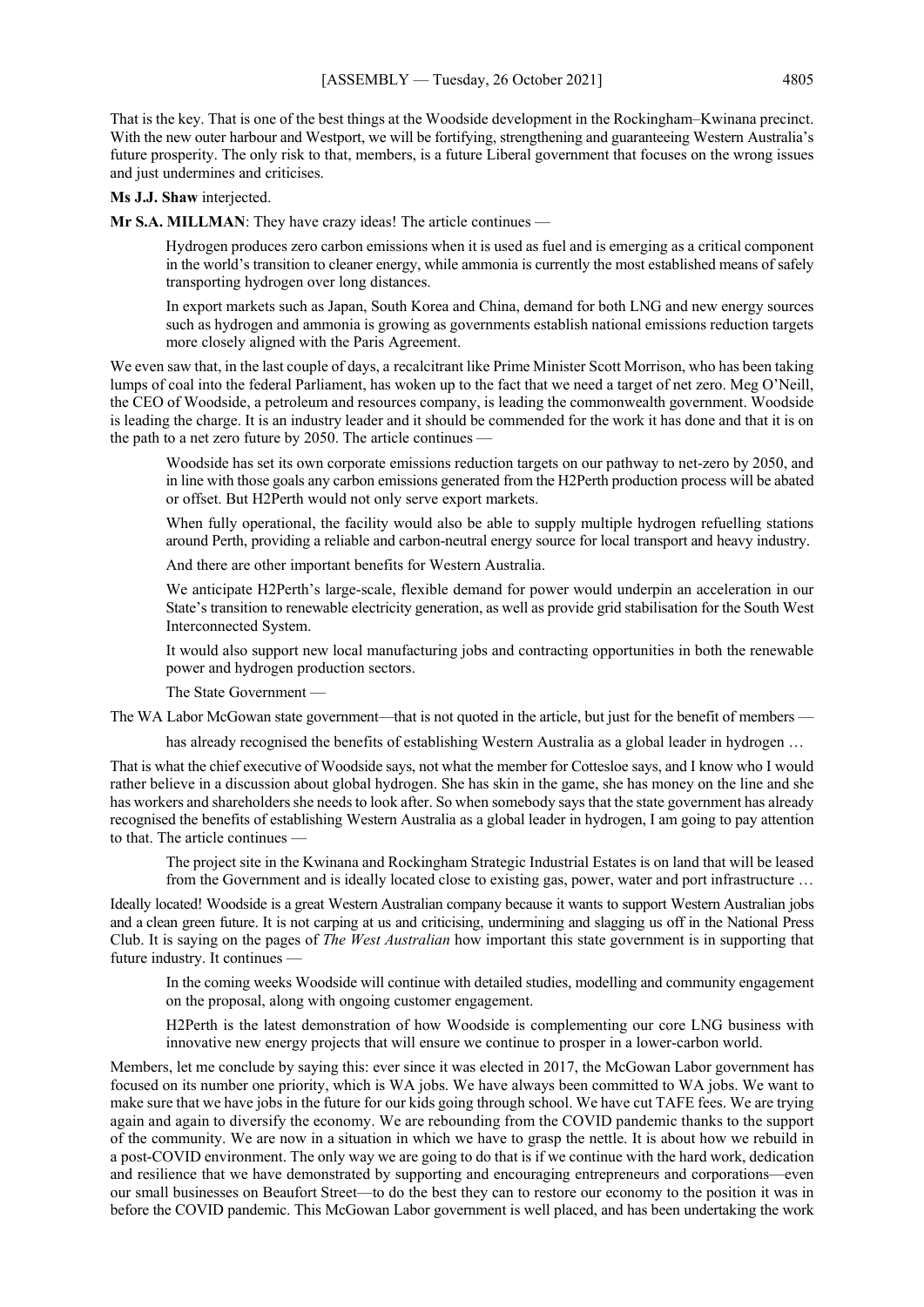ever since it was elected in 2017, to make sure that those businesses are in the best possible position to drive the diversification of our economy, support growth and create the jobs of the future that our kids will need when the time comes. For that reason, I heartily support the legislation that is before the chamber.

**MS J.J. SHAW (Swan Hills — Parliamentary Secretary)** [5.23 pm]: It is always a tough act to follow one of the erudite contributions from the member for Mount Lawley. I have quite an act to measure up to. Before I begin, I acknowledge in the Speaker's gallery my wonderful mum, Tracy Shaw.

Several members interjected.

**Ms J.J. SHAW**: It is date night tonight, so my mum has come in for a bit of dinner! It is going to get wild. I am the shy, retiring one in the Shaw family, let me give members the tip! I just acknowledge my lovely mum. It is a funny thing; even when I was a kid doing all my public speaking and debating competitions and my mock trials, mum used to come to all my speeches and she used to sit there as my little cheer squad, so it is kind of like winding the clock back 30 years.

**Mr R.H. Cook**: The pressure's on, so you better perform tonight!

**Ms J.J. SHAW**: I know. It is hard enough following on from Simon Millman.

**Mr R.H. Cook**: We're all judging you!

**Ms J.J. SHAW**: I have built this up into way more of a big deal than it should be. I have all sorts of performance anxiety now!

**Ms S.E. Winton**: Stick to the bill.

**Ms J.J. SHAW**: Thank you, member for Wanneroo.

I rise to make a contribution about the Poseidon Nickel Agreement Amendment (Termination) Bill 2021. It is very much a bill that talks to the crazy story of the shifting fortunes of the WA mining industry. It will draw to a close a project that at one stage in our history—I know others have touched on this—caused an extreme amount of interest and a high level of excitement, so much so that a movie called *Nickel Queen* was made in 1971. In fact, I first heard about *Nickel Queen* when I shared an office with the current Minister for Small Business. He told me about this crazy movie called *Nickel Queen* and I did not quite believe it. Apparently, John Laws, Sir David Brand and Sir Charles Court made cameos in it. A lot of people have subsequently tried to get their hands on this movie, because it shows Perth in the 1970s, and I would not mind seeing that. I googled it and it is described on IMDb as a comedy, so I do not know what that says, or variously as an action and adventure film. The synopsis is "The west goes wild as Meg Blake hits the nickel jackpot!" It sounds like quite an adventure.

The Poseidon Nickel Agreement, the state agreement that first gave effect to this project, was signed in 1971, and the state agreement has endured from 1971 until the current day. This termination bill will ratify the termination agreement entered into between the state and Poseidon Nickel Ltd that was signed on 4 August 2021. When this project first got off the ground, there was a bit of a shortage of nickel, primarily because of some challenges associated with supply as we were coming out of the Vietnam War and some industrial action affecting the supply chains. This deposit was discovered in the late 1960s. Speculation around it caused a rapid stock market bubble and then a crash between October 1969 and February 1970, which has been referred to as the Poseidon bubble. With a fall in nickel prices and the grade of nickel that was found not quite being up to the standard of the initial announcements, Poseidon went into receivership in 1974 and Western Mining Corporation took over management of the mine. It continued operating it to process nickel and gold until 1994, with the reserves being exhausted in the early 1990s. BHP Billiton Nickel West sold out its interests in 2005 to Niagara Mining and it had a go at trying to develop the asset. Unfortunately, it was not able to do so and it has subsequently requested termination of the agreement.

It is a shame when projects do not quite live up to their original expectations, but that should not cast a pall over the prospects for the WA nickel industry, because they are indeed very positive. In fact, nickel is a key mineral for helping us transition to a much more sustainable energy future. It is the key to our transition to a lower carbon economy. It is a massive enabler for improving the sustainability of our stationary and transport energy sectors.

In 2012, Geoscience Australia found that Australia was the largest holder of economic nickel resources in the world; we have about 24 per cent of global supply. In 2020, Western Australia was the fourth-largest producer of nickel, with about \$3.3 billion in sales. Our primary and refined production is forecast to rise. Our output is set to increase from 167 000 tonnes in 2018–19 to 290 000 tonnes by 2023–24. Asia, unsurprisingly, is our largest regional market for nickel, representing about 82 per cent of global demand. China now accounts for 60 per cent of world nickel demand, compared with just 5.5 per cent in 2000 and 39 per cent in 2010. There has been a rapid increase in the demand for nickel in Asia, which is our primary resource export destination. China, unsurprisingly, is our largest export market. Japan is our second-largest export market for nickel ore.

Despite the closure of Poseidon, a range of other nickel projects are still in play. We have the Murrin Murrin project, which is owned by Minara Resources and is anticipated to operate until 2042. We have the Nova–Bollinger project, which is owned by IGO Ltd. It is a new project that commenced in 2015. It is an underground mine to extract nickel, copper and cobalt and it produced 30 436 tonnes of nickel, 13 700 tonnes of copper and 1 142 tonnes of cobalt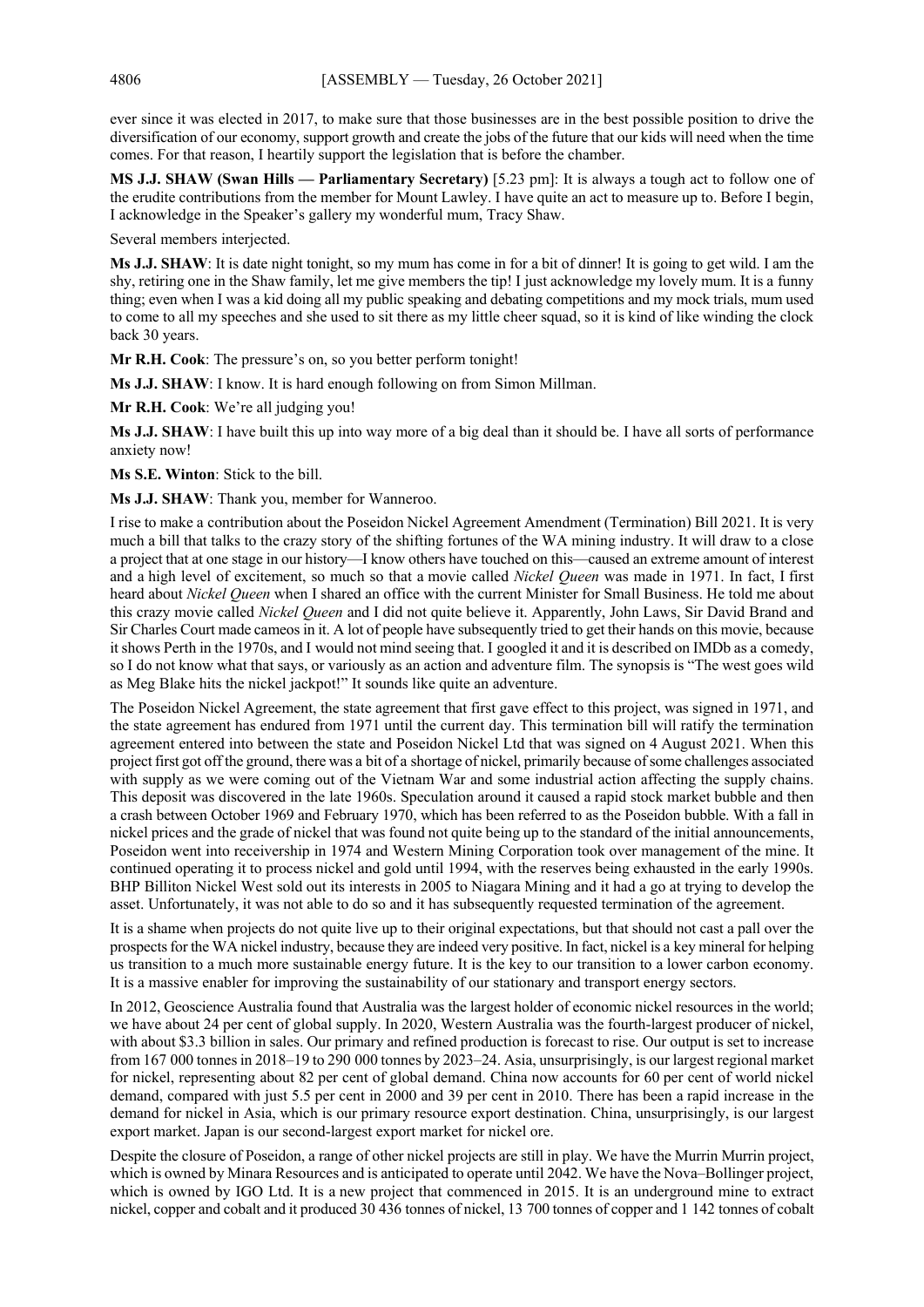in 2020. Then there are the BHP Nickel West projects, which have been in existence for quite some time. The mining occurs at the Mt Keith, Cliffs and Leinster mines. The ore is concentrated and sent to the Kalgoorlie smelter, which I am sure is very close to your heart, Acting Speaker.

## **The ACTING SPEAKER (Ms A.E. Kent)**: Absolutely.

**Ms J.J. SHAW**: From the smelter it is then sent to the Nickel West Kwinana refinery, where premium grade nickel powder and briquettes are produced, containing 99.8 per cent nickel, and that nickel metal is exported to overseas markets via the port of Fremantle. In the course of the Economics and Industry Standing Committee's microgrid inquiry process, in the last term of Parliament, which I chaired, along with other members I went to the Nickel West Kwinana refinery to get an understanding from BHP about the outlook for nickel. It came at a particularly interesting point in the market because there had been a lull. I had previously worked in the energy infrastructure world. We did a sort of market scan and looked at where we thought demand was potentially lightening, particularly for gas, through the Kwinana strip. The Kwinana nickel refinery was one of the assets that we thought was becoming increasingly marginal and may even have been likely to close. Indeed, that looked as though that would be the case; there would be tailing off of nickel production out of KNR. However, when we visited BHP, we saw a remarkable turnaround. It was having a significant uplift in demand for its product and that was a direct result of the upturn in demand for battery technologies. It really was incredibly bullish about the prospect for nickel, so much so that at the time it was developing a nickel sulphate plant at the facility, which subsequently opened in October 2021, creating 80 direct jobs and 400 indirect jobs. We were there at the very beginning of what seemed to be a real uplift in interest in nickel as a commodity linked to battery industries. It just goes to show that the fortunes of the Western Australian resources industry can and do turnaround. We need to be as prepared as we can for those turnarounds.

As I say, our Economics and Industry Standing Committee inquiry looked into the rising demand for nickel. We did quite a deep dive into that in our fifth report titled *Implications of a distributed energy future: Interim report*. It was an overview, if you like, of embedded and distributed energy generation technologies and what it would take to enable them. They are closely linked to battery technologies and we wanted to look right the way along the value chain from the resources and energy, the chemical manufacturing, and the manufacturing of individual components in assembly to dispatch into energy networks and, indeed, into our transport system.

Nickel production goes hand in hand with a host of other primary commodities necessary for battery production. In fact, Western Australia is uniquely positioned in the world by having all the raw materials required to produce batteries right here at home. As I say, battery technologies will be instrumental in facilitating our transition to a more distributed energy system, which will help us to improve electricity network operations and to utilise more efficiently the infrastructure we have at the moment and to lower our carbon emissions. It will particularly enable people to store the energy they produce on their own rooftops with their own solar panels into grid-scale batteries. It will enable people to become far more autonomous in the way they produce and consume their own energy.

Batteries are, obviously, central to the electrification of our transport fleet. Indeed, we had a bit of a look at that in the fifth report that the Economics and Industry Standing Committee tabled, although it was probably not as deep a dive into it as we would have liked. It was one of the topics that I believe warrants an inquiry of its own; in fact, the new Chair of the Economics and Industry Standing Committee may like to consider looking into electrification of vehicles. I am not telling you how to do your job, but, you know!

## **Mr P.C. Tinley**: Yes, ma'am!

**Ms J.J. SHAW**: Batteries will have a really interesting role in the electrification of the fleet and, indeed, Western Australia has a great story to tell about the battery value chain. As I say, we are replete with the materials required for battery production. We are the fourth-largest nickel producer, as I discussed; the second-largest global producer of rare earths; and the third-largest producer of cobalt; and we have a burgeoning lithium industry. The International Monetary Fund has identified Australia as one of four nations that could enjoy an extra one per cent gross domestic product growth building on critical mineral exports if the world achieves net zero emissions by 2050.

As the twenty-sixth United Nations Climate Change Conference of the Parties—the COP26 Glasgow summit—is convening and as the world turns its mind towards being more ambitious about carbon reduction and emission reduction targets, Australia stands to be a considerable net beneficiary of a global move towards carbon reduction. I will argue that the naysayers in the National Party in particular should take a long hard look at themselves and realise that they are actually denying this nation the opportunities that present as we transition. They are denying that and harming their own communities when they stop and fearmonger around coal and the sky falling in and Chicken Licken*.* Those Queensland Nationals in particular should —

**Mr S.A. Millman**: The wind doesn't blow at night, according to one of them from Victoria.

**Ms J.J. SHAW**: No; the sun does not shine at night. The wind blows plenty at night up my way, I can tell you! Several members interjected.

**Ms J.J. SHAW**: Did he say the wind does not blow at night? I thought he said the sun does not shine at night! **Mr S.A. Millman**: They said that as well.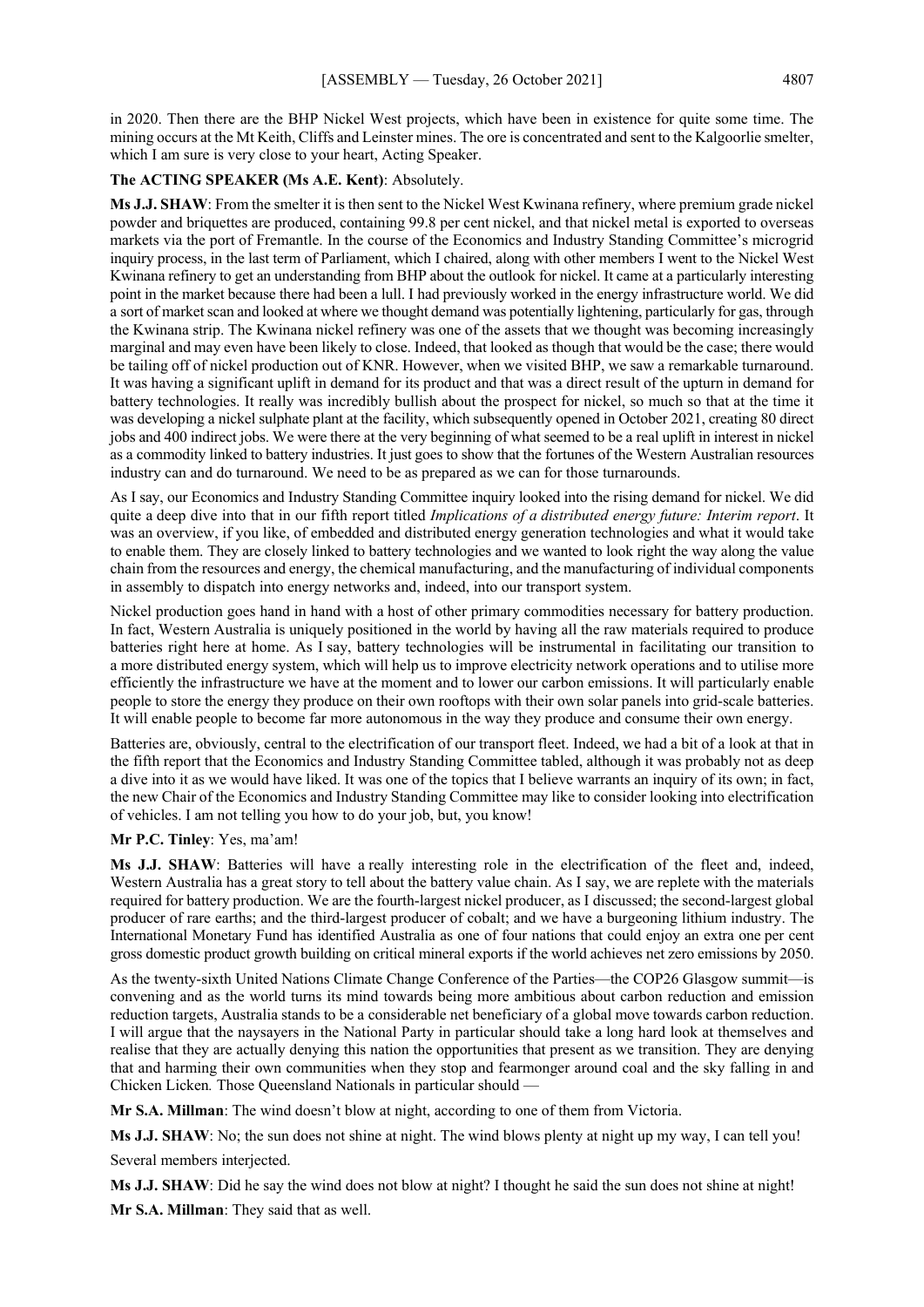**Ms J.J. SHAW**: Oh my God! Maybe before they even go down the path of resources, they should have a sit-down with the Bureau of Meteorology and try to understand how weather systems operate and what the sun and the moon do. It could be useful. However, it would depend on consulting with scientists—heaven forbid!

**Mr S.A. Millman**: They don't do that well either.

**Ms J.J. SHAW**: That is right. Even if they do, they then do not listen. What can you do? Thanks for an erudite contribution—very erudite, as I say.

Western Australia is very well positioned also to create a lithium valley and this is something the standing committee explored in its microgrids inquiry. Australian exports primarily from Western Australia now provide about 60 per cent of the world's lithium output. In fact, our lithium resources are great here because they are spodumene-based resources; they are not based on a brine, which is where the rest of the lithium produced in the world comes from. We have a fabulous resource that is world class; it is the world standard.

We have some exciting lithium projects underway. Talison Lithium at Greenbushes developed a second large chemical-grade processing plant in 2019, which will double its production capacity.

Tianqi Lithium's Kwinana processing plant began producing lithium hydroxide in August. It is a really interesting project. In the days when I was looking after the commercial operations on the Dampier to Bunbury pipeline, in the very early 2010s, the proponent came to us and said, "We want to connect a lithium processing plant in the Kwinana industrial area and we would like some pipeline capacity." I will say there was a bit of scepticism by some people in the business about whether a lithium project could be viable. It takes a lot of work from the moment a processing company walks through the door and says, "I want a gas connection", right through to finally connecting it up and seeing the gas flow. There is an awful lot of work in that and a lot of resources are committed to developing up a project. There was real scepticism, but it is fabulous to see that we now have an operating plant located in the Kwinana industrial area and, indeed, some gas is flowing down the Dampier to Bunbury pipeline. It was interesting having had quite a bit to do with that project in its very early days to see it finally come to fruition.

Covalent Lithium also is building a new lithium refinery in the Kwinana industrial area. That project will deliver about 1 000 construction jobs and 350 operational jobs. It states that once completed, the refinery will have the capacity to support the production of batteries for up to one million electric vehicles each year. This is really important stuff.

The development of a battery industry fits in perfectly with the McGowan government's intention to diversify our economy and create new sustainable industries. The McGowan government has been incredibly supportive of the development of a battery mineral value chain. In fact, we are the only state to have a clear strategy to support the development of a battery industry, and we have the minerals required to make it happen.

## [Member's time extended.]

**Ms J.J. SHAW**: The Economics and Industry Standing Committee had a good look at the *Future battery industry strategy Western Australia* that was released in January 2019, which was aimed squarely at capturing the range of value chain benefits presented by the burgeoning global demand for battery technologies. Minister Johnston very clearly articulated a vision for the battery industry. He said that the strategy will be world-leading, sustainable and value adding, and provide local jobs, contribute to skills development, support economic diversification and benefit regional communities. The strategy discusses our comparative advantages to attract global capital, including our reserves of battery minerals, which I have already spoken about, our industry-leading, value-adding expertise and our best practice environmental and ethical standards, which is really important. Some of the nations we are competing against have extraordinarily low bars for environmental approvals and treat their workforces abysmally. When we are projecting ourselves into the world, the type of people who want to buy an electric car will want to know that the batteries within that electric car have been produced utilising the highest possible environmental standards and the best possible labour standards. The last thing we want to do is have all these people driving cars that have been produced in incredibly harmful environmental ways or in ways that really do prejudice their workforces. That is a real point of difference for Western Australia that we should be championing.

The strategy also refers to our comparative advantage in globally recognised mining and mineral processing expertise and research capacity and our world-class industrial and export infrastructure. As I said, many of these projects are developed in the Kwinana industrial area. The four themes that the strategy is based upon are: investment attraction, project facilitation, research and technology sector development, and the adoption of battery technologies. Some objectives and pathways are linked to those, such that Western Australia is to be globally recognised as a leading producer and exporter of battery technologies that will improve the competitiveness of Western Australia's future battery minerals and materials industry; expand the range of future battery minerals extracted and processed in WA; increase the scale of processing, manufacturing and service activities across the breadth of the battery value chain in Western Australia; and increase research and development activities focused on battery industries.

In the past year, despite COVID-19, our efforts are bearing fruit. The outline of that battery industry strategy is starting to come back to us. In May this year, South Korean company POSCO invested \$240 million in a 30 per cent stake in First Quantum Minerals' Ravensthorpe nickel mine. The McGowan government certainly welcomed that. On 24 June, a major report called *Future charge: Building Australia's battery industries* was released. It identified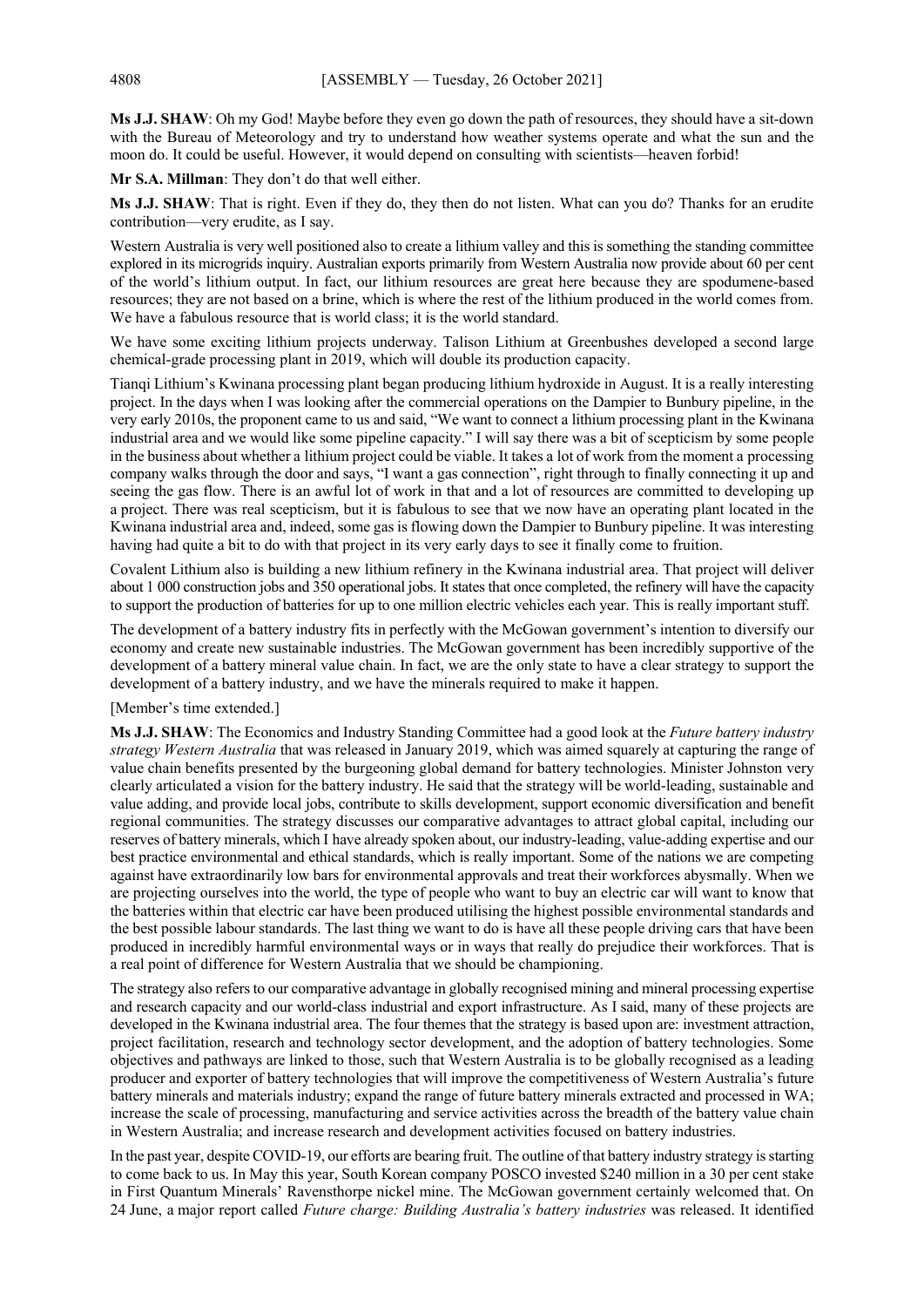Western Australia's significant role in the future battery industry. That independent report predicts that the industry will contribute \$7.4 billion a year to Australia's economy and create 34 700 jobs by 2030. These jobs will be coming into Western Australia, which we should certainly be welcoming with open arms.

On 22 July, BHP announced that it would supply Tesla with nickel from its Nickel West assets in WA. That is a major scalp for us to land in Western Australia. It is great to see an alignment between Tesla, which is now the global superpower of electric vehicles, and BHP. On 1 October this year, Alcoa and FYI Resources signed a binding high purity alumina joint venture term sheet. Again, that is aligned with the objectives we outlined in the battery industry strategy, and the strategy is working.

This year, 2021, our resources sector had the biggest year ever, powering the nation through COVID-19. Nickel sales are part of that, valued at \$3.5 billion—the industry's highest sales revenue in seven years, so it is working. As a government, we will continue to provide support. In October, \$6.53 million was announced as part of the exploration incentive scheme by way of grants offered to 51 exploration projects, while six energy analysis program studies will receive a total of \$245 000. Thirty-five per cent of the drilling projects through that exploration incentive scheme will be looking for battery minerals, and 73 per cent of those are searching for nickel. We can still be optimistic. Clearly, those who have skin in the game are optimistic about the future for nickel in Western Australia.

The other commodities on the companies' list include manganese, lithium, tantalum, rare earth elements and cobalt, all components that are required for the manufacturing of batteries. On 21 October, the McGowan government announced that, through the Minerals Research Institute of Western Australia, it will invest \$900 000 in the Future Battery Industries Cooperative Research Centre cathode precursor production pilot plant project led by Curtin University. This pilot project aims to demonstrate our capability to produce cost-effective high quality nickel, cobalt and manganese for producing precursor cathode active materials. Commissioning for that project is expected to start in 2022.

These battery technologies are integral to our transition to a more sustainable energy future. We have a great opportunity to capitalise on the shift away from traditional energy industries towards greener renewable resources. The Australian Energy Market Operator recently projected that renewable energy resources will provide about 50 per cent of our electricity by 2030 and many of these resources will be distributed energy technologies. There will be smaller scale solar photovoltaic systems located throughout the grid and often configured into microgrids. These renewable energy sources and mini systems will increasingly depend on batteries to operate securely and efficiently at scale in a broader grid context. During the inquiry into microgrids, we examined this in detail. I will quote from my tabling speech on that report, in which I stated —

… it is fair to say that microgrids and distributed energy resources are now front and centre in our state and nation's ongoing conversation about our energy future. Evidence to this inquiry has shown that Western Australia is home to some of the world's most innovative, groundbreaking energy technologies that could radically change the way we produce and consume electricity, and contribute to a more secure, affordable, reliable and sustainable power supply.

The development of battery technologies is key to this and the McGowan Labor government is backing it. In fact, on 12 February 2020, in my electorate of Swan Hills in Ellenbrook, we rolled out the PowerBank trial, which saw the installation of grid-scale batteries. In a little pocket of Ellenbrook, about 200 households were able to store the energy produced by their PV cells into the grid-scale battery during the day and then draw down from that. That solves the National Party's problem—if the sun does not shine at night!

**Mr S.A. Millman**: They've never heard of batteries either.

**Ms J.J. SHAW**: Clearly not. The Nationals' dreams could come true with a substitute for the sun not shining at night. They can draw down from grid-scale batteries.

It was great to see that project rolled out in Ellenbrook, and right across the metropolitan area. These battery technologies are allowing people to save money on their electricity bills, helping us install more solar power into our grid, using more renewable and sustainable technologies and simultaneously supporting grid operations.

Today, the McGowan Labor government announced the installation of virtual power plant commercial scale batteries at 10 schools in Western Australia, turning our schools into virtual power plants, utilising these battery technologies. That will test how virtual power plants can help schools better understand and manage their energy use, improving the stability and reliability of the electricity grid. That is really exciting stuff.

I have also talked about how essential these battery technologies are to electric vehicles. The EISC inquiry considered that also. Again, I stated —

… every major car manufacturer either already produces electric vehicles or has announced plans to produce electric vehicles in the near term. Countries around the world have observed that they will ban fossil fuel–fired vehicles over the medium term. The costs of electric vehicles are coming down and charging technologies are improving rapidly and being deployed across Australia …

A lithium ion battery for an electric vehicle contains 40 kilograms of nickel. The more electric vehicles we see out there, the more demand we are going to see for a key commodity that Western Australia leads the world in producing.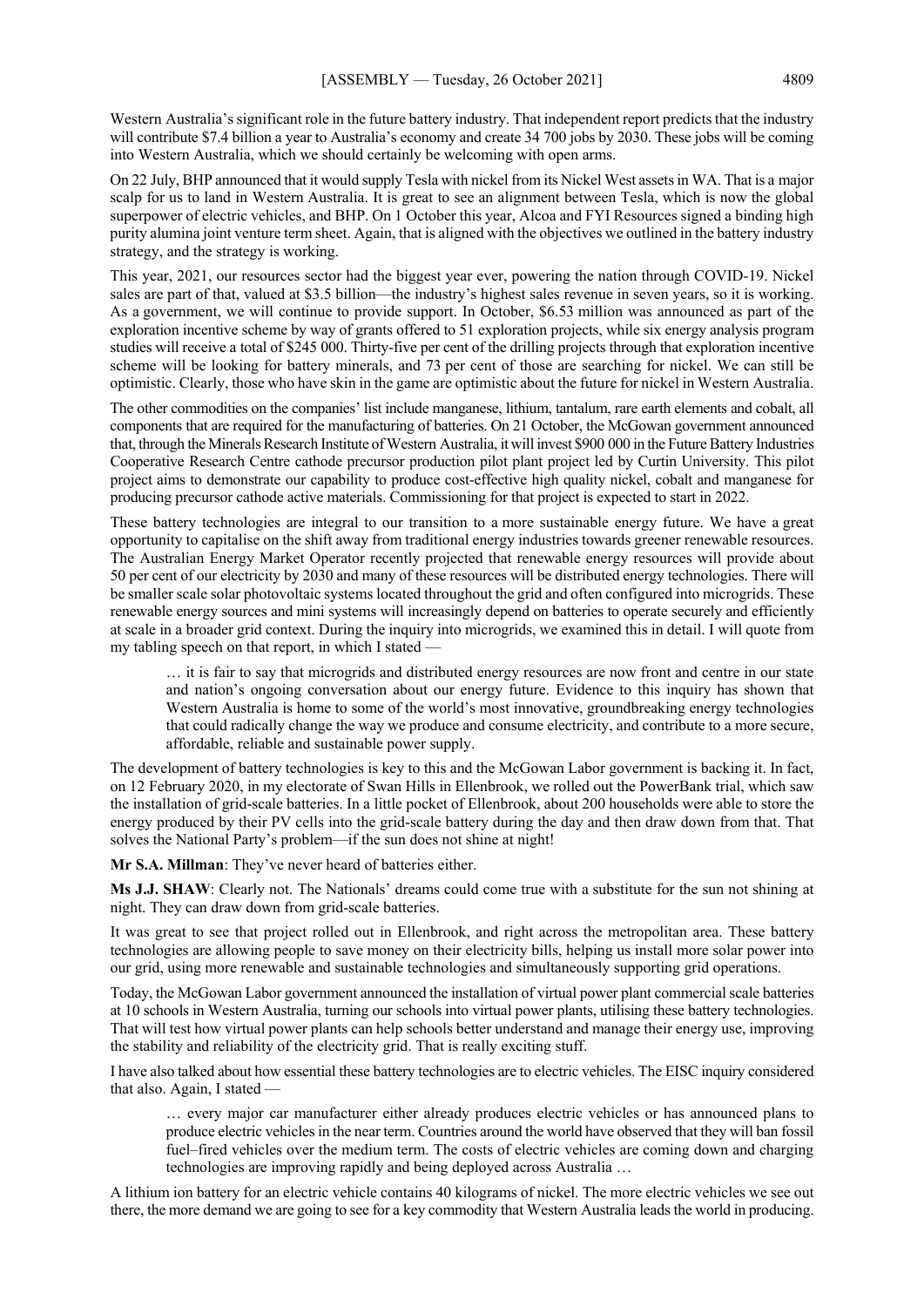Poseidon is sad but the nickel industry's prospects are not quite so sad; I would say that they are quite bullish. I think we should be really ambitious for the development of battery-linked commodities and the resources companies and organisations associated with bringing them to market, and there has never been a more important time than now for us to talk about that and back those industries. As the conference in Glasgow approaches and serious conversations are being held around the world on how we transition to a more sustainable economic model, now is the time to back Western Australian industry to produce renewable technologies and the technologies that support them. It is not the time to back climate change sceptics and deniers; it is time to be confident in our capacity. It is sad to see Poseidon go, but there are so many projects we should be very excited about. I look forward to hearing about the future projects the McGowan government will be supporting and how it intends to build on the future battery industry strategy.

**MR R.S. LOVE (Moore — Deputy Leader of the Opposition)** [5.50 pm]: I know that time is short and I probably will not need to speak for very long because the Leader of the Liberal Party, as shadow Minister for State Development, Jobs and Trade, is the lead speaker for the opposition on the Poseidon Nickel Agreement Amendment (Termination) Bill 2021, and he has already put on record our support for this bill and the changes it will bring about and opportunities that will flow from that.

I want to commence my contribution by saying how disappointed I was in the member for Swan Hills' contribution. She made some rather disparaging comments about the Nationals WA's commitment to addressing the challenges we all face in this particular period of human history in which the cumulative effect of centuries of carbon entering the atmosphere from the burning of fossil fuels is now affecting the environment, leading to climate change. That is something the National Party in Western Australia has long acknowledged. In fact, we have sought to bring to this place and to the political discourse policies and procedures to help our communities address the challenges that they will face and make the most of opportunities they may have. My own electorate is probably powering, from renewable sources, the batteries in the member for Swan Hills' electorate that she spoke about. Vast wind farms have opened up in Warradarge, Dandaragan, Badgingarra and the Irwin area, along with considerable amounts of solar power and other renewable sources. Of course, many projects throughout the midwest are looking to develop hydrogen, including in the electorate I represent. I have personally spoken to numerous proponents and I am very excited about the prospects that they hold for the future.

The National Party went to the last election with a policy on community batteries and other batteries for the retail sector. We also had policies around the development of hydrogen, the use of carbon sequestration and a version of the land restoration fund, which has since been put in place by our federal counterparts. David Littleproud has a federal policy that is very similar to the one that we took to the last state election. Of course, at our state conference this year, the Western Australian Nationals adopted a position of supporting our state to achieve net zero emissions by 2050. In the last couple of days, the federal Nationals have also adopted such a position, after ensuring that the communities they represent will be adequately protected and that provisions will be in place to ensure those communities can benefit from initiatives the government might put in place so they can be part of the solution for Australia going forward. We support that model; it is pretty close to what we adopted at our October state conference—that is, although we accept net zero by 2050, we will actively work to ensure that communities are helped through that. If anyone in the Labor Party wants to jump down my throat about that, do not talk to me about Collie and any assistance the government may offer in that area, because we are talking about exactly the same situation, which the federal Nationals have been grappling with and we grappled with in October. It is not right and it is not fair for the member for Swan Hills to take cheap shots when she does not have full knowledge of the discussions that have taken place within the National Party and the positions that we have arrived at.

With that, I will talk about the Poseidon Nickel Agreement Amendment (Termination) Bill 2021. This is a fairly straightforward bill and I think it is supported by all parties. It will enable the development of new activity at the Windarra site. The partners involved will move on to processing the old tailings et cetera and benefits will accrue to Western Australia from this termination. There is also an understanding that the bond money that has been kept for all these years will be transferred and a continuing understanding that remediation will take place.

The bill seeks to terminate the existing state agreement act that governs the company's operations at Windarra. I have the benefit of a briefing paper that Poseidon Nickel provided to us, and probably to all parties, during the caretaker period earlier this year, which explains some of the background from its point of view. I will read out a few matters from the briefing paper. If any of them have changed or since become outdated, I have not been made aware of that, so apologies if that has happened. As I said, the legislation will terminate the state agreement and transfer the mining tenure to the Mining Act. It will also replace the existing \$3.5 million environmental bond held by the state under the state agreement. We know that there was an understanding, or an expectation, that perhaps this might have been put in place last year, but due to sitting days being taken up with other matters, it did not happen. The briefing note states —

Poseidon issued an ASX release on 22 June 2020 announcing completion of its Preliminary Feasibility Study on the Windarra Gold Tailing Project which concluded that a purpose built … plant and infrastructure to treat 4.5 million tonnes of gold tailings reclaimed from old tailings at Mount Windarra would be economical viable. The Company is now working on a Definitive Feasibility Study for the Tailing Project.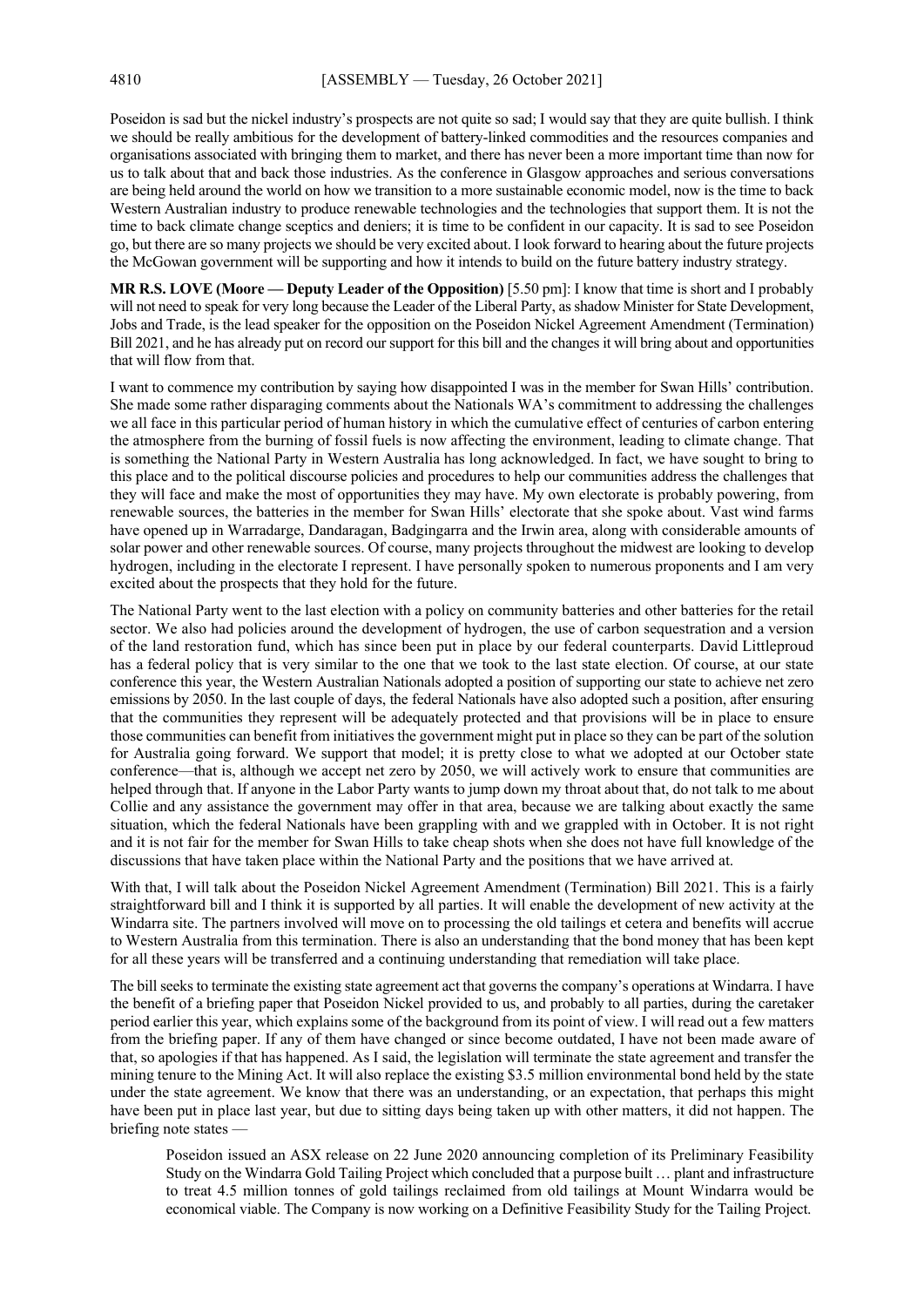The Windarra Tailings Project will produce approximately 44,000 ounces of gold requiring a construction work force of up to 60 people and an operating workforce of 30 people over 3 years.

Up to \$4 million could be paid to the State in royalties …

That certainly would be of assistance. The briefing note continues —

Poseidon issued an ASX release on 17 August 2020 announcing its acquisition of an exclusive option to the right to treat the Lancefield Gold Tailing located 17 kilometres from Windarra, as part of the Windarra Gold Tailings Project.

Lancefield Gold Tailings contains approximately 1.2 million tonnes of gold tailings … These tailings are intended to be will be trucked to Windarra for processing.

It would extend the project life by four years and add another \$1 million or so of additional state royalty payments, and employment for another period if the tailings were treated at Windarra. The briefing note goes on to say —

The Lancefield tailings are an historical State environmental legacy which, if not renewed to be processed as part of the Windarra Gold Tailings Project, will revert to the State and the underlying tenement holder for remediation.

It goes on to note the envisaged benefits for the state; it will —

- 1. Employ circa 30 people (20 in the plant and 10 mining), and around 60 people in construction;
- 2. Provide the State with new royalty payments;
- 3. Provide an economic stimulus in Laverton and surrounding areas;
- 4. Poseidon intends to engage with the local Laverton workforce and town, during the construction phase and operational phase. This includes implementation of an Indigenous related Training and Employment program;
- 5. Remove the Lancefield gold tailings environmental legacy within the Laverton water catchment area;
- 6. Create opportunities for other dormant tailings projects in the region to be activated …

If those stated benefits were to accrue, it would be a great step forward for the state, so I wish the venture well into the future.

Given the time, I reiterate that this is an opportunity to make something out of tailings that more or less had to be dealt with as waste. They will be reprocessed. We will see opportunities arise within the local Laverton community and also in the state through the development of this extra royalty stream. It is a more sensible way to deal with the residual tailings problem at the other mine site, which would have been the state's responsibility were this not to happen. It is very positive legislation. The member for Cottesloe has outlined that we support the bill. We look forward to this matter progressing. I do not know whether it will go to the consideration in detail stage.

#### **Dr D.J. Honey** interjected.

**Mr R.S. LOVE**: Just a short time—to let everyone know. I imagine that we will continue to hear from other members about their memories of the Poseidon saga. I think there was a Poseidon involved in a famous rescue movie as well, which comes to mind. It is a very evocative name.

#### **Mr R.H. Cook**: What about *The Poseidon Adventure*?

**Mr R.S. LOVE**: That is the one I was thinking about.

## *Sitting suspended from 6.00 to 7.00 pm*

**MS S.E. WINTON (Wanneroo — Parliamentary Secretary)** [7.00 pm]: I rise to briefly contribute to the second reading debate on the Poseidon Nickel Agreement Amendment (Termination) Bill 2021. As has been outlined by previous speakers, the purpose of this bill is to ratify an agreement made on 4 August 2021 between the state and Poseidon Nickel. This bill is necessary in order to amend the Poseidon Nickel Agreement Act 1971 to provide for the ratification of the termination of the Poseidon Nickel Agreement, a state agreement that was entered into on 27 July 1971.

Before I briefly explain the need for this bill, I want to highlight the significance of state agreements generally for the economic development of the state. State agreements have been used for over 60 years to develop resource projects in Western Australia. The first state agreement was enacted in 1952 and was for the BP refinery located at Kwinana. In fact, as of October 2020, there are 64 current state agreements. State agreements detail the rights, obligations and terms and conditions for the development of specific projects, and are administered by the Department of Jobs, Tourism, Science and Innovation on behalf of the Western Australian government. Western Australia's continued economic growth over many years has been made possible by substantial investments in the resource sector. Importantly, state agreements place significant responsibilities on companies for infrastructure development, both industrial and social. State agreements set out clearly the rights and obligations of both the state government and the companies that enter into them.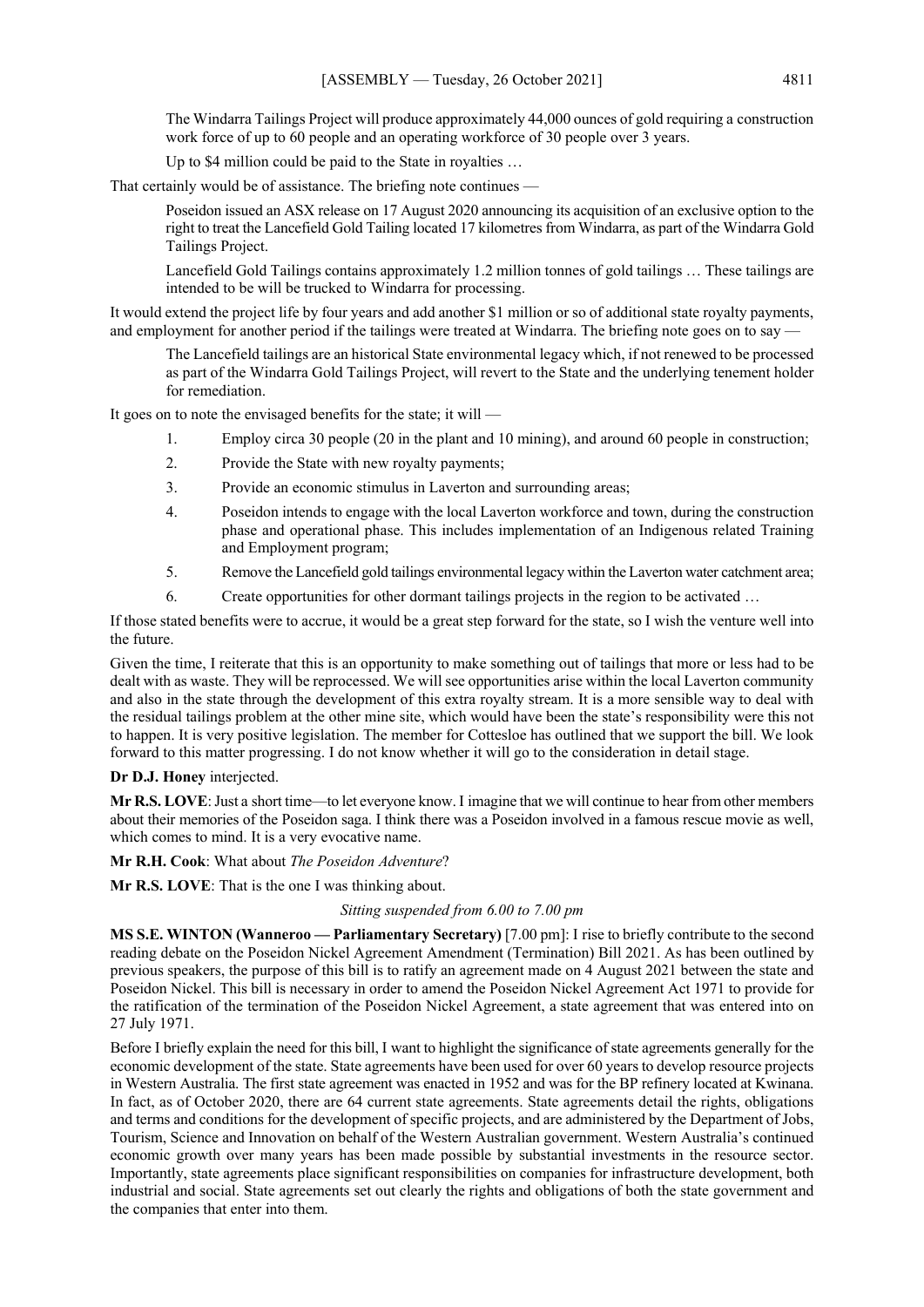I want to briefly provide some historical background to this particular state agreement. Nickel was first discovered at Mt Windarra in 1969. The Windarra nickel project heralded the start of what was known as the Western Australian nickel boom. The state entered into the Poseidon Nickel Agreement Act 1974 for the development of the nickel mining treatment at the WNP. Western Mining Corporation Ltd eventually took 100 per cent ownership of the WNP in 1983 and continued mining until 1991, with the processing of nickel and gold ores continuing until 1994. In 2005, BHP Billiton Nickel West, previously WMC, sold its interest in the WNP and assigned its interest to Niagara Mining Ltd, which later became known as Poseidon Nickel Ltd.

In 1997, the state agreement was varied to obligate Poseidon to meet certain development requirements. Despite repeated attempts over the past decades due to cyclical conditions in the nickel market, Poseidon requested the termination of the state agreement after not being able to develop the project as required. I want to commend the Minister for State Development, Jobs and Trade for bringing this bill to the house. I note from the bit of research that I have done on this bill that Poseidon has been lobbying governments for a long time in this regard. It also contacted and lobbied a former Minister for State Development, Bill Marmion, who, despite being briefed on the matter, declined to get involved in progressing an outcome for Poseidon. I therefore commend the minister for bringing this important bill to the house.

As a measure of the value of the project to the state over the term of its productive operations, Poseidon produced approximately 103 000 tonnes of nickel and metal concentrate. The value in royalties to the state from Poseidon's operations would equate to approximately \$50 million in today's dollars. Of course, in addition to royalty contributions, Poseidon has made a significant contribution to the Laverton community, as is the intent of all state agreements. With regard to this particular agreement, the discovery of nickel at Mt Windarra in 1969 stimulated the famous nickel boom on the Australian and London stock exchanges. It also led to the creation of hundreds of jobs, and recreational infrastructure. For example, Windarra village provides for up to 470 people, and includes a swimming pool and sporting and other leisure facilities. A critical and important part of entering into state agreements with companies is the provision of both a social outcome and infrastructure for the communities in which those companies operate.

Poseidon has also contributed to the development of other projects in the region, in particular the Lancefield gold project, approximately 20 kilometres from Windarra. As part of Poseidon's mine closure activities, it is continuing to contribute to the region through the establishment of historical infrastructure at Mt Windarra as part of the Windarra Heritage Trail, which is a popular tourist attraction in the goldfields.

Parliamentary ratification of the termination agreement will provide greater flexibility for Poseidon to progress the development of its other project at the WNP under the general laws of the state, which has the potential to both create jobs in the goldfields region and progress the treatment of nickel tailings to extract gold. The transition to the laws of the state is important. Although the original Poseidon state agreement served its purpose, it is now time to transition the Windarra project to the general laws of the state. This will be beneficial in enabling the development of new projects on the mining lease for nickel and other minerals, which, if progressed, will employ up to 50 new staff during construction and 30 ongoing operational staff. It will allow for an investment in capital and services in support of the development of new projects in the northern goldfields regions and, importantly, unlock mineral resources on the mining lease and across Poseidon Nickel's other operations, which will result in extra royalties for the state. Previously, I spoke about the importance of the resource sector to our economy and other members raised it as well, in particular the member for Swan Hills, who was unfairly targeted by member for Moore prior to the dinner break and who outlined specific examples of projects that are progressing well in Western Australia. The strength of our resource sector continues to ensure that we not only have a strong economy in Western Australia, but also continue to do the heavy lifting for Australia. In the last financial year, there were \$210 billion of petroleum and mineral sales from Western Australia. That is a record achievement. Nearly 150 000 people are now employed in the resource sector, which has increased from 135 000 people in the previous year. Obviously, iron ore continues to lead the way. We have also seen \$16.6 billion of gold sales in WA, up four per cent from the previous year, and \$3.5 billion of nickel sales, a significant high. We have also seen success in other resources including alumina, bauxite and other materials.

It is not only the projects currently underway that are successful; a very important part of the success of our resource sector is that we continue to encourage and support mineral exploration. In fact, mineral exploration has hit some \$2.1 billion, a 21 per cent increase from the previous year, which means that WA's share of exploration expenditure is now 65 per cent of the national total. It is normally about 50 per cent. The sum of \$21 billion was invested into the mining and petroleum sector last year. Currently, \$127 billion worth of resource projects are underway here in WA. That is an incredible achievement and a tribute to the fact that the government of Western Australia has worked strongly with the resource sector, as indicated by the bill before us tonight. This was achieved because we have managed and kept Western Australia safe during the pandemic. Western Australia's domestic economy has grown by 5.7 per cent, which is almost double the growth rate of the rest of the nation, which is only 2.9 per cent.

[Interruption.]

**Ms S.E. WINTON**: Do you need a glass of water, Leader of the House?

**Mr D.A. Templeman**: No, sorry. It was just a pocket of wind.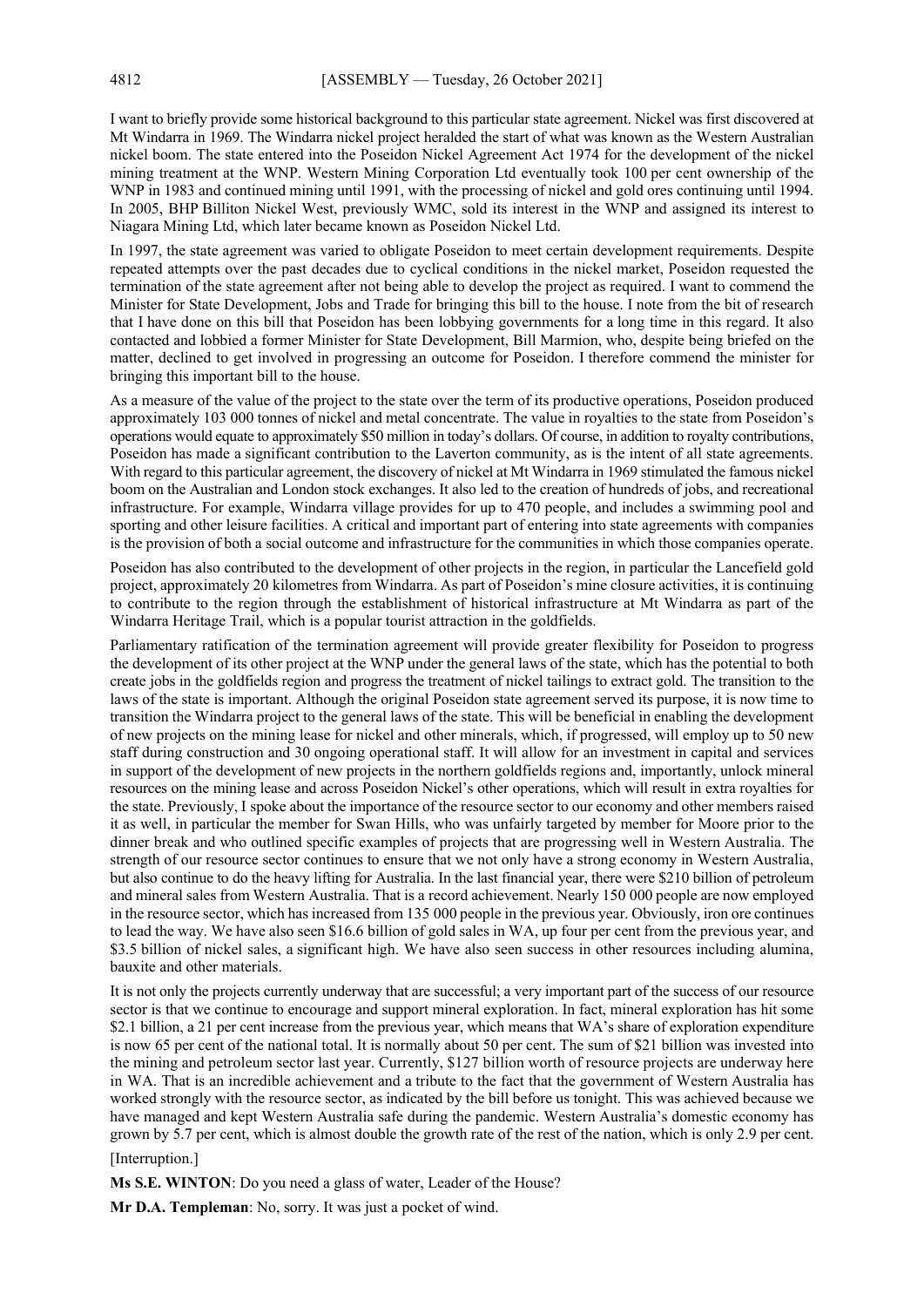**Ms S.E. WINTON**: Is that Japanese curry not agreeing with you?

**The DEPUTY SPEAKER**: Too much information, thanks.

**Ms S.E. WINTON**: I sat next to the Leader of the House at dinner and whilst it looked good, he might be regretting it now! I hope not.

**Mr D.A. Templeman**: I might be regretting it tomorrow morning! Sorry, I withdraw.

**Mr R.H. Cook**: He can't withdraw that!

**Ms S.E. WINTON**: You wolfed it down, so perhaps you should eat a bit slower. Perhaps you need a Quick-Eze tablet or something.

WA is exporting over half of all goods exported from the nation. Western Australia was able to defy the economic turmoil seen around the world and in other states like New South Wales. I take every opportunity that I can in this place and elsewhere to highlight the strength of our economic position of producing a \$5 billion-plus surplus compared with the federal position and the position of other states like New South Wales, which is \$140 billion in debt, and Victoria, which is \$150 billion in debt. Mineral and petroleum exports in Western Australia have increased by 100 per cent since this government came to office. It has gone from \$105 billion in the last year of the Liberal–National government to \$210 billion this year. That is an extraordinary performance given we are in the middle of a global pandemic that has gone on for at least 18 months. Having that significantly improved contribution by the resource sector of Western Australia is worth celebrating and acknowledging.

I echo the sentiments of the member for Mount Lawley who took aim at the opposition. The member for Cottesloe described it as being "verballed". I do not think the member for Mount Lawley was verballing the opposition so much, but I understand that an opposition has a duty, and it is its position and job to critique the performance of a government. But there are occasions, such as when we talk about the economic strength of the state, that there needs to be some acknowledgement for the good things that are happening. The opposition has a good opportunity today, or perhaps later this week, to congratulate the Minister for State Development, Jobs and Trade on the government's extraordinary announcement around hydrogen in Kwinana yesterday. I do remember that the opposition has passed motions in this place demanding that the Premier force the Minister for State Development, Jobs and Trade to resign his position because he cannot seem to be the Minister for Health and the Minister for State Development, Jobs and Trade. However, from what we are seeing with the announcements and movement in this state's economic success, the opposition cannot have it both ways. Sometimes it serves us all well in this place when we can acknowledge good performance when it occurs, and I think the general public would appreciate that. The unemployment rate of 4.1 per cent is the lowest in Australia and we have created 123 000 jobs since coming into office.

I believe I have a bit of time, so I will talk about state agreements a little more in the sense that most of them have been very successful and beneficial for all Western Australians. This state agreement, which is the subject of termination tonight, as I and other members have outlined, has clearly been beneficial to both the company and Western Australia. But I say "most state agreements" because members might remember the extraordinary Iron Ore Processing (Mineralogy Pty. Ltd.) Agreement Amendment Bill that we had to introduce last year. For members who were not here at the time, it was the most extraordinary of times but it was essential to protect us against Clive Palmer and his outrageous claims against the state to the tune of some \$30 billion. I will take the opportunity to read a couple of passages from the Attorney General's second reading speech on that very, very important bill. Last week we saw that it was upheld by the High Court, because Clive Palmer challenged our right to protect the state against what can only be seen as outrageous claims against the state to the tune of \$30 billion. On many occasions the Attorney General highlighted that that actually amounts to  $$12,000$  for every person in this state. I quote from the second reading speech  $\overline{\phantom{a}}$ 

… in the ordinary course of conducting business with the state, a state agreement proponent comes to the state and discusses its proposal in draft form, including making appropriate changes in consultation with the state, before it is formally submitted for ministerial consideration and approval. There is good reason for this: the state and the state agreement proponent or proponents need to be aligned on the detail of the proposal, bearing in mind that the state is agreeing, by the very nature of a state agreement, to the efficient and effective development of the state's natural resources; that any such developments are maximised for long-term certainty and investment security to the mutual economic advantage of both project proponents and the state; and to ensure that the interactions between the project proponents and the community will achieve a level of development that will benefit all Western Australians. Indeed, these are some of the primary objectives that underpin the state's decision to enter into state agreement with a project proponent.

[Member's time extended.]

**Mr R.H. Cook**: I hope it is not longwinded like the Leader of the House!

**Ms S.E. WINTON**: I hope it is not getting uncomfortable for the minister over there! He is keeping it quiet, I have to say that! The Attorney General continues -

Western Australian governments, from both sides of politics, have always refrained from interfering in the operation of state agreements by statute. This bill —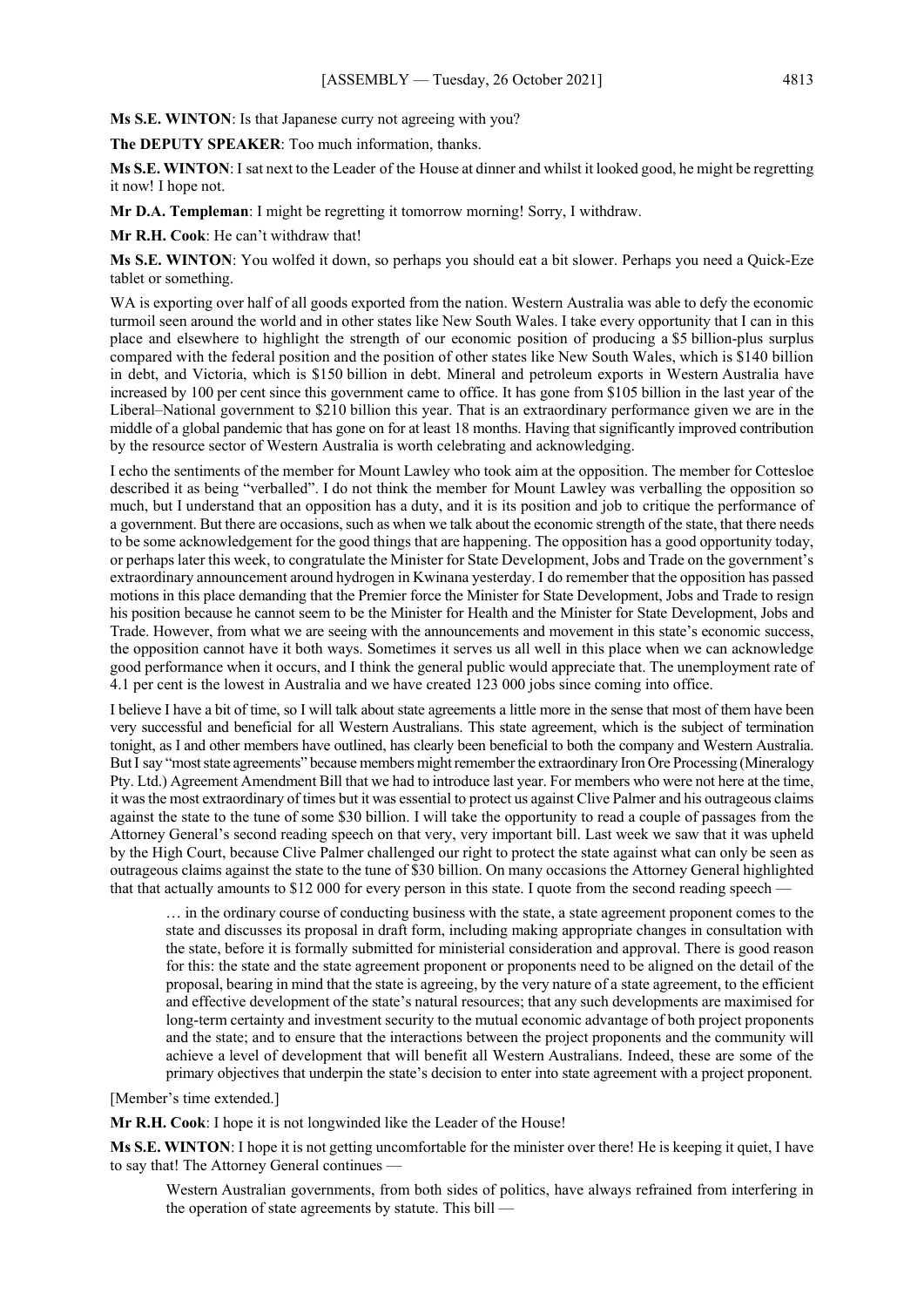That is, the Iron Ore Processing (Mineralogy Pty. Ltd.) Agreement Amendment Bill 2020 —

does not represent a change to that general and longstanding policy. This bill does not give rise to sovereign risk. Since the 1950s, —

This is the important bit that I really want to highlight in summary —

the state has entered into over 70 state agreements and it currently has over 50 state agreements on foot.

It is quite extraordinary to focus on this bit —

In the history of state agreements, no other state agreement proponent —

except for the one with Clive Palmer —

has sought to challenge a minister's decision about a proposal or taken the state to arbitration on any matter, let alone a minister's decision to reject or comment on a proposal that has been submitted. Therefore, this bill —

To block Palmer taking the state for \$30 billion —

does not create a risk to other state agreement parties or to future investors. Other state agreement parties and proponents deal properly and appropriately with the state in the terms of their proposals.

The Minister for State Development, Jobs and Trade has acted properly and promptly in bringing this important bill to this house that will allow Poseidon Nickel to transition its works and future works in the Windarra project to the general laws of the state, which it is entitled to. It will see greater benefit for not only any company, but also the state. As I previously said, it will enable the development of new projects on the mining lease for minerals, which otherwise would not occur if we had continued with this state agreement. It will allow investment in capital, services and support of the development of new projects in the northern goldfields region. Finally, it will, importantly, unlock mineral resources on the mining lease and across Poseidon's other operations, which will result in extra royalties for the state that would not occur if we did not pass this bill. I believe the opposition will take this to consideration in detail. I look forward to the speedy passage of this bill through the house and the other contributions from members in this place.

**MR P.C. TINLEY (Willagee)** [7.22 pm]: It is with great pride tonight that I rise to make my short comments to this quite historic Poseidon Nickel Agreement Amendment (Termination) Bill 2021, historic by infamy and what it may mean to the general disposition of the resources sector in Western Australia and its global impact into new industries, if you like, by which we try to reshape what has been a great benefit to successive generations in this state since the 1940s. It gave us a certain lifestyle that previous generations had not enjoyed and put a burden on us to ensure we delivered the same benefits and standard of living to future generations that we have enjoyed. It is a good marker of where we are in Western Australia in delivering jobs, not just any jobs, but jobs up in the technical spectrum that are sustainable and deliverable well past our lifetimes and that of our children's children.

We cannot deal with Poseidon bill without mentioning the term "bubble". Precursory research will tell us about the Poseidon Nickel bubble. I remember it vaguely as a child.

**Mrs L.M. O'Malley**: Gee, that old?

**Mr P.C. TINLEY**: Yes, I am that old!

As a young, young child —

**Dr D.J. Honey**: Very young!

**Mr P.C. TINLEY**: I was very young!

My father was all abuzz at the kitchen table with 10 of us there. I do not know how he even thought about stock market investment with all of us around the table, being the good Catholic family we were—the great breeders that we are! He was talking about this fantastic opportunity to invest in Poseidon Nickel, and he got involved in the bubble. But bubbles are not new. We heard the member for Cockburn talk about the tulip bubble in the 1700s in Holland. There have been five bubbles of note that are worthy of recording here. They identify for us the potential risks that never really get too far. We always think we are a bit clever. We always think we have learnt so much and we can take our economy so far, and then we become the servants of the economy and not the economy the servant of the society.

A very good example, as laid out by the member for Cockburn, was the Dutch tulip bubble, or tulip mania, as it was called. It was in the 1630s, sorry. I am getting my bubbles mixed up. The South Sea bubble, which I will come to and was very interesting in itself, was in the 1700s. This simply identifies the fact that a bubble occurs when the price of a financial asset or commodity rises to levels well above historical norms or, more importantly, above their actual value. History might not repeat, but, by goodness, when you go through history of bubbles, it does rhyme, and it rhymes quite loudly.

Following the Dutch tulip bubble, the next most serious bubble was the South Sea bubble in the 1720s. Contemplate what was happening in the 1720s. We were discovering new continents at the time. It was a more complex set of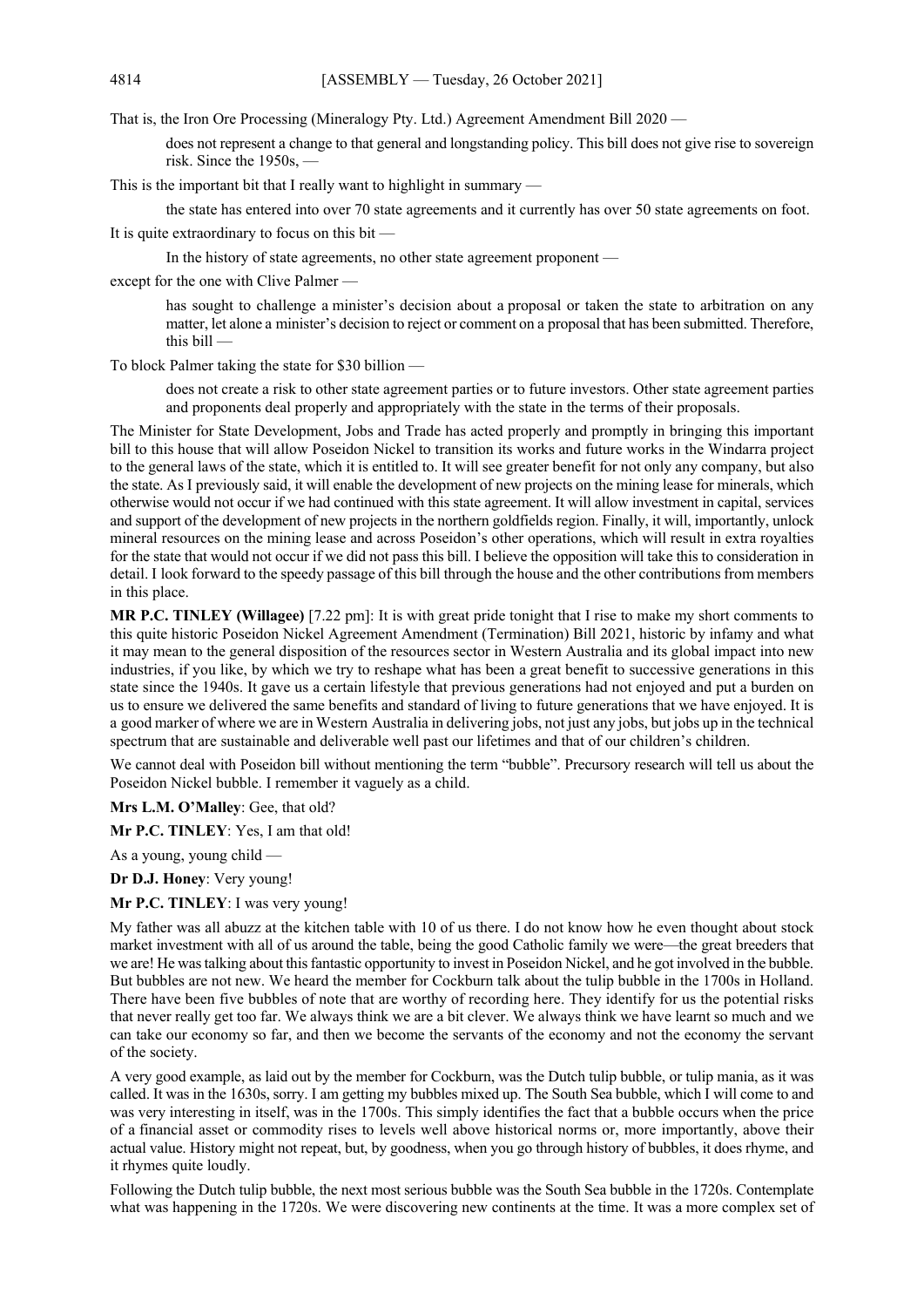circumstances. The South Sea Company was the sister of the East India Company, which gave the great riches of India to the British Empire. There was so much speculation based on stories from the company's own directors in the pubs and clubs of London that the share price in 1720 surged some eightfold. It went from £128 per share, which in itself was massive for the time, to £1 050 in June, before collapsing in subsequent months and severely denting the British economy. That bubble was about the riches of the South Americas that were yet to be discovered. It was indeed true, but they had not been executed on.

More recently, some in this chamber might remember the Japanese real estate and consequent stock market bubble, which was created as a result of over-stimulative monetary policy in Japan that created an economic bubble. It is a classic example to many economists. The yen surged 50 per cent in those early days, which triggered a recession in 1986. To counter it, the government, as we see with many governments, hit the stimulus lever. Boy, have we had some here, both at the state level, the subnational jurisdictions, and nationally, seeing an enormous mountain of debt, and the intergenerational transfer of that debt will be long into our future. I am not for a moment passing judgement that it should not have been. I believe some great ways we can support the community and make the economy support society, rather than the other way around, have been identified. The Japanese stimulus worked so well that it fostered unrivalled speculation, resulting in Japanese stocks and, more importantly, urban land values tripling from 1985 to 1989. At the peak of the bubble in 1989, the value of the Imperial Palace grounds in Tokyo was greater than the real estate of the entire state of California. That is how high it got. That is how ridiculous it can get. That tells us the depths of human imagination and how we can delude ourselves that there is real value when there is not. It nearly cost Japan a decade of deflation and a stagnant economy, which we have known even in recent times, coupled with nearly negative population growth, certainly flatlining, an ageing population and an inability to support subsequent generations.

The next bubble worthy of noting here that people will remember is the dotcom bubble more recently. Even some in this chamber might have had a dabble at the dotcom bubble, and hopefully they did not get too burnt. It came around in the 1990s. If we contemplate that time when digitisation was really starting to get its pace, the desktop was hitting and computerisation was happening everywhere, so, too, was the great speculation about what this would deliver for us. Hundreds of dotcom companies sprung up like mushrooms everywhere. I remember a salient point that Alan Kohler made in an interview. He talked about the fact that the majority of these dotcom companies will not, have not and should never show a profit. They could not produce a P&L or a cashflow statement of any kind because most of them were all pure hot air and speculation. Of course, the ones that survived that we know today have been a juggernaut—things like social media companies, Microsoft, Apple and those sorts of companies. On the Nasdaq composite index, on which most of these were listed, the dotcom sort of stopped. It went from a level of under 500 at the beginning of 1990 to a peak of over 5 000 in 10 years. The index crashed shortly after, plunging nearly 80 per cent by October 2002, and triggered a recession in the United States. The next time the index reached a new high was 2015, more than 15 years after its previous peak. Of course, the biggest one of all maybe even eclipsed the impacts of COVID, which we would not class as a bubble, because it is about not an asset arrangement but an imposition on the global economy. The human-made housing bubble that we all remember so clearly actually had its antecedents in the dotcom bubble. As capital flew from that market in the Nasdaq looking for a home, people invented product in ways to get into real estate—a flight to safety—and gold followed, too, of course, and all those normal precious metals. They flew into the housing market and produced a CDO—collateralised debt obligation—in which they bundled up a bunch of mortgages and sold the risk, effectively. It was almost a mark-to-market approach and a lot of people made a lot of money, but it drove the US and then, consequentially, the global economy to its knees. We all vividly remember that.

In the US, house prices peaked in 2006 and then commenced a slide that resulted in the average US house losing one-third of its value by 2009. The US housing boom and bust and the ripple effects on its mortgage-backed securities resulted in a global economic contraction that was the biggest since the 1930s Depression. The thing to note here is that when a mortgage went bust, the debt did not belong to the individual. That is why we saw householders pack up and leave. Their obligations to the mortgage were not the same as we have now, whereby there is a debt obligation to the individual; they could just walk out.

The bottom line of this Poseidon bill is that it identifies for us a challenge around how we dealt with an asset bubble in our own recent past and the report by the former Liberal senator from Tasmania who headed up that inquiry into the Australian securities markets, which gave us the rules. Prior to the implementation of the recommendations of the Rae review, insider trading was not illegal. Someone could go to their local footy club and talk to a director of a listed company, and he could tell them anything he wanted to. It did not even have to be true; it could just be what he thought. From that review, we saw consequential regulatory changes. The role of the director now involves much more difficult or onerous duties, and the language has changed from "you should have reasonably known as a director" to "you should have known regardless". That follows the naval tradition of the responsibilities of a captain. It is not that a captain should reasonably know what is going on aboard their ship, but that they should absolutely know, even if they did not know. Directors are now accountable to the nth degree. That is why the rules for directorships in the modern era of publicly listed companies, unlisted companies and private companies—it goes right across the board—still apply, the penalties are very severe, and the people who undertake those roles are often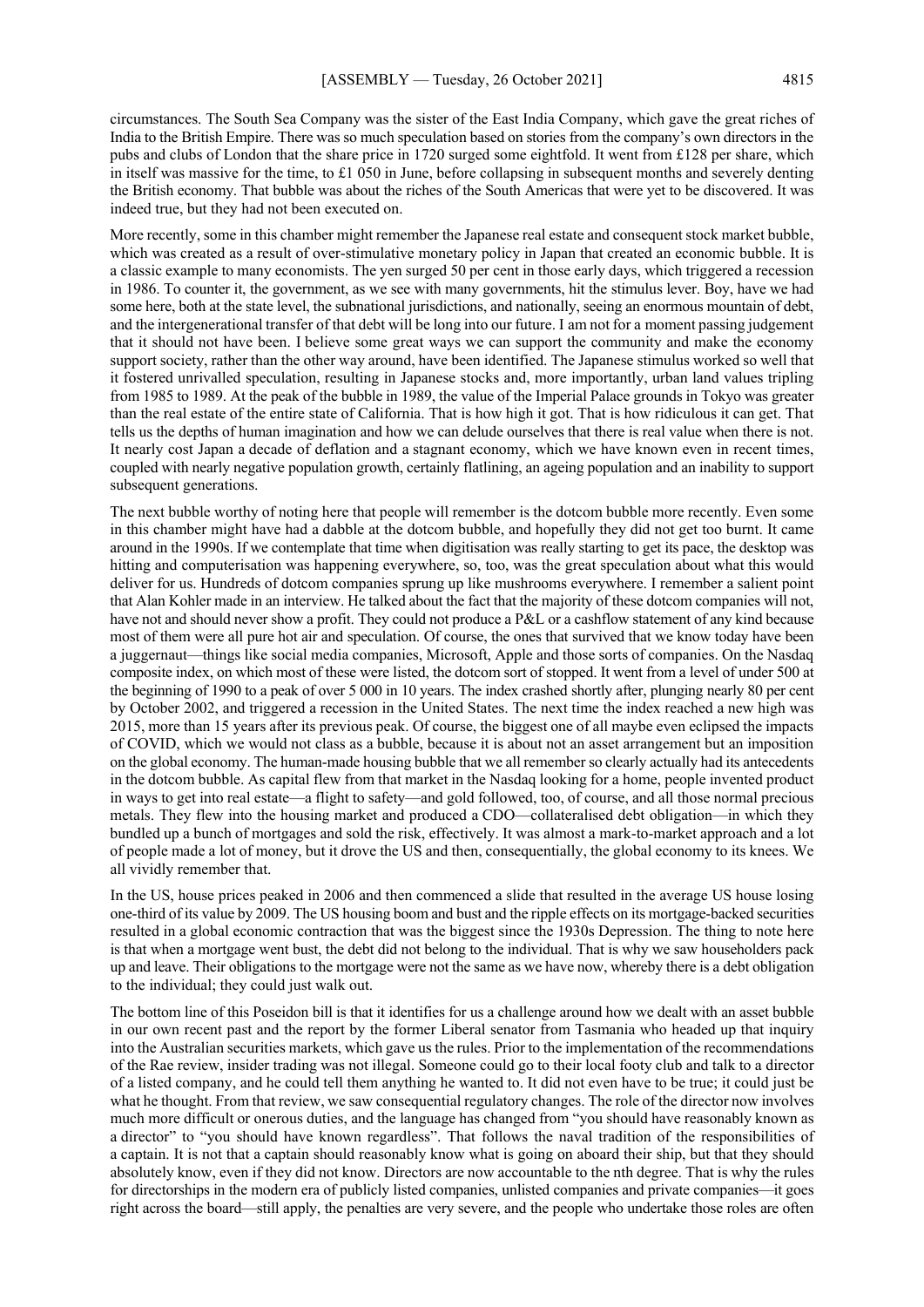under a lot of scrutiny. I draw members' attention to the Crown casino inquiries both here and in Melbourne and the fallout from those. We can also look at Juukan Gorge for an example of things that come from this sort of regulatory tightening. An operational decision on the ground had a strategic impact on the business, and the CEO and directors went. These are the sorts of impacts that they not only should have known, but also needed to have known.

This offers up a really good opportunity to reflect on how hubris and arrogance can make us think that we have put in all the regulatory stopgaps, checks and balances, oversights, the Australian Securities and Investments Commission, the Australian Taxation Office, the deed of company arrangements and all those sorts of things, and that we are somehow watertight. In that sense, we are as safe from over-inflation or asset bubbles as we are from the fragile maintenance of our own democracy.

**Dr D.J. Honey**: Member, in terms of bubbles, what about the bitcoin bubble? It fascinates me. The parallels to all the examples you have given are, I think, uncanny.

**Mr P.C. TINLEY**: That is right, member for Cottesloe. It gives rise to the question: are we in a bubble now? I note that my 27-year-old son saved his shekels, came to dad with a good wad of dough and asked what he should do. I said, "Firstly, where did you get this dough from?" He was a hard saver. He said that he had made it by investing in cryptocurrencies. I said, "Good; are you in cryptocurrencies anymore?" He said, "No, I sold out. They looked a bit hot." I said, "Don't let it go back into them!" He has enough for a house deposit now. I said that buying bricks and mortar is what he needs to do, because it is a tried and true path. In Australia, we have some of those accelerants, if you like, to asset valuations that are, indeed, worrying. The whole concept that I have been a beneficiary of, as well as many people in this room, is the capacity to offset a loss against personal income. I find that that is a middle-class subsidy in the form of negative gearing. It was a missed opportunity with the advent of the Morrison win in the last federal election, because we would have had a rebalancing of household assets in a way that, I believe, would have made affordability something that we could genuinely talk about.

This bill is about nickel, too. I said in my opening remarks that we need to take this opportunity to look at something that has a past like the Poseidon Nickel arrangements and where it will take us into the future. Not so many years ago, nickel was thought of as the dead mineral or the dead metal, if you like. The advent of the battery, electric vehicles and so on has seen nickel's price and the interest in nickel deposits and exploration suddenly go through the roof. Again, we are very lucky here in Western Australia, with the natural endowment of the resources beneath our feet, that we have the capacity to participate in the new economy of electric vehicles and an environmentally sustainable future, and nickel will be very much part of that.

Of the top five producers, we have the second-largest deposit. We are about 20 million tonnes behind Indonesia, our very dear and near friend. An interesting point about this is that we reached about 170 000 tonnes of extraction, and that makes us only the fifth-largest producing country in the world. We have the second-largest asset and we are the fifth-largest producer. On the basis of those numbers, it would seem that we could improve our productivity to allow us to participate as a genuine first, second or third global leader and producer of nickel and a safe pair of hands to provide the world's minerals. For those who are interested, Indonesia is first; Australia has the second-largest resource; then Brazil, at 16 million tonnes, is behind us; Russia follows with single digits at 6.9 million tonnes; and then there is Cuba, of all places, with 5.5 million tonnes. That may be a renaissance opportunity for that state as it comes out of its folly of communism.

These are the opportunities that present to us, but it is really important to look at where the demand might take nickel. This underpins a lot of the exploration. There is a really good map in the office of my very good friend Bill Johnston, the Minister for Mines and Petroleum, up at Dumas House. It covers most of the wall of his conference room, and on it is a dot of every single active mining project in Western Australia. Even with all those projects, when there have never been more people employed in the resources sector than as we stand today, 80 per cent of the state is still unexplored. We are really on the cusp of just getting started. That is where we are: just on the cusp of getting started. As I say, our natural position in the world geographically and geologically gives us the opportunity to create a standard of living that will be the envy of the rest of the world, as it has been for the last few generations.

When we look at demand, we just have to look at one example, and that is the famed Tesla electric car. I see there are now about three or four in the members' car park; there are more and more as people become more and more cool! Tesla's ambition is to produce 20 million cars, which is not a big number in global terms, but it will require 31 per cent of global nickel production to service the production needs of just one electric car company. How many more will there be coming from India, China and Korea? They are all moving. In fact, Volkswagen has said that it will no longer make combustion engines after 2027. That is just after the next state election. This is an area in which global demand is going to exceed regulation and legislation in respect of how we treat it. Once again we are going to see a technological disruptor. We have set our legislative regime for motor vehicles on combustion engines. We get petrol excise tax and road taxes; we are going to have to turn our minds, as a state, a country and globally, to how we are going to adapt, because it will hit government revenue, and that needs to be considered. It is going to hit a range of areas including safety laws with regard to driverless vehicles and semiautonomous vehicles. These are all the sorts of things that we in this chamber are going to have to grapple with in our time. It will not stop just because a 50-year-old nickel mine stops doing one thing and goes and does another; it will roll on and on.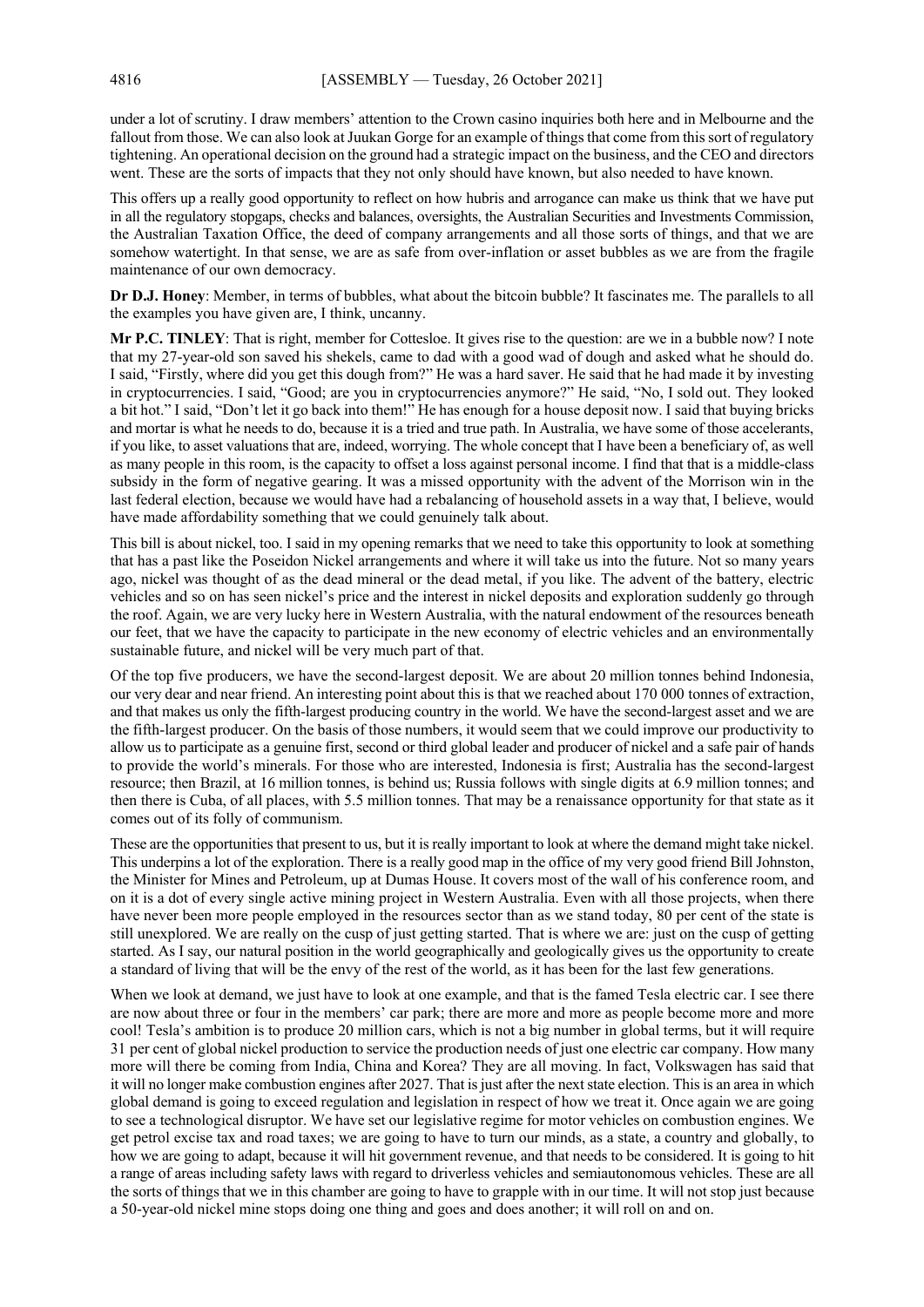Another interesting aspect of this is that Tesla will need 165 per cent of the global production of lithium. I think we have a bit of that, and I think we are good to go. If there was ever going to be an opportunity for us to get involved in downstream processing rather than just the rip it, dig it and ship it end of the process, this is that opportunity. This is not a matter of whether we can get a steel blast furnace going to put iron ore into it; this is a completely different game, a chemical game. It can happen in the metro area, and already does. That is the opportunity that presents itself now.

[Member's time extended.]

**Mr P.C. TINLEY**: I will make my concluding remarks. The member for Wanneroo talked about state agreements, which are really interesting. They are nothing more than a contract between two or more proponents, under which they all agree on the same page about what will or will not happen, and really are just a plan for the divorce. That is all they are—identifying the circumstances under which the natural resource can be taken advantage of, and how it will be closed up. We have 64 state agreements. We have more state agreements than any other jurisdiction in the western world. We by and large invented state agreements, particularly with mining companies, and they gave us a great advantage in that they provided absolute certainty to the people trying to raise capital to achieve what they needed.

To give a recent example, a few years ago Buru Energy was digging around in the Kimberley for a bit of oil and gas. It had a capitalised value of approximately \$30 million—I should be very careful with my numbers here—but the minute it had a state agreement signed, its capitalised value went to \$400 million. It is money in the bank, and that means certainty for the investors, for the project and for jobs. State agreements are a great thing, but they can be overdone because they are stuck in time; they are not dynamic. We have been caught out by many arrangements made under state agreements when technology has moved on. Third-tier rail is a very good example—not in the context of state agreements—of doing a deal and then getting sliced and diced by the bankers.

This state agreement is the operative instrument that allows us to reorientate what will be done with this mine. I will stand corrected, but the Fraser Institute, one of the most respected research organisations in the world, has always put us in the top five of the safest and best global jurisdictions on a number of measurements, sovereign risk being the obvious one, but also for certainty of projects and cost inputs. That puts us in an enviable position. The investment and effort of previous governments of both persuasions over many years is something that we should be proud of; there has been largely a bipartisan approach to unlocking the opportunities of Western Australia for Western Australians.

We also now have more to do with how we attend to the environment. When this state agreement was put in place, environmental considerations were not very big in the scheme of things. That is how we ended up filling in all the wetlands in the north metropolitan area, because at the time we did not really understand the value of the natural environment; it was the same in the bush. That is why we saw unbridled mining activity, particularly in the member for Kalgoorlie's electorate, where there are holes in the ground everywhere. It is a very dangerous place to go out at night—not in town, out in the bush!

The issue is: how do we make state agreements and future arrangements with companies that join with the state in these things better for all Western Australians? We need to include in that the environment and Indigenous sovereignty, and the capacity for Indigenous owners to be part of the deal. It is fraught with challenges, but it is genuinely worthwhile doing. It is great that we have been able to do this up until this time, and long may we go on with it. I think we have great opportunities, particularly in the new economy, to deliver it. Thank you very much.

**MS A.E. KENT (Kalgoorlie)** [7.46 pm]: I rise to add my contribution to the second reading debate on the Poseidon Nickel Agreement Amendment (Termination) Bill 2021. This bill is important to my electorate of Kalgoorlie. Poseidon Nickel is famous for an amazing time in goldfields history. Nickel was first discovered at Mt Windarra near Laverton in 1969, and the Windarra nickel project heralded the start of the Western Australian nickel boom.

Back then—some 52 years ago—Australia was gripped by a remarkable boom in mining stocks, the most famous being the nickel producer Poseidon. Its share price rose from 8¢ in August 1969 to almost \$280 by February 1970. In six months, the price of Poseidon had increased by a factor of 350. What triggered a boom of such magnitude? The words of Charles Kindleberger help set the scene -

A larger and larger group of people seeks to become rich without a real understanding of the processes involved. Not surprisingly, swindlers and catchpenny schemes flourish.

The initial movement in the Poseidon share price can be traced back to changes in the market. By the late 1960s, the nickel price was rising, driven by the growing demand for stainless steel used in industrial applications such as alloys, nickel plating and more. On the supply side, long-running strikes in Canadian nickel mines also exerted upward pressure on the nickel price, with Canadian mines accounting for around 60 per cent of the world's production at the time.

Movements in the price of nickel directed attention to nickel miners and nickel explorers; Poseidon attracted the greatest attention. It had claims on a site at Mt Windarra, near Laverton in WA, which is some 350 kilometres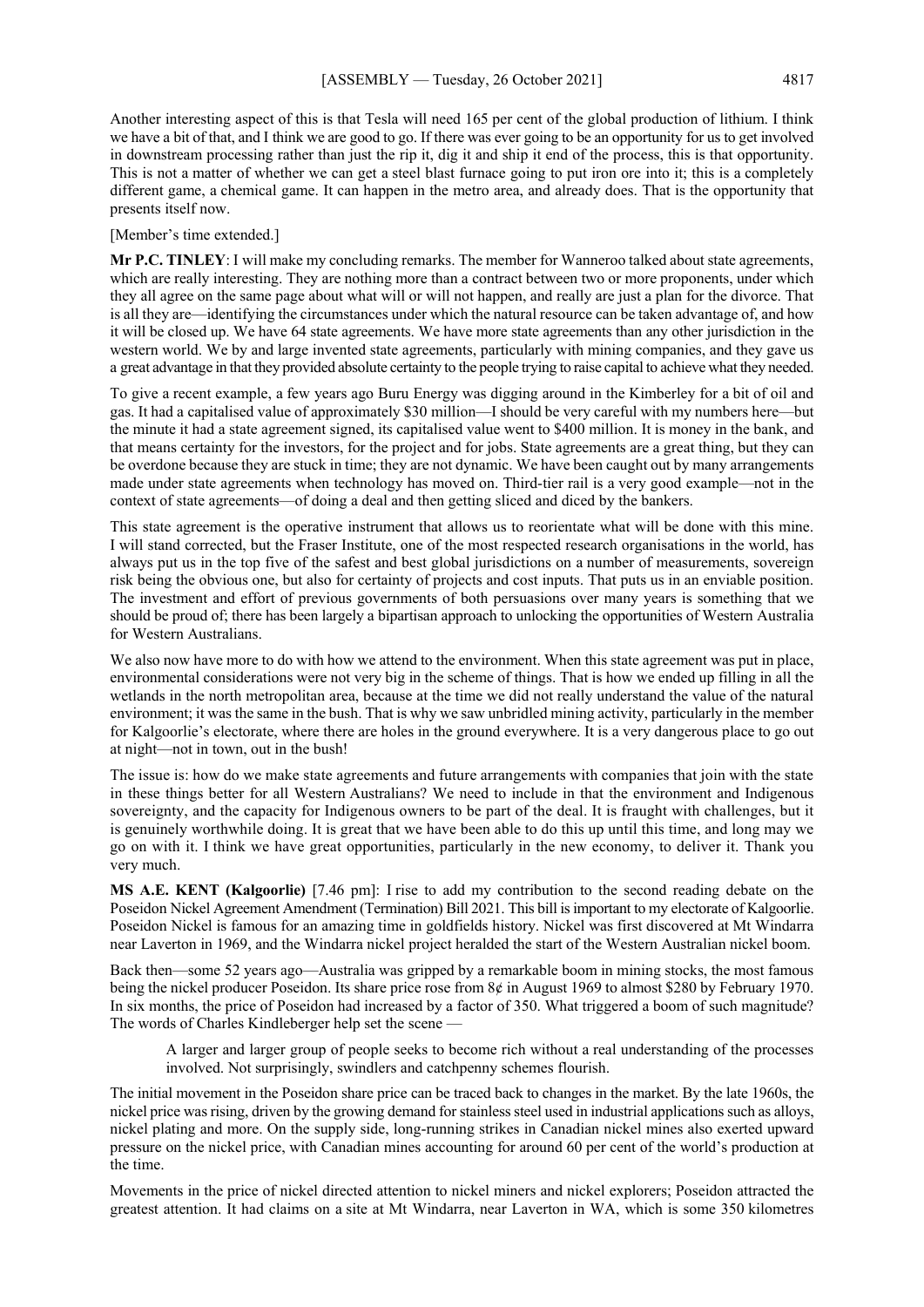north of Kalgoorlie. The stock was tightly held, but even with the passage of time, it is difficult to be precise about the initial trigger that started Poseidon's remarkable run. However, a headline in *The Australian Financial Review* of 30 September 1969 was spot on: "Poseidon Lures the Gamblers".

The author tried to introduce a cautionary note that the Poseidon price had trebled based on very little evidence, and that the board could not explain the sharp increase in the price. By February 1970, Poseidon had a market capitalisation of \$700 million—about three times that of Westpac's forerunner, the Bank of New South Wales. In a 1969 report that would be certain to raise eyebrows today, *The Australian Financial Review* stated —

Paper profits of more than \$1 million appear to have been made in shares of Poseidon NL by an investment company associated with the consulting geologists who are evaluating Poseidon's Windarra nickel strike.

Commentators highlighted the risks involved in Australian mining shares at this time. Although word of the Poseidon find at Windarra is generally credited to having been first whispered by drillers and equipment suppliers at the Leonora racetrack, the Palace Hotel bar in Kalgoorlie soon got the message and within minutes, it was transferred again to the neighbouring office of Kalgoorlie's only stockbroker, R. Reed, a member of the Stock Exchange of Perth. The Palace, a famous pub in Kalgoorlie, was known to seed many of these stories. *The Australian Financial Review* reported at the time —

One geologist actually boasted recently that a word in the ears of 10 key drinkers in the Steak Bar could turn the place to a frenzy and cause a run on stock listed in Melbourne, Sydney and particularly Adelaide.

An editorial at the time said that the Australian stock market was more likely to rely on a call from the steak bar at the Palace Hotel than a call to any control centre in Sydney or Melbourne. Although many fingers pointed to the Palace Hotel, it was not the only source of information. One strong rumour was that drillers had been seen in Laverton with sulphide on their boots, which was a big sign. With such insights, it is easy to picture a market driven by rumour and unverified reports. While the price was rising, it was easy to ignore the naysayers. Eventually, the price of nickel fell as the world economy slowed. This reduced demand coincided with the end of strikes in Canada and an increase in the number of potential new mines. By April 1970, the share price had fallen to \$72.

Following a 1974 Senate report into the Poseidon bubble, changes were made to regulate stock markets and Australia's national companies and securities legislation. Insider trading was banned. Poseidon's fortunes continued to decline and it was delisted in 1976. The Windarra mine was taken over by Western Mining and closed in 1994. In 2006, Niagara Mining acquired the Windarra mine and in 2007 it changed its name to Poseidon Nickel so that the famous name lived on. Boom and bust is synonymous with the goldfields region but the nickel boom was extreme. As *The Australian Financial Review* said beautifully, speculative booms can be fun at the time, but like any party there are no quick and easy hangover cures.

After this unique and spirited history, which made a lot of people rich in a short space of time, we fast-forward to 2021. The bill before us today will terminate the state agreement between the state and Poseidon. Terminating the state agreement will provide greater flexibility for Poseidon to progress the development of its projects under the general laws of the state, which has the potential to create jobs in the goldfields region. The original Poseidon state agreement has served its purpose and it is now time to transition the Windarra project to the general laws of the state. This will have the benefit of enabling the development of new projects on the mining lease for minerals other than and including nickel, which, if progressed will employ up to 50 new staff during construction and 30 ongoing operational staff; investment in capital and services in support of the development of new projects in the northern goldfields; and the unlocking of mineral resources on the mining lease and across Poseidon's other operations, which will result in extra royalties for the state. Of course, all this is fantastic news for my electorate and that is why I commend the bill to the house.

**DR J. KRISHNAN (Riverton)** [7.54 pm]: I rise to support the Poseidon Nickel Agreement Amendment (Termination) Bill 2021. I was trying to understand what a state agreement means and what the general laws of the state mean. As a medical practitioner, the only way I can relate to it is this: if I make an agreement with my surgeon to do a laparoscopic surgery and things do not go well, he has to do open surgery and we need to make an amendment!

The Poseidon Nickel Agreement Act was passed in 1971 after the 1969 nickel boom when nickel was discovered at Mt Windarra. The termination of the state agreement is required because we need to build the confidence of stakeholders. We are fortunate to be in the position in which we are in. When I was in school, my chemistry teacher gave me the periodic table and joked that I needed to memorise it. I hated looking at the periodic table, but today I feel really proud to say that we are fortunate to be in a state in which nearly every element of the periodic table is available. To increase stakeholders' confidence and make it clear that we do not impose red tape when it comes to doing business, it is important that we adapt and make changes at the appropriate time so that businesses can continue what they are doing and the state continues to benefit from the resource sector to the maximum extent. Despite repeated attempts over the last decade, this segment of the state agreement did not really work and that is why the amendment is required.

Let us look at the contributions that this project has made to the state. In today's value, approximately \$50 million in royalties has been paid by this project to the state. The project stimulated the famous nickel boom on the Australian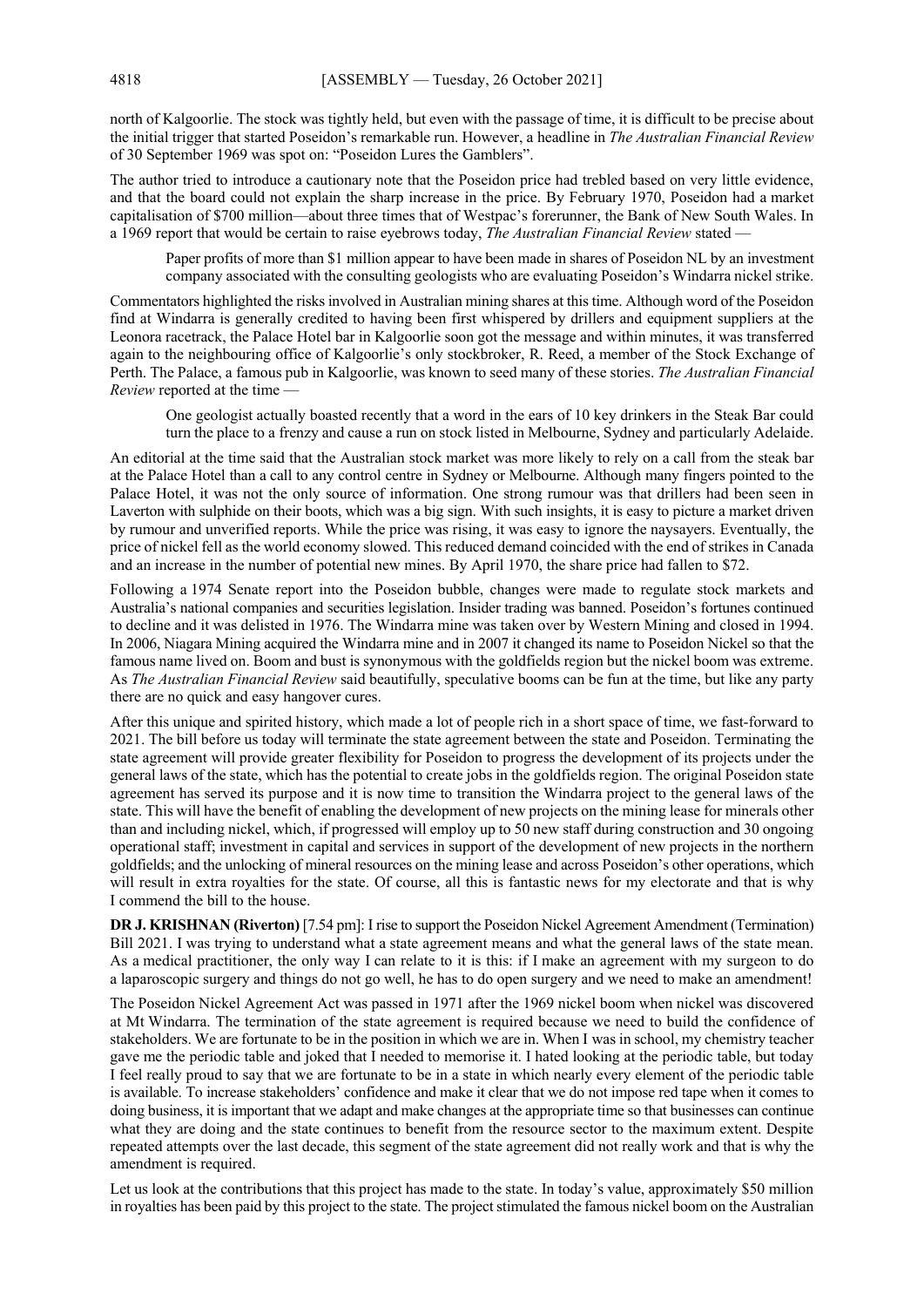and London stock exchange and led to the creation of recreational infrastructure for 470 people, including a swimming pool and sporting and other leisure facilities. It also contributed to other projects in the region, particularly the development of the Lancefield gold project, which is about 20 kilometres from Windarra. As part of its mine closure activities, Poseidon continues to contribute to the region through the establishment of historical infrastructure at Mt Windarra as part of the Windarra Heritage Trail.

The key provisions of the termination agreement include the continuation of the mining lease under the Mining Act 1978; the company will indemnify and keep the state and its agents indemnified, and the indemnity will continue for 20 years; the cessation of the bank guarantee to the value of \$3.5 million; and the release of the company from its obligations under the deed of covenant for the implementation of the 2005 mine closure plan. With the transition from the state agreement to the general laws of the state, it is expected that about 50 jobs will be created during the construction phase and another 30 ongoing operational staff will be employed. It is important that we facilitate this measure to allow that to happen. An important role of government is to unlock mineral resources and make the maximum out of them when it can. I thank you for the opportunity and I commend the bill to the house.

**MR S.N. AUBREY (Scarborough)** [7.59 pm]: I rise to add my contribution to the debate on the Poseidon Nickel Agreement Amendment (Termination) Bill 2021. The Minister for State Development, Jobs and Trade illustrated the history of nickel in the state and, with the indulgence of my parliamentary colleagues, I wish to demonstrate my history with nickel and give the house an education on how nickel ore is extracted and processed. Many of my colleagues have discussed the importance of nickel in the renewables industry, particularly around batteries, and I thank them for their contribution. I would like to educate the house on how nickel is removed from the ground, processed into concentrate and exported, thereby creating revenue and jobs for Western Australia.

My first experience with nickel was during my apprenticeship. This is going back to 2010, when I was a fresh young 19-year-old. It was my first foray into mining on a nickel site in the goldfields about an hour out of Hyden. In the second year of my apprenticeship, I was highly enthusiastic about the opportunity to work and gain experience in an industry that is so prominent in our state. I would like to take this opportunity to explain the process of extracting the ore and how the remediation works are undertaken to re-use the tailings from most mines with acid processing.

We have to start in the mine where the ore is extracted. Depending on the spread of the vein, some mines may be open pit or underground or, in some cases, both. My experience with nickel mining was underground, so I would like to describe the process of how ore is removed from an underground mine. There are different ways to extract the ore, but in this case I will describe stoping, which is a method that involves blasting the ore to remove it from the mine. Two tunnels are developed parallel, one on top of the other, about 50 metres apart. As the drill rig goes in, it will drill in an upwards direction and place directional charges in the lower part of the stope. It will then be blasted during a certain period of the day, which is the only time when it can be blasted; it is usually the start or the end of the shift so that no personnel are in the mine except the blast crew. Following the blast, the specially trained blast crew will go down and assess the blast location and ensure that there are no unexploded devices so that there is no risk to any personnel. A bogger is a loader that is specifically designed for underground mines so it can go into the clearances of a low-lying mine. It will come in and move the ore into stockpiles. Eventually, that ore will be put on to underground trucks and driven to the surface. It depends on the mine; in some cases, a mine will have a crusher underground and a conveyer that can send the dirt up to the surface. On this site, it was an underground truck. There were about 10 in the fleet and they repeatedly brought nickel out of the mine. The ore was generally then placed in stockpiles on the top ROM. I am not quite sure what ROM stands for, but it is a general term used across many mine sites.

A loader will then transfer the ore, which can vary in grade between one to 10 per cent, into a jaw crusher, which will then crush the rock, as the name suggests, into a smaller and more manageable size. From there, it is transferred via conveyors to a silo or storage bin, before being gradually fed into the processing plant and into the mill. For members of this house who are not sure what a mill looks like, it looks like a washing machine drum on its side. This one was about the size of the distance between the Premier's seat and the Leader of the Opposition's seat, although I have seen ones bigger than this entire house. These mills are sealed with hundreds of steel balls that can range from the size of a tennis ball to a basketball. With water and acid added to the mill, using a high-voltage motor, the mill is rotated and the steel balls grind down the nickel ore into finer particles. As it mixes with the water, chemicals and acids, a slurry is created that is then transferred via pumps to flotation tanks.

The flotation circuit is where the nickel ore is separated from the dirt and undesirable minerals. Flotation tanks can vary in size from several thousand litres to a couple of hundred litres. They are all adjoining and, as the slurry moves through the tanks, chemicals are added and a large agitator—essentially a mixer—keeps the product from solidifying. As the chemicals are added, they bind to the nickel in the tanks and the nickel floats to the surface of the tank, as the name suggests. It then flows over the edge of the tank into a drain that leads into a hopper. It is then transferred to a filtrate tank by pumps. When it reaches the tank, it is almost pure nickel in a liquid form, combined with water and chemicals. The remaining dirt that has been separated from the nickel is transferred to another tank. From there, it is called tailings. Tailings are then transferred to a paste plant. The paste plant combines the tailings with the concrete and transfers the paste down into the mine, where the stope from which the ore was removed is then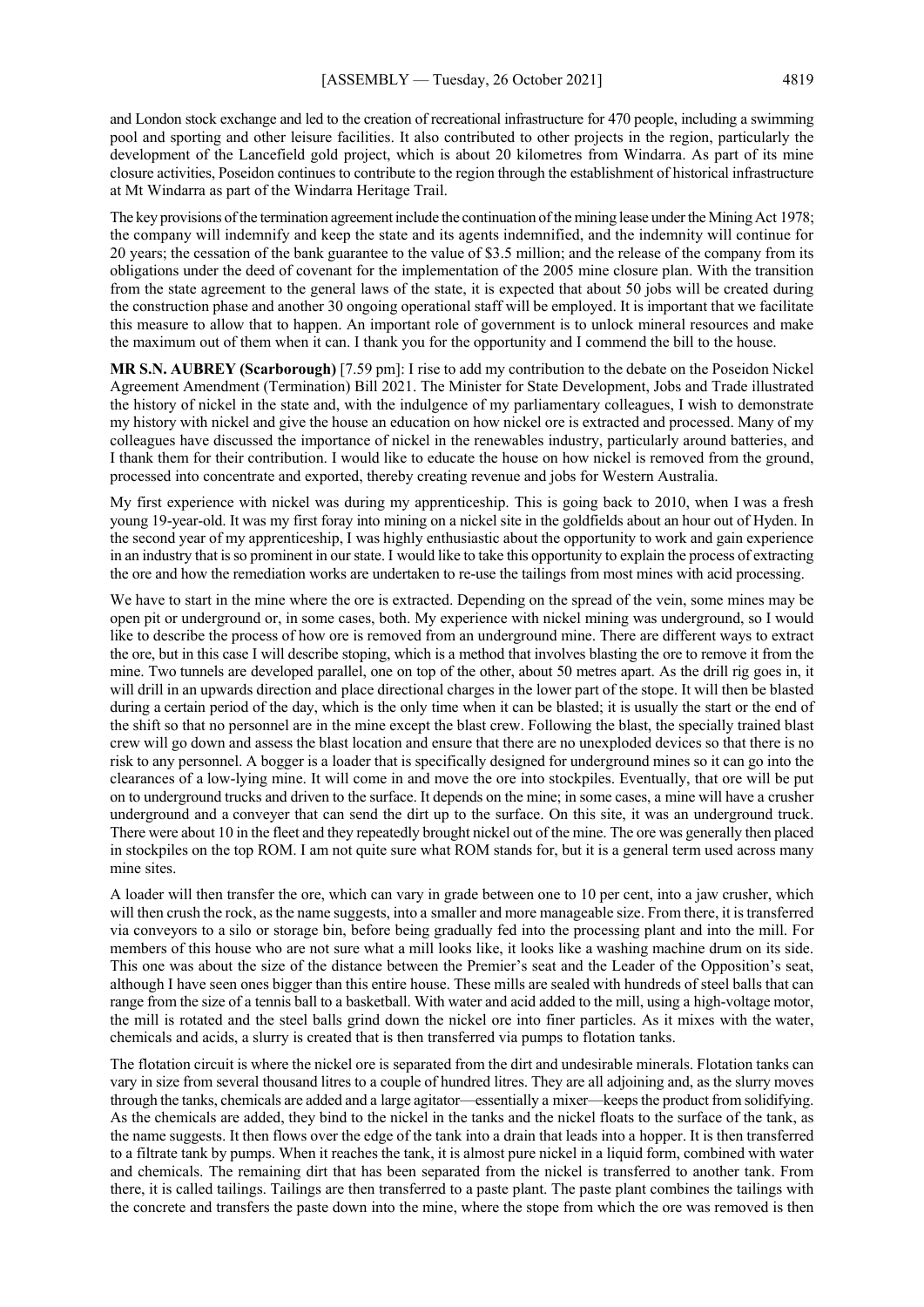refilled using the concrete and tailings that were extracted from the ore. This part of the mining process returns the by-product or tailings back into the mine from where it was removed. It then hardens, and the mining team continues to stope around the other stope. The mine's rehabilitation is done on the go.

I go back to the original process of nickel extraction. In the final stages of the process, using a highly intricate machine called a filter press, the water and chemicals that remain in the filtrate product is squeezed and blown out of the filtrate and only high-grade nickel powder or dirt remains. The filter press is a collection of about 30 large plastic plates about two metres tall by two metres wide and 20 centimetres thick. These plates are stacked across two rails, with large bars in between. As the process begins, the nickel concentrate is pumped into the bags. As a large hydraulic ram presses the plates together, a pump drains the water and a compressed air line is used to blow-dry the concentrate. Once the process is complete, two large bomb bay doors are opened below the press. The press is then gradually opened so as not to overload the belt below. As it opens, the large sheets of concentrated nickel powder are then dropped on to a running conveyor below. The conveyor is surrounded by shielding to prevent the nickel powder being blown off the conveyor due to its fine particles and light weight. It is then transferred into a sealed shed that protects the stockpile from the wind and stops any of the nickel getting into the environment. A loader will then transfer the concentrate onto a road train, which will then transport it off site to create revenue and jobs for the people of Western Australia.

That was a simplified version of what is a very intricate and somewhat dangerous process at times with the acid and extraction processes underground. There are many variations to this process. A similar process is used in copper and goldmining; I have worked in these other sectors. One big factor in this process is the workforce. A lot of the sites I have worked on are heavily automated. Part of my role was to maintain the instruments and sensors that allow that automation. Although much of it is automated, operators are essential in the operation and maintenance of the plant.

I would like to describe the conditions for the workforce at this particular site. As it was my first experience in the FIFO industry and the resources sector, I will say from the outset that it was in a construction period, which can be very different from operations and maintenance periods on sites. I spent three to four months working on this site in the recommissioning of the plant, completing three swings. I did two four-and-one swings—four weeks on, one week off—and then I completed a final five-week swing. I was an energetic and enthusiastic young bloke who was keen on chasing the available cash. I did not understand at the time the effects working there had on my mental health. During the recommissioning phase of the mine and plant, there was no cell reception or wi-fi. The only contact we had with the outside world was a 15-minute capped phone call home on one of the two phones on site. For a teenager not long out of school, this was a tough and lonely period, but, as many do, I worked hard, sucked it up and pushed through. The money satisfied me. I also became very good at pool and sunk a few tins with the lads!

During a recent Chamber of Minerals and Energy tour of mine sites in the Pilbara, I joined many of my parliamentary colleagues at the airport at 5.30 am for a flight to the Pilbara before a full day of experiencing mines across the Pilbara region. I will not name names, but I could not help but laugh when near the end of the day a few of my colleagues started to complain about how long the day was. We flew up there and sat on an air-conditioned bus most of the day! We sat there for 12 hours and then went back and had dinner and did it all again at six o'clock the next day. I may have pointedly said to some members, "Welcome to the life of your constituents who are the 150 000 FIFO workers across our entire state." Many of them would not do two days of these kinds of swings. They fly up and do two weeks. And they do not sit on an air-conditioned bus; they usually do hard manual labour in very arduous conditions.

**The ACTING SPEAKER (Ms A.E. Kent)**: Are you sure you do not want to name names, member for Scarborough?

**Mr S.N. AUBREY**: I do not think you were there, Madam Acting Speaker.

**The ACTING SPEAKER**: No, I had constituent duties.

**Mr J.N. Carey**: Name names; I bet it was Ali!

**Mr S.N. AUBREY**: I was not there with the member for Perth, but I can only imagine that he would have been one of them!

**Mr J.N. Carey**: Member, I didn't go on the trip!

**Mr S.N. AUBREY**: During my time in the industry, I worked many of the shifts—five and one, four and one, three and one, two and one, two and two, eight and six, 18 and 10, and five and two. Many of these shifts are also night-shift work. Over the last seven years, I spent more time in the Pilbara than I did at home in Scarborough. I was a strong advocate in the industry for better mental health conditions on many of the sites where I have worked. I would not change my time in the industry as it has given me resilience and an experience that not many in Western Australia, and even fewer in this Parliament, have. But just as I have educated the house on how nickel is extracted in Western Australia, I want to emphasise the importance and efforts of Western Australia's resources workforce, including the roughly 150 000 fly-in fly-out workers who extract those resources. With that, I commend this bill to the house.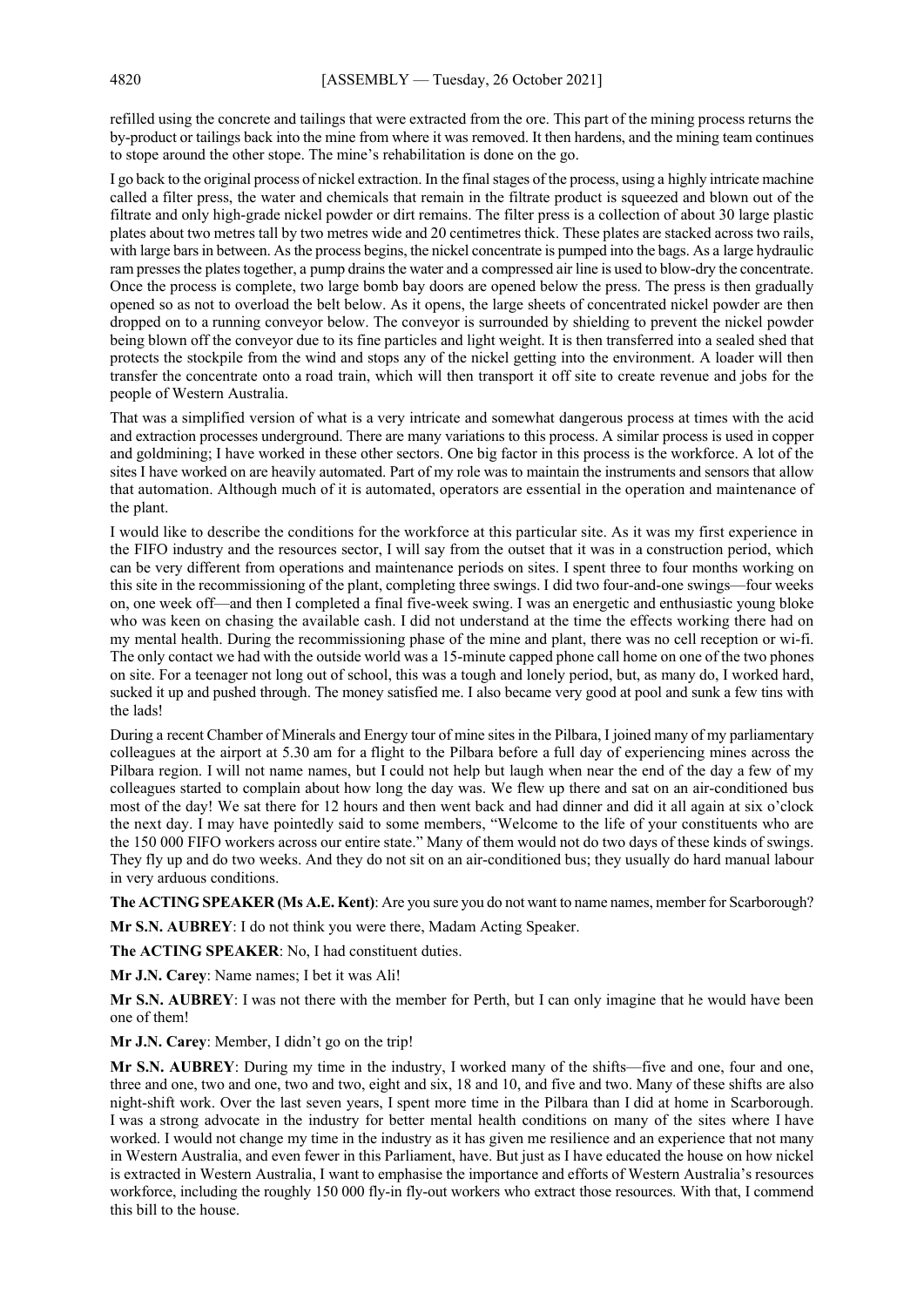**MRS L.M. O'MALLEY (Bicton)** [8.10 pm]: I rise to speak on the Poseidon Nickel Agreement Amendment (Termination) Bill 2021, and in so doing I would like to reassure members in the house this evening that I am not one of those members who was complaining on the bus, as the speaker before me mentioned.

#### **Mr J.N. Carey**: Shame!

**Mrs L.M. O'MALLEY**: Okay. I will begin by reflecting upon the background of the bill and its journey to us, and will briefly go through the bill itself. I am sure that members who spoke before me did so in great detail, so I will not dwell too much on specific details. I will focus mainly on the history of the subject of the bill and on the element itself, particularly as it relates to our transition to a more sustainable energy future. I also acknowledge the member for Willagee and other members who spoke about the importance of this element in battery technology, and how that can then be utilised in electric vehicles. In so doing, I acknowledge my daughter, Matilda, who has a fascination with Tesla. We cannot go past a Tesla without stopping to admire it!

In speaking to some of the history around the bill, I will begin with Poseidon itself. The book *The Poseidon Boom* gives a detailed account of the rise and fall of Poseidon. A promotional blurb for the book hooks the reader in with the subtitle "The people. The shares. The company. The story." The book goes on to tell the story of how Poseidon created one of the biggest mining booms ever witnessed by the Australian stock exchange, which began in Adelaide, South Australia in September 1969. The story of Poseidon begins with the story of Ken Shirley. Kenneth (Ken) George Shirley, 1914 to 1992, was a prospector and discoverer of the nickel find at Mt Windarra, near Laverton, for Poseidon Nickel that sparked a stock market boom and bust in 1969–70. Born in Queens Park, his family lived in South Australia and Western Australia, moving to follow his father's occupation as a carrier and camel driver. In speaking to the bill, as the member for Kalgoorlie did before me, I think it is important to acknowledge—I am sorry, you are sitting right in front of me, Acting Speaker! I was looking to your seat but you are right there! I acknowledge the way that you really threaded the story, in particular of the goldfields, and how that engages with this bill, because I think it is important to reflect, when we can, on that rich history. On first reading, the content of the bill looked a bit dry and not something that we could get super excited about as we prepared to speak on it, but it is actually inherently about people because it tells the story of how the nickel boom came to be, and that is absolutely the story of those individuals.

Shirley attended school in Adelaide until the age of 13 and then began fencing and shepherding work in the Gawler Ranges of South Australia before the family moved to Coober Pedy to try their luck at opal mining. In 1930, Ken was introduced to prospecting by his elder brother Stan, and the brothers prospected for gold around Arltunga and Tennant Creek, with limited early finds. In 1936, he pegged the Jubilee Mine in Tennant Creek and was later joined by his girlfriend, Billie. With the outbreak of World War II, Shirley joined the RAAF air crew in Perth and commenced staff-pilot flying until he joined the 96 Squadron, and served in Borneo until the war's end. He then returned to Tennant Creek. From 1960 to 1961, Ken Shirley supervised work to drill Consolidated Gold Mining Areas NL's Queen of Sheba prospect and re-pegged the 150-acre mineral lease known as Golden Forty. When Kambalda's nickel discovery spurred nickel exploration in Western Australia, Ken and Billie returned to the state, prospecting from Kambalda through to Laverton. In 1968, Norm Shierlaw and Clem Wegener contracted Shirley to prospect on Poseidon's lease. Shirley ranged as far as 402 kilometres north of Laverton and over 160 kilometres to the south searching for nickel. In September 1969, he noted caps of nickel sulphide in a banded iron ore formation and pegged 10 800 acres of land at Mt Windarra, 24 kilometres north west of Laverton. Following his role in the discovery of the Mt Windarra nickel deposits, Shirley continued to work on miscellaneous sampling campaigns, before moving to Port Douglas in 1975. An article in Sydney's *The Sun*, dated Thursday, 15 January 1970—it is tiny, tiny writing, so I will have a close look—states —

#### **Five new paper millionaires were created in just one hectic minute on Sydney Stock Exchange today.**

Each of thme—including one Sydney man—became owners of shares worth \$2 million.

It is quite incredible to attempt to visualise what the excitement must have been at that time! A quote about the book itself, which details the boom, reads —

"It is fitting, and somehow typically Australian, that Poseidon, the glamour galloper of the nickel field, takes its name from a racehorse that won the Melbourne Cup."

Today it is possible to stand in the area where Ken Shirley stood in April 1969 and decided to test for the presence of nickel. Ken discovered gossan (weathered surface rocks of underlying mineralisation), in which the first indication of nickel was noticed.

Occurring as it did at a time when nickel was in short supply, the discovery triggered a rush for shares in Poseidon that reverberated through the stock market of the world. Fortunes were made and lost in all parts of the globe as the shares went from \$0.80 to \$280.00 in five months and then down to \$39.00 ten months later and, by 1976, to \$0.38.

If Shirley had missed this location, the ore body would have stayed where it was until someone else found it. This might have been at a point in time when nickel was plentiful, or when another material had superseded it. One can only speculate.

He did find it however in April 1969 and the rest, as they say, is history.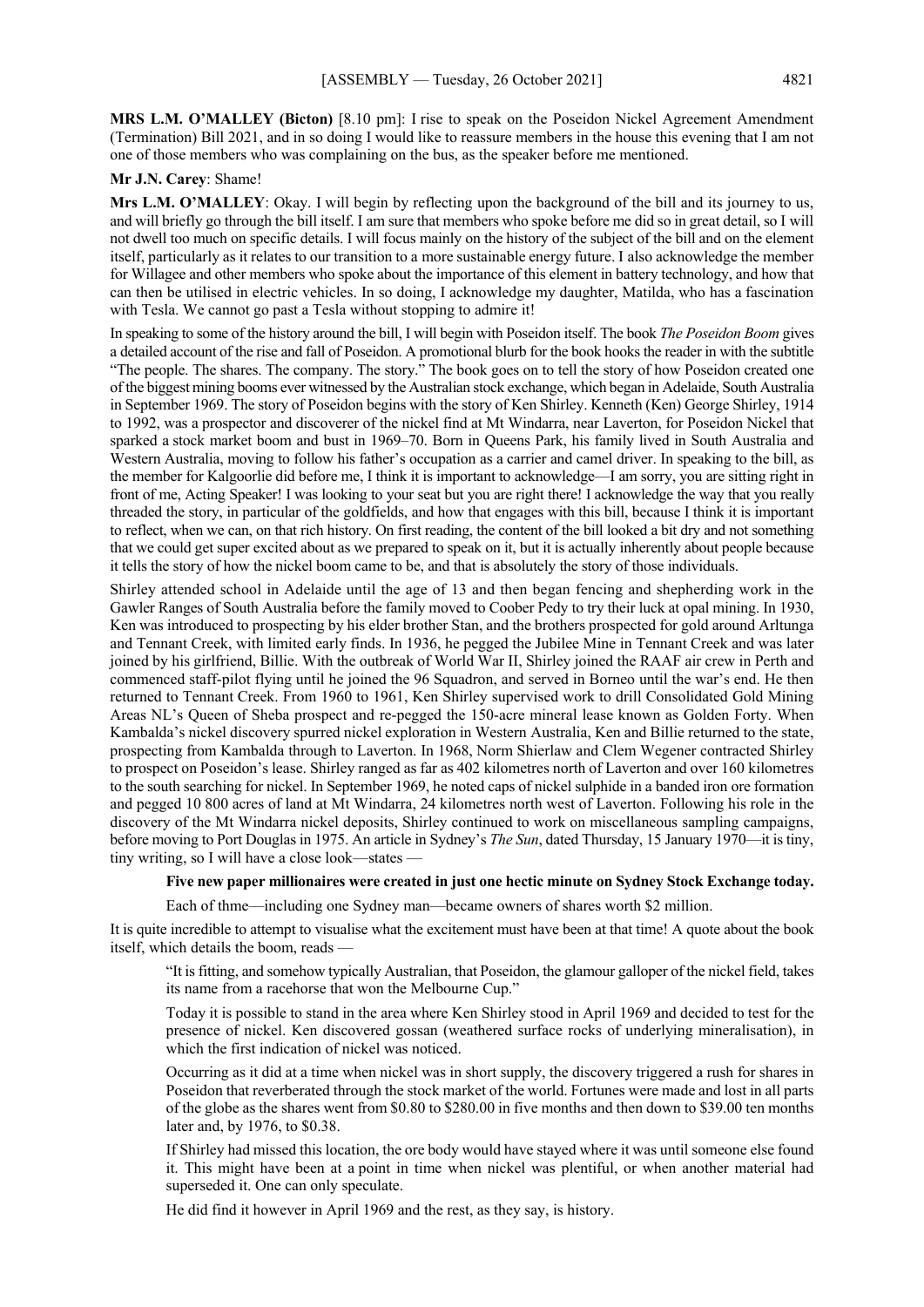The major nickel discovery at Mt Windarra in Laverton, Western Australia, would lead to what would become known as the Poseidon bubble. As other members have talked about, the Poseidon bubble was a stock market bubble in which the price of Australian mining shares soared in late 1969 and then crashed in early 1970. It is interesting to note, as the member for Willagee did earlier, that, at the time, what we now know as insider trading was in fact a legal activity. We know that in the late 60s, nickel was in high demand due to the Vietnam War, but there was a shortage of supply due to industrial action against the major Canadian supplier Inco. These factors pushed the price of nickel to record levels. The mineral exploration company Poseidon made a major nickel discovery at Mt Windarra and, as we say, the rest is indeed history.

I am going to skip over some of the notes that I had made on the bubble because quite a few members have already talked about that. I am going to move on to quickly note some of the benefits of nickel itself and what nickel in fact is. The ancient Chinese used nickel alloys, calling them paktong. However, it was 1751 before nickel was first isolated by a Swedish chemist, Axel Cronstedt. In the nineteenth century, nickel was popular for making items such as cutlery. In 1889, James Riley gave a historic speech to the Iron and Steel Institute of Great Britain, declaring that tests had shown that the steel contained in nickel gave the alloy almost unbelievable strength. From then on, nickel alloy steels became vital materials for a whole range of uses. There was an especially large demand for nickel during the two world wars for making armour plate for vehicles.

Most mined nickel derives from two types of ore deposits that form in very different geological environments. Acting Speaker, there follows in my notes a lot of references to the specific detail of those various deposits in geological terms, which I am not going to even pretend to try to pronounce! We know that nickel has played a really important historic role. It is in fact a mineral, the use of which is at this time in transition. It is undoubtedly incredibly important in our energy future as an important base element.

Briefly, in the Nickel Institute's publication of 19 February 2020, there was an article titled "Opportunity knocks for nickel". It states —

Nickel's role in enabling technologies is not always common knowledge. Yet its versatile properties present great opportunity for the nickel industry.

The article goes on to refer to the importance of educating future engineers about the way in which the element can be used and how the industry tackles perceptions of high cost and lack of knowledge about the metal. The Nickel Institute plays a role in providing some of that educational framework.

We also know that Western Australia is an incredibly important place where nickel is found. Australia has the largest nickel deposits in the entire world. Western Australia has the largest of the nickel resources in Australia, with 96 per cent of total Australian resources contained within nickel sulphide and—that is another geology-type word that I am not going to try to pronounce —

**Dr D.J. Honey**: Lateritic nickel.

**Mrs L.M. O'MALLEY**: Member for Cottesloe, I take it on notice when it comes to pronouncing tricky words from yourself —

**Dr D.J. Honey**: Let me tell you I'm right on this one!

**Mrs L.M. O'MALLEY**: I am not going to go there! I commend the member for Cottesloe's bravery in attempting to pronounce words, even ones that are not always that tricky. I am not even going to go there.

I am going to bring my contribution to a close, simply by saying that the story of nickel is one of transition. It is an incredibly important mineral. Although this bill will conclude one chapter, if you like, in the transition from being a state agreement, it certainly will open up a brand new chapter, one that I think is incredibly exciting. I commend this bill to the house.

**MS M.J. HAMMAT (Mirrabooka)** [8.23 pm]: I also rise to speak in support of the Poseidon Nickel Agreement Amendment (Termination) Bill 2021. Other members before me have quite capably and in some detail spoken about the background to this bill and about state agreements, of which this is one, and have recognised that Western Australia has a number of state agreements and they have been very important in how we developed the mineral resources in this state. This particular agreement tells us a story. Many members have spoken about the boom-and-bust cycle that characterises many endeavours in the mining industry, and this one with Poseidon Nickel is no different. In the interests of time, and recognising that it is a late hour, in my contribution tonight I do not want to reflect on the role that state agreements have played, and I do not want to add to the recounting of the history of Poseidon Nickel and the wild adventure that it was. I want to talk a bit about the nickel industry and what that means in Western Australia as we look forward to how this important mineral will be used to power a very different future, and how indeed it will herald a transition, I suppose, as we move towards low-carbon emissions in the future.

Western Australia is obviously an important producer of nickel. It is the only nickel producer in Australia at the moment. Nickel has been a very important mineral resource for our state for some time, although its favour has ebbed and flowed, largely because it has been able to be substituted with other ores that vary in price. The main use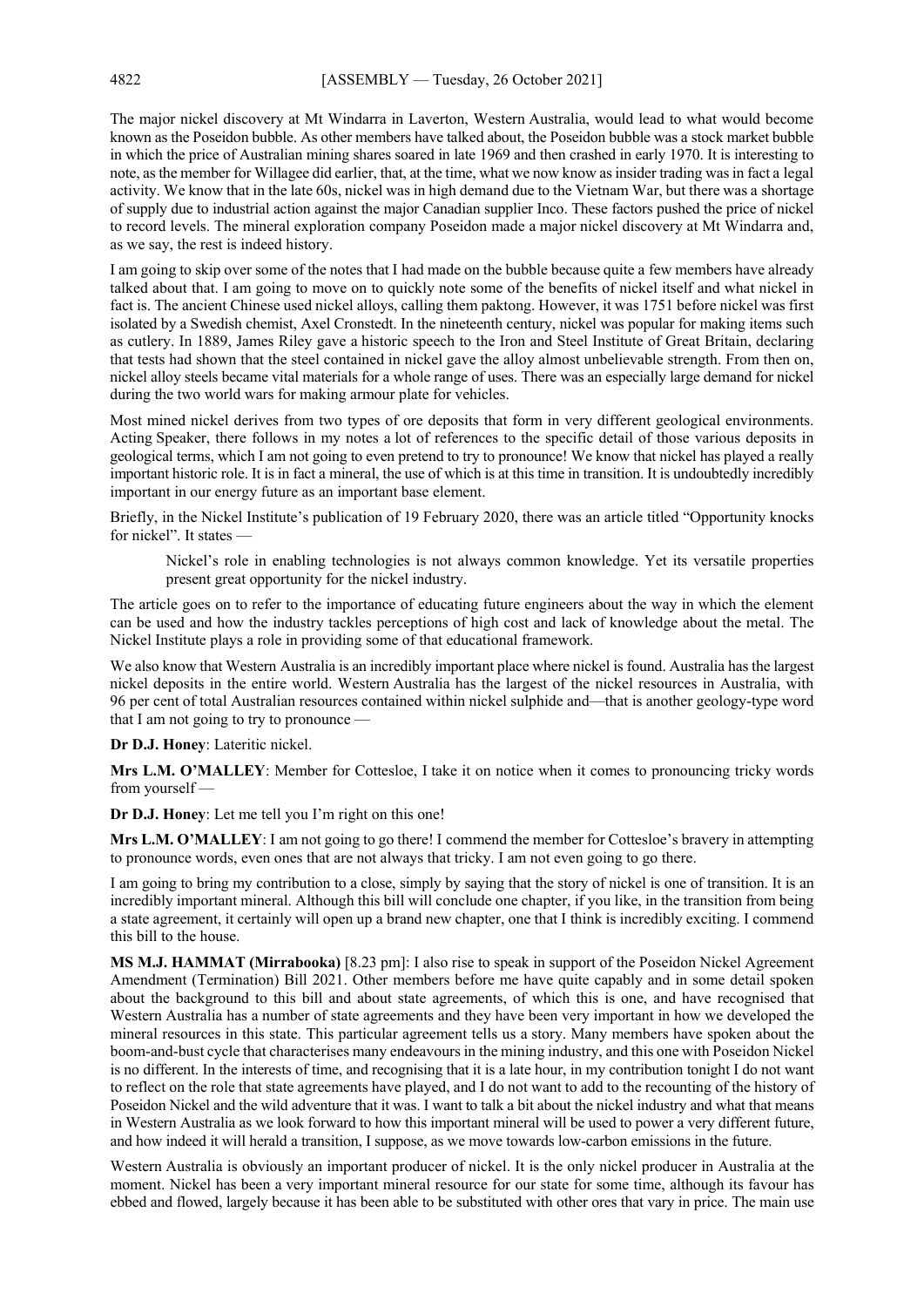of nickel has been, as others have said, for stainless steel. Nickel has been very attractive for that production over time because it is hard. It is used in more than 300 000 products, including consumer and industrial products, by the military, in aerospace and in architectural applications. It is widely used, but, of course, the majority is used to manufacture stainless steel.

Nickel is also a key component in the manufacture of lithium ion batteries. That is obviously where, forward looking, we can see many applications for nickel. For that reason, it is expected that the demand for high-quality nickel sulphide will increase in coming years as we move more and more towards the widespread use of electric vehicles. There are a lot of estimates about what that will look like, but there will be a significant increase in demand. The Chamber of Minerals and Energy of Western Australia estimates that the demand for lithium ion batteries is expected to increase by 24 per cent to 26 per cent annually until 2030, and that there will be 314 million electric vehicles on the roads by 2035. That is almost unimaginable today, but, clearly, there will be a significant increase.

As others have said before me, Western Australia is the only state in Australia with a battery industry development strategy. That underlines the fact that this state and the McGowan Labor government recognises the importance of batteries to the future and this state's excellent position to capitalise on this as a result of our rich mineral deposits. The future battery strategy is important, because it raises market awareness. It also contributes to investment attraction. It lays the groundwork for the development of downstream activity so that minerals are not just mined and shipped off but are used for downstream processing, and consideration will be given to how we refine the ore and also how we manufacture the batteries in the future.

WA has many natural advantages for batteries. As others have said, Western Australia has a very rich endowment of the minerals that go into battery production. This state already has a world-class mining industry. That means we are well positioned to take advantage of mining these new minerals. We also have an environment that has a very strong environmental, social and governance framework within which companies can operate.

It is interesting that earlier this month, the International Monetary Fund identified that Australia is one of four nations around the world that could experience a significant increase in economic growth of up to one per cent as a result of the change. I want to read from an article that appeared in *The Australian Financial Review* of 13 October. It states —

Australia is in pole position to benefit from a sixfold increase in demand for so-called "critical minerals" worth … \$17.6 trillion —

That is in Australian dollars —

over the next two decades, driven by the race to hit net zero emissions, according to analysis from the International Monetary Fund.

The IMF estimates that Australia's annual economic growth could increase by one percentage point as a result of that. The IMF specifically selected nickel, copper, lithium and cobalt as the top four energy transition metals that are likely to see surges in prices and production as the world works toward net zero emissions by 2050. It is a very important mineral as we look to the future. There are significant opportunities to benefit not only Australia, but also Western Australia particularly, because of our natural endowments of these materials and the work that the McGowan Labor government is doing to ensure that our state can take advantage of those things.

WA is already the largest producer of lithium and one of the top five producers of nickel, rare earths and cobalt. We already have significant minerals, but we are doing much more than that. As I said, the McGowan Labor government is actively encouraging development and downstream processing in this industry to ensure that we can take advantage of battery technologies. At the end of last year, we had the announcement that Covalent Lithium was building a lithium refinery in Kwinana, which, once complete, will support the production of batteries for up to one million electric vehicles a year. These are significant developments.

I do not want to take too long because of the lateness of the hour, but in my time today, I want to talk a little bit about batteries and the work that has been happening in that space. One of the recent announcements of the McGowan government that I think was really important was the release of the electric vehicle strategy and the \$21 million for an electric vehicle fund to support the uptake of electric vehicles. At the same time, the government announced the largest single investment in electric vehicle charging infrastructure by any state or territory. We in Western Australia are creating Australia's longest—perhaps one of the world's longest—electric vehicle charging infrastructure network. It will stretch from Perth to Kununurra in the north, to Esperance in the south and to Kalgoorlie in the east. There will be stations along the way to ensure that WA residents or visitors to the state can access fast-charging stations along major travel routes and in cities and towns. This will encourage the purchase and use of electric vehicles as people are able to undertake those longer distance journeys, being confident that they have a network of charging stations to support that. This network is a great initiative that will increase the uptake of electric vehicles and, as we build the electric vehicle charging stations, it will also create jobs, particularly in regional areas. The state government is also leading by example. It is committed to increasing its own fleet of electric vehicles and installing electric vehicle charging stations in government buildings to ensure that we are able to run a fleet of vehicles that will take advantage of these technologies.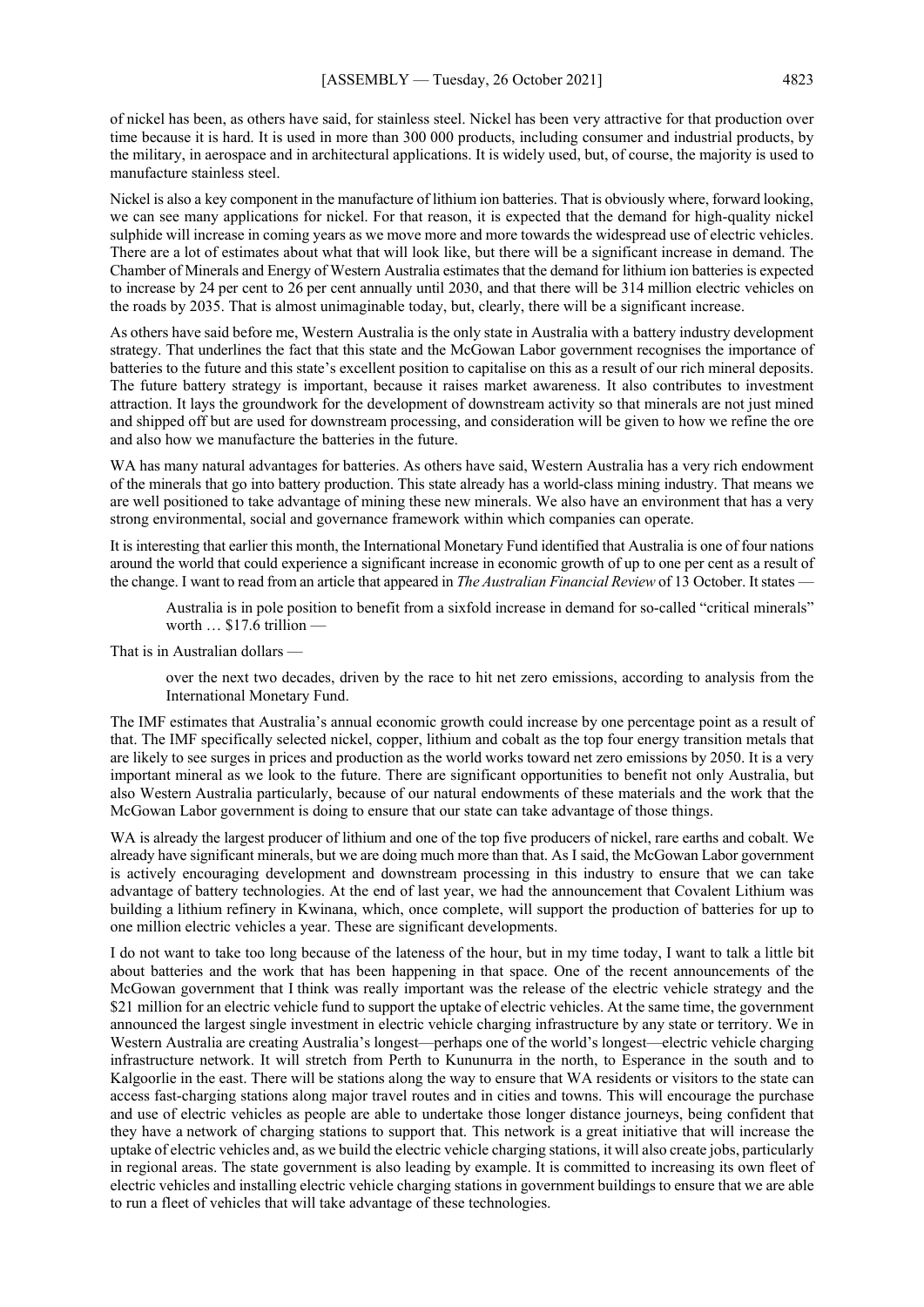I also want to include in my contribution tonight a celebration of the electric bus that is coming to Joondalup. Just last week, we learnt that the first Transperth electric bus had arrived in Perth. It is getting ready for operation in January 2022 and will be trialled on the Joondalup CAT bus route. It will be the first time that an electric vehicle will be used on the Transperth network. The trial will determine its reliability, efficiency and performance. If it is successful, a second bus will be put into operation on the Joondalup network. The increased uptake of electric vehicles is really encouraging. It is also important that as we bring on electric vehicles, we upgrade the infrastructure around them. I have already talked about the electric vehicle charging stations network. As part of the electric bus coming to Joondalup, there will be upgrades to the bus depot so that we have a high-voltage charging system to allow that bus to be charged.

What is also really pleasing is that this initiative is part of a contract arrangement with Volvo Buses in partnership with Volgren Australia to supply buses. The contract includes the potential to deliver additional electric vehicles in the future if this trial is a success, and, most pleasingly, it also provides that should the trial be successful and more electric buses are needed in the future, they will be fitted out locally at the Volgren facility in Malaga, which is right next door to my electorate of Mirrabooka. It is another great initiative that will support local jobs and apprenticeships, as well as drive a transition to a new energy economy.

The final thing that I want to comment on this evening is the proposed big battery in Kwinana, which, again, is another excellent initiative. It will be a big battery for an important part of the world, which I believe was referred to as the "centre of Western Australia" earlier today, although I would dispute that.

**Mr R.H. Cook**: The universe on other occasions, but just Western Australia tonight.

**Ms M.J. HAMMAT**: It is really exciting, though, that not only is Kwinana the heart of the universe, but also it will now have a big battery. The McGowan government, through Synergy, is supporting the construction of this and it will be installed in Kwinana. I am told that it will be the size of 22 tennis courts. I did not know there was spare room for that many tennis courts in Kwinana! It will be a significant battery that will allow for the storage of excess solar power generated during the day that can then be drawn down during late afternoon peak periods or the evening.

**Mr R.H. Cook**: Member, the great irony of where they are located is that it's where the former stockpile of the coal was for the power station. It's beautiful.

**Ms M.J. HAMMAT**: That is a sensible use of a former stockpile. What an important symbol of the transition, and as we move away from coal, we are in fact moving to these new ways of storing and generating energy. We know that these changes will drive reductions in emissions, which will be of enormous benefit to our environment. Importantly, it will set up WA as a leader in these new technologies. We can really take advantage of the rich minerals and resources that we have in this state to drive, through the future battery strategy, a plan to refine those minerals, then convert them through manufacturing and use them to drive different energy production and uses in this state. I think the future is very exciting.

We have talked a lot this evening about Poseidon Nickel and its exciting past of boom and bust, but, clearly, there is a bright future in this state, and nickel will be at the heart of those new technologies. I am really excited to be part of a government that understands that we need to have policies and strategies to develop those industries. We need to invest in and support those industries so that we can diversify the economy and take advantage of the wealth of minerals that we have in this state and not just dig them out of the ground to export them, but develop them and use them to our advantage and do it in ways that we can create jobs and skilled employment for apprentices and trainees and invest in the long-term future of the state.

Others have spoken about how this state's approach compares with the federal government's approach to net zero emissions and its dogged avoidance of the issue. It really had to be dragged kicking and screaming to deal with this issue as the conference at Glasgow approaches, but I do not want to dwell any more on that tonight due to the lateness of the hour.

I will conclude by reiterating that this bill, although it speaks to the past, speaks to an exciting past for Poseidon Nickel. I think the future for not only nickel, but also all the important minerals that we have here, and the work that is happening in this government to make sure that we exploit those minerals for the benefit of all Western Australians and for the future, is a really exciting development. I am very excited to commend this build the house.

**MR R.H. COOK (Kwinana — Minister for State Development, Jobs and Trade)** [8.38 pm] — in reply: Thank you, Acting Speaker, for the opportunity to respond and complete the second reading stage of the Poseidon Nickel Agreement Amendment (Termination) Bill 2021. I must confess that when the Leader of the House allocated such a generous period this evening for members to make a contribution, I wondered with some trepidation what they would discuss, as the bill itself is a fairly simple piece of legislation. However, I was delighted to hear from all members about the interesting history and importance of this legislation and the emergence of law as it came about.

I want to commend the member for Cockburn for his contribution about the bubble and the goings-on around that time. I also commend the insights of the members for Cottesloe and Scarborough about the chemical and mechanical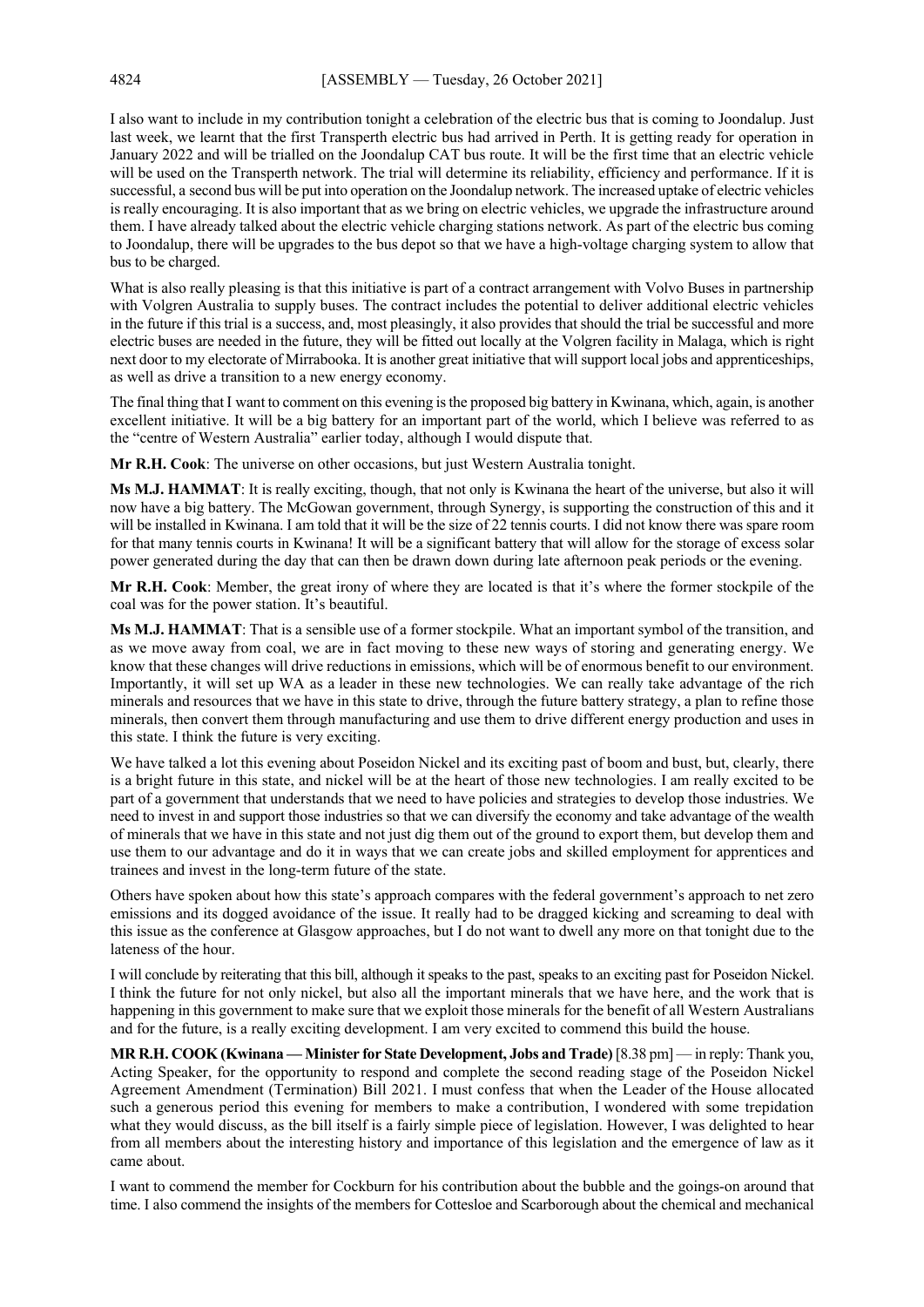processing of the ore and the interesting processes that go on with that. I also want to commend the members on their acknowledgement of just how important this is as one of the roles of Parliament. As the member for Willagee observed, Western Australia is unique in its use of state agreements as a way of ensuring we can provide a good investment environment and bring complex projects into being, therefore enjoying the great benefits that come from that, with the jobs and economic activity generated and the royalties and the boost created for the state government's finances. As members of this Parliament, we should feel rightfully proud that we continue this great Western Australian tradition, as the member for Willagee observed, of creating one of the safest places for investors. The sovereign risks in Western Australia are internationally recognised as being incredibly low. The value that produces for people to invest with confidence is incredibly important for the future of our state. Indeed, that has been borne out in recent history.

It is perhaps worth digging into the reason, on some occasions, we take the state agreement route as opposed to relying upon the strengths of the Mining Act. The great strength of state agreements is that they do not take a one-size-fits-all-approach. It is about the agreements being unique in dealing with the challenges, opportunities and dimensions of a proponent's project and making sure the state can create the necessary environment for them to invest, being sure they have access ways, infrastructure, transport corridors and power. All those elements come together in a fairly complex way.

Some of the criteria used in determining whether we use state agreements is whether matters can be dealt with under the laws of the land—for instance, private rail, local content, domestic gas reservations and those sorts of features. There is the life span of the project, the requirement for long-term certainty for the proponents and the existence of extensive or complex land tenure issues. We all know that the interaction of native title, pastoral leases, mining leases and other forms of licence access agreements can sometimes produce a great deal of complexity that the state agreements can cut through. There is the problem of whether the project is created in a relatively remote area, thus requiring significant infrastructure development such as rail networks. There is the significance of the project to our economic development. Large projects by their very nature require the state to knit together a range of approvals and mechanisms in order for them to happen. I reflect on the member for Cottesloe's old employer, Alcoa, having one of the oldest state agreements, which I think was crafted back in 1955, for the Alcoa development in Kwinana, where there is a whole range of different infrastructure—pipelines, roads, storage facilities and so on that all had to be brought together in a very complex way. The state agreement provides a great deal of certainty.

State agreements are essentially contracts between the government of Western Australia and the proponent that are ratified by an act of the state Parliament. Although it might seem cumbersome that we have to come to this place each time we need to create even minor changes to the state agreement, it is an important part of continuing to provide confidence to proponents that the state is taking their business very seriously. State agreements have been regularly used by successive WA governments to foster resource development such as mineral, petroleum, wood extraction and related downstream processes, together with essential related infrastructure investments. However, the Poseidon Nickel state agreement is no longer a suitable vehicle for the company, and the state has agreed with the company to transfer the project to the Mining Act, including contributing to the mining rehabilitation fund. Western Australia's Mining Act is also globally recognised as the benchmark legislation for mineral extraction, providing a stable, low sovereign risk investment for companies. This is why state agreements have been needed less over time and why the Poseidon Nickel project has every comfort in transferring to the Mining Act.

Western Australia's minerals belong to the Crown, and any person or company wishing to conduct exploration or mining activities needs to obtain a mineral tenement from the department. The Mining Act 1978 establishes the framework for which mineral exploration and mining activity can occur. The Mining Regulations 1981 set out the administrative processes for authorising these activities through the grant of a tenement. The system for administering tenements under the Mining Act is based on a first-in-time principle. This means that the land will be allocated to the individual or company that applies for eligible land and fulfils all the conditions for grant before anyone else. Turnover of the tenement ground is an important principle for the Mining Act, as it ensures that areas are available to be adequately explored for potential resources. The Poseidon Nickel project will now have to fulfil these requirements.

As a number of members have observed, this will also enliven the mining rehabilitation fund and the obligations of Poseidon's project partners towards that. For members' information, the MRF is a pool fund levied annually according to the environmental disturbance on a mining tenement at the annual reporting date. Reporting of disturbance is compulsory for all mines operating under the Mining Act 1978, and all mines with rehabilitation liability estimated over \$50 000 pay levies based on their areas of disturbance. The member for Cottesloe highlighted the importance of the MRF, because, as he said, we expect these mines to be retired in perpetuity, so the liabilities of the state are expensive if we do not have the resources necessary to make sure that we continue to update any potential contaminants and their impact on the environment and that we can continue to rehabilitate the mine site so the environmental values can be resurrected.

As many members have observed, this whole project has a colourful past. I am really pleased that members celebrated it in their speeches tonight, talking about the various aspects of this project over many years. As some have observed,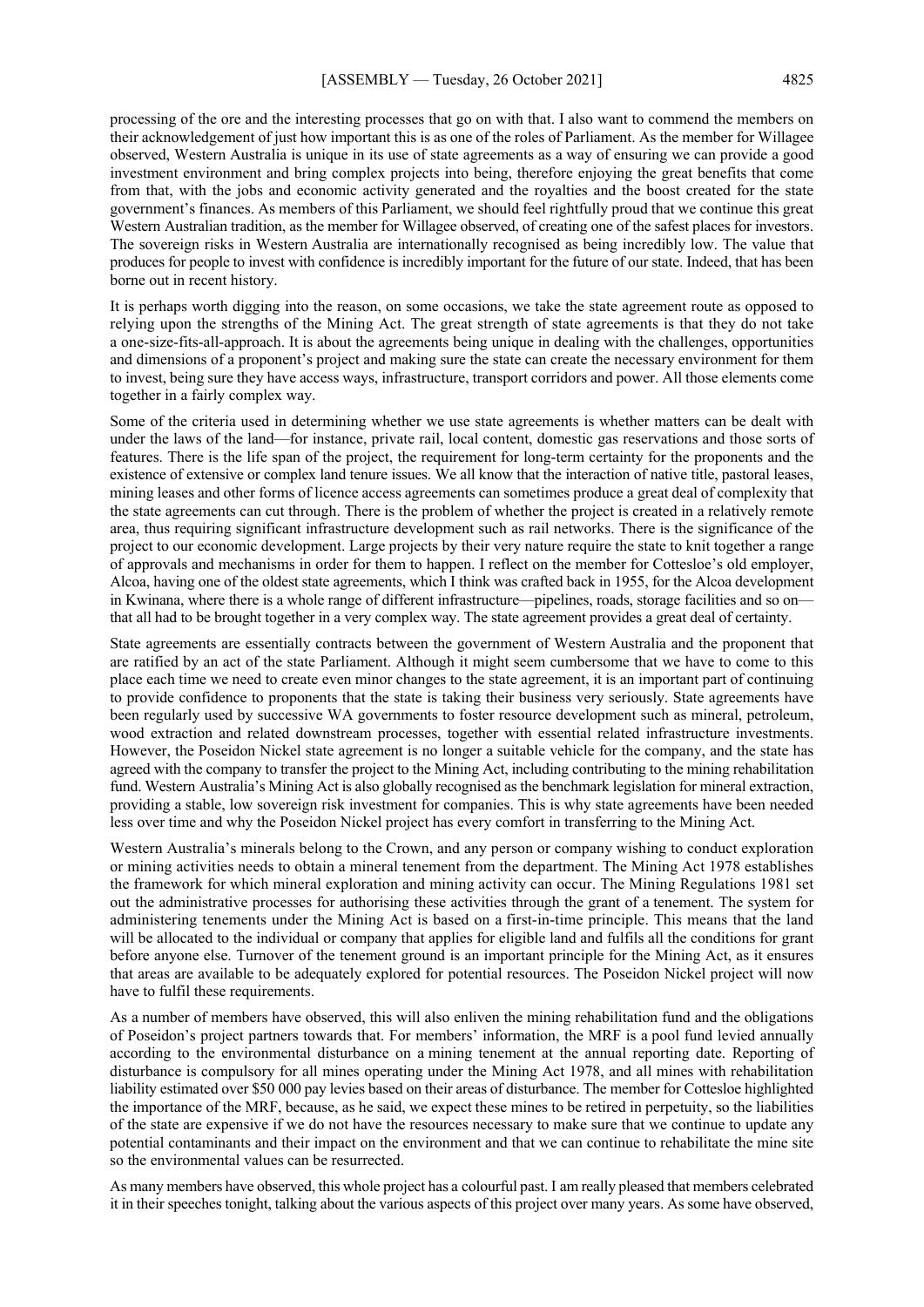it was a subject of a Western Australian film made in 1971 called *Nickel Queen*. This title was used in relation to you earlier in the proceedings, Acting Speaker (Ms A.E. Kent), a title you may yet find sticks in your role as the member for Kalgoorlie! I am grateful to Wikipedia, a globally recognised reference tool, for providing members with some detail of this film. It was an Australian comedy film starring none other than Googie Withers. When I revealed this fact earlier in the evening to the Leader of the House, he went weak at the knees!

I am not familiar with Googie Withers, but clearly the Leader of the House is very familiar with Googie Withers and was very excited to be able to recount his fondness of her and the films that she played in. It was directed by her husband—I am sorry, Leader of the House—John McCallum. Wikipedia states —

The story was loosely based on the Poseidon bubble —

That is described as —

a nickel boom in Western Australia in the late 1960s, and tells of an outback pub owner who stakes a claim and finds herself an overnight millionaire.

It is a fascinating plot. It talks about how she is befriended by a hippie, Claude Fitzherbert, who follows her character, Meg, into the Perth high society. As I recently described, Meg was the widowed owner of a pub in a small desert town in Western Australia. A corrupt American mining executive called Ed Benson—with a name like that —

**Mr D.A. Templeman**: Who played Ed?

**Mr R.H. COOK**: I will come to the various players shortly, Leader of the House. The Wikipedia entry continues —

Ed Benson starts the rumour of a nickel discovery to sell shares to gullible investors. Meg heads the rumour and stakes the first claim. Benson promotes her as the "Nickel Queen".

In this context, Acting Speaker, you are Googie Withers' character, Meg.

**The ACTING SPEAKER (Ms A.E. Kent)**: Wow. I am so thrilled. Let *Hansard* record that!

**Mr R.H. COOK**: A hippie by the name of Claude Fitzherbert follows Meg into Perth high society and becomes her lover. Benson, however, is exposed as a fraud. In the meantime, Fitzherbert deserts Meg and runs off with Benson's wife, and Meg is reunited with her old suitor in her home town. All is well that ends well. As I said, it was an extraordinary cast, with Googie Withers playing Meg Blake. Claude Fitzherbert, the hippie, was played by none other than John Laws. I never knew he had an acting career!

**Mr D.A. Templeman**: Was it short-lived, like the film?

**Mr R.H. COOK**: There are other notable characters. One character, Harry Philips, was played by Ed Devereaux. Ed Devereaux has one of those faces that speaks of fatherly authority, because, of course, he was the father in *Skippy*.

**Mr D.A. Templeman**: They did scrape the barrel, didn't they?

**Mr R.H. COOK**: It is funny you should mention that, Leader of the House, because the barrel got scraped particularly hard in this film! In the cast listed by Wikipedia, which provides us with an authority on the film *Nickel Queen*, we have three characters of particular interest to the Parliament. One was none other than Sir David Brand, who put in an appearance as himself. Another was Sir Charles Court. I never knew he had an acting career. Sir Charles Court was a musician. I think he was a trumpet player.

**Mr D.A. Templeman**: He was.

**Mr R.H. COOK**: Yes. One of the things I always admired about Sir Charles Court—of course, being on this side of the chamber, there were a few things—is that he was a stalwart of the Musicians' Union of Australia.

**Mr D.A. Templeman**: He was. Mind you, he would have been hard to direct. I don't think he would have taken many directions.

**Mr R.H. COOK**: From a conductor?

**Mr D.A. Templeman**: From a director!

**Mr R.H. COOK**: The member for Cottesloe observed that part of the film was filmed in whose house?

**Dr D.J. Honey**: Max Evans' house in Mosman Park.

**Mr R.H. COOK**: Max Evans' house, yes. There was also an Arthur Griffin, whom I think the Leader of the House identified as an upper house member; is that correct?

**Mr D.A. Templeman**: No, but it's a good story.

**Mr R.H. COOK**: There was a chap called Arthur Griffin who played himself, as well, I assume alongside Sir David Brand and Sir Charles Court, who made cameos in the *Nickel Queen*.

**Ms M.J. Hammat**: Is that why they got knighthoods, for their acting?